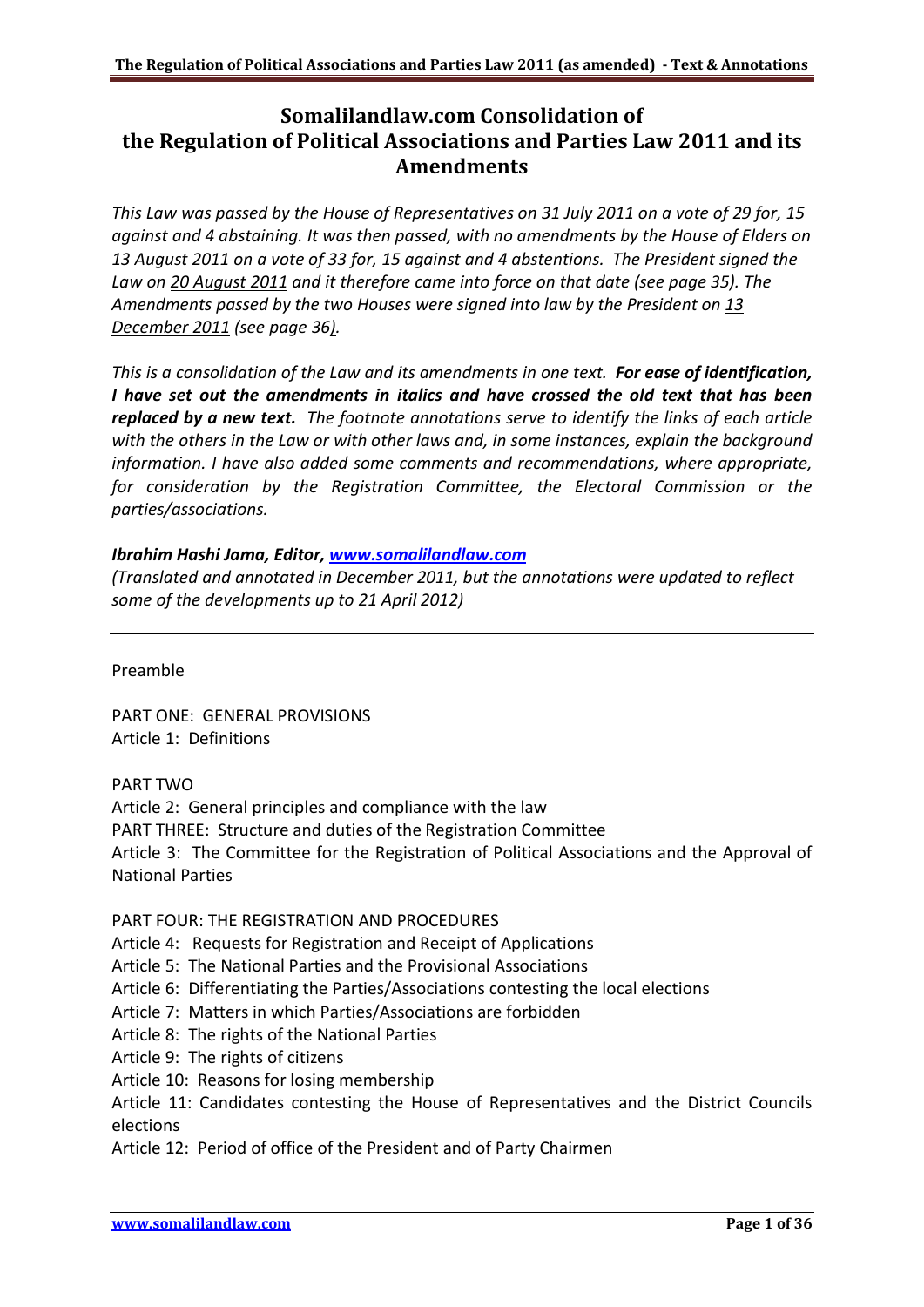PART FIVE: THE RULES, STRUCTURE AND WORK OF THE POLITICAL ASSOCIATIONS Article 13: The Rules and structure of the political associations Article 14: Prohibitions Article 15: Symbols and Names Article 16: Leaders of the Political Parties/Associations Article 17: Changes in Leadership and the Rules of the Parties/ Associations PART SIX: THE MEDIA AND PROPERTY OF THE POLITICAL PARTY/ASSOCIATION Article 18: The Media of the Party or Association Article 19: The Property of the Party/Association PART SEVEN: EXISTING POLITICAL PARTIES Article 20: The legal personality of the parties Article 21: Fines for contravention of the law PART EIGHT Article 22: Prohibitions relating to Government Grants to the parties Article 23: Accounts PART NINE: MISCELLANEOUS PROVISIONS Article 24: The unsuccessful party and the association that does not become a party Article 25: National Parties' capacity building and improvement Article 26: Power to issue Regulations Article 27: Repeals

Article 28: Coming into force

*Article 29: Disputes within a party/association or between two associations/parties*

PRESIDENTIAL DECREE NO. 0168/082011 dated 28/11/2001 PRESIDENTIAL DECREE NO. 0179/122011 dated 13/12/2001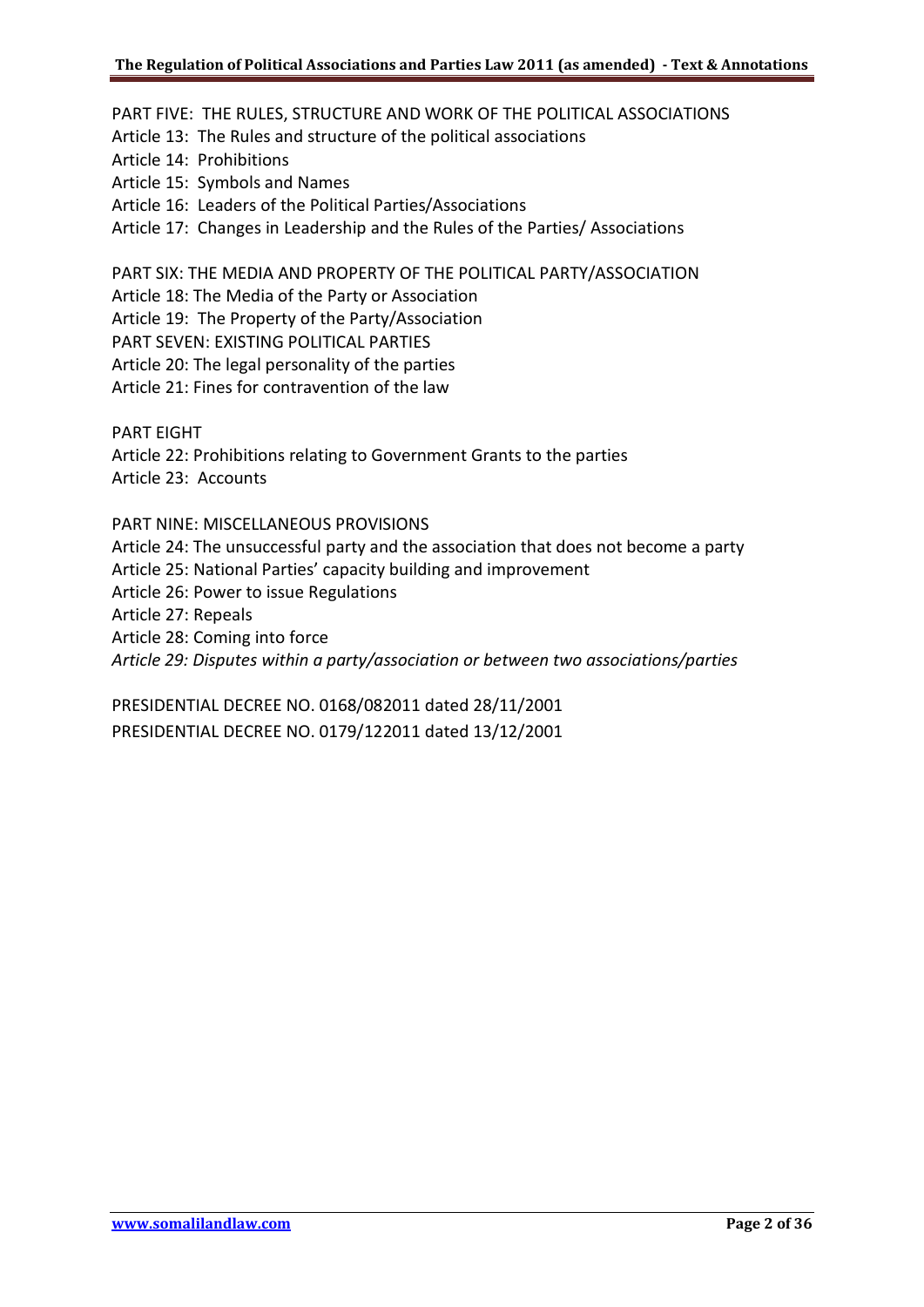# **THE REPUBLIC OF SOMALILAND THE REGULATION OF POLITICAL ASSOCIATIONS AND PARTIES LAW (AS AMENDED IN 2011) LAW NO. 14/2011**

#### THE HOUSE OF REPRESENTATIVES

Having Seen: Articles 9, 22 and 23 of the Constitution of the Republic of Somaliland;

- Having Seen: Presidential Decree No. **0165/07/2011**, reference **RSL/M/ERM/249- 635/07211**, relating to the setting up of political associations, the advancement of the electoral process and the additions and changes to Law No. [1](#page-2-0)4/2000<sup>1</sup>.
- Recognising: The necessity for introducing legislation<sup>[2](#page-2-1)</sup> which sets out the way in which citizens can exercise their political rights in accordance with the Constitution so that they can participate in political activities peacefully and gain power in the country;
- Noting: That citizens have a right to enjoy their political rights and to fulfil their responsibilities when they set up political associations; and that there is a need for laying down the principles and laws applicable to the national parties which have legal personality;

<span id="page-2-0"></span><sup>.</sup>  $1$  [Law No. 14/2000](http://www.somalilandlaw.com/xeerka_xisbiyadda.htm) was the Law of the same name which came into force on 6 August 2000 and which has now been repealed by this 2011 Law. The 2000 Law consisted of only 7 articles and whilst it provided a workable framework for allowing new political associations to be formed (for the first time in Somaliland since 1969) and a process for the three national political parties ordained under Article 9(2) of the Constitution to emerge, it left unclear how long these parties would operate before they compete with emerging new political associations and the procedures for managing such contests. There have been considerable debates, since 2006, about the provisions of the 2000 Law and specifically on the point as to whether new political associations can contest the first (much delayed) local council elections after the 2002 elections or whether the three political parties would remain unopposed until the Constitution is changed.

<span id="page-2-1"></span> $2$  With the election, in June 2010, of a new President whose party pledged before the election to pave the way for the formation of new political associations, the need for addressing the shortcomings of the 2000 Law was accepted by the new Government. In view of the wide controversy about this issue, the President appointed on 15 March 2011 a "national advisory committee " of 20 members (from the civil society and the political parties) to consult the stakeholders and the public about the issues relating to the setting up of new political associations and to submit an advisory report. The Committee reported on 7 June 2011 and recommended that political associations should be registered so that they can contest the forthcoming local elections within the next 18 months; that the 2000 Political Associations and Parties Law be amended and that a standing committee responsible for the registration of political associations and for the oversight of the internal democracy of the (three) national parties be set up. The President accepted these recommendations and forwarded a draft bill to the House of Representatives on 2 July 2011. The House Internal Affairs committee which dealt with the committee stage of the bill sought independent legal advice and presented their recommendations to the House which, after the second reading and debate, voted on 31 July 2011 to pass the bill (29 for, 15 against and 4 abstentions). The House of Elders, which was recalled from its recess by the President under Articles 71 and 46(2)(a) of the [Somaliland Constitution,](http://www.somalilandlaw.com/somaliland_constitution.htm) approved the bill, without any changes, on 13 August 2011.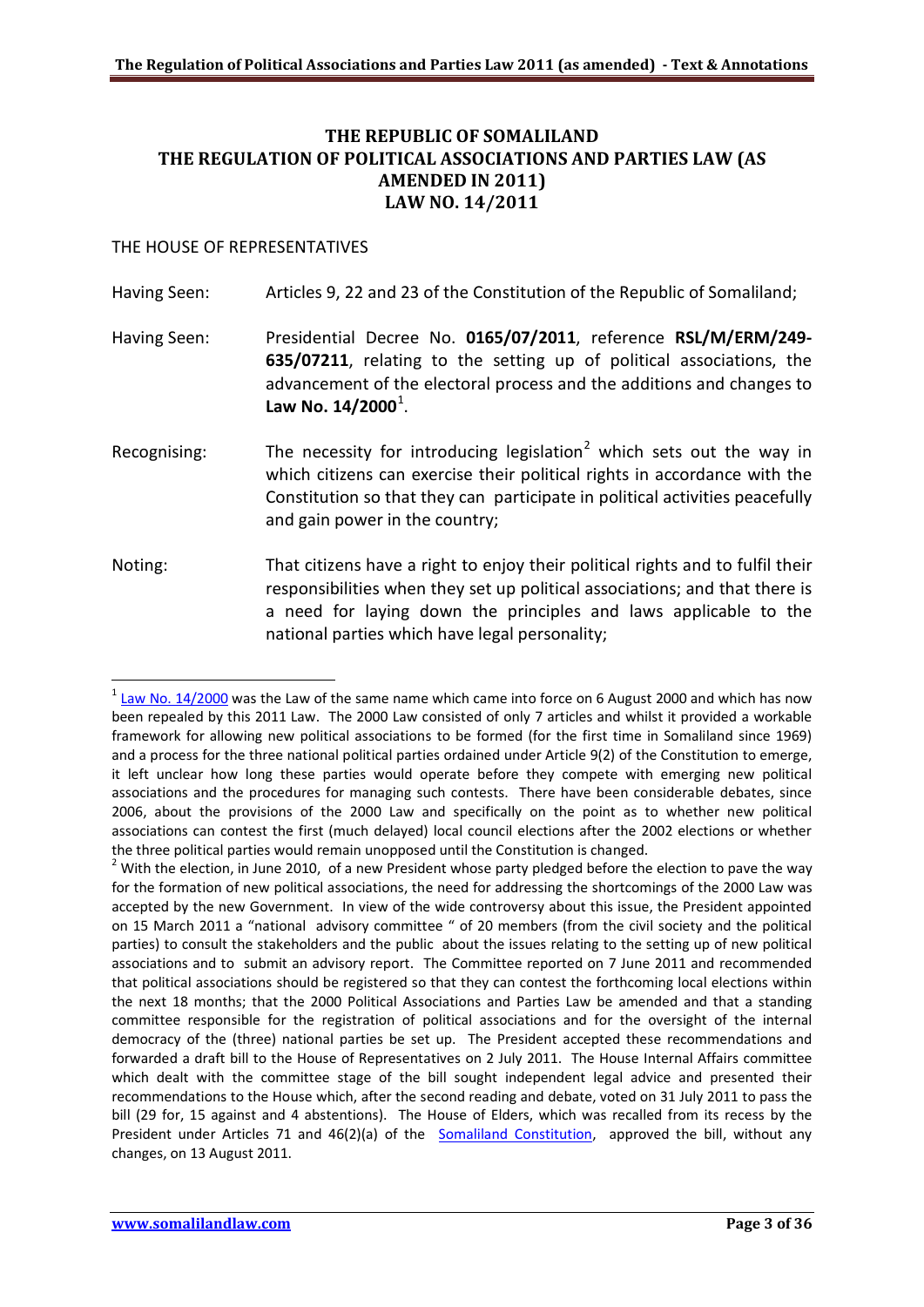Convinced: Of the need for reforming and changing the Regulation of Political Parties and Associations Law, Law No. 14/2000;

# **Has made additions and changes to the Regulation of Political Associations and Parties Law, Law No. 14/2000, and passed this Law No. 14/2011**

#### **PART ONE: GENERAL PROVISIONS**

#### **Article 1: Definitions**

.

- 1. "Committee": means the Committee for the Registration of Political Associations and the Approval of National Parties.
- 2. "Commission": means the National Electoral Commission (NEC).
- [3](#page-3-0). "Region/District": means the Regions and Districts set out in Law No. 23/2002<sup>3</sup>.
- 4. "Political Association": means a group of citizens sharing common political opinions who has registered as an Association so as to participate in the local government elections prior to its recognition as a national party.
- 5. "Party/Parties": means the national party/parties that have been approved for participation in the general elections of the House of Representatives and those of the President and the Vice-president.
- 6. "Foreigner": means any person who is not a patrial<sup>[4](#page-3-1)</sup> of the Republic of Somaliland.

these new regions or districts can be safely disregarded for the forthcoming 2012 local elections.

<span id="page-3-1"></span><span id="page-3-0"></span><sup>&</sup>lt;sup>3</sup> [Regions and District Law,](http://www.somalilandlaw.com/Xeerka_Gobollada_iyo_Degmooyinka_2007.htm) Law No. 23/2002, as amended in 2007. Article 5 sets out the six regions and Article 6 lists all the districts in each of these 6 regions, which are graded A to D. 23 districts are graded A to C whilst the reminder (19) are Grade D districts and it is stated in Article 7(4) of the amended Law that until their assessments are completed and their borders are delineated, the Government shall appoint for them an administration consisting of a Chairman, Deputy Chairman and an Executive Secretary. Article 7(5) of amended Law also enjoined the Ministry that such assessments or border delineations should be completed within 12 months of the amended Law coming into force (on 24 June 2007 when it was signed by the President – Decree No. 283/2007). Neither have these actions being completed thus far (in April 2012) and so no elections of their district D councils could be undertaken in the near future as a further condition set out in Article 7(6) is that districts should also receive parliamentary approval after their assessments and border delineations. Mindful of the delays in assessments, delineations and approvals, Article 7 of the 2002 Law, before its amendment in 2007 included Clause 7(d) which stated that no elections would be held for the district councils of Grade D Districts , and that the votes of the inhabitants of these districts (with the exception of Hagal district) shall count towards the district councils from which these new "D" districts were detached (Clause 7(e)). When the Law was revised in 2007, the new Article 7 did not include these transitional provisions and simply covered the position of the D Districts in Clause 4 to 6 which are explained in this footnote. What is missing from the new Law therefore is confirmation that the votes of the people who live in the Grade D Districts shall have their forthcoming local districts councils' elections votes added to the A to C districts from which they were provisionally removed. Unless the Government has undertaken the necessary assessments and boundary delimitation of the 2007 Law 19 "D" districts and is going to seek parliamentary approval soon, amendments need to be made to Article 7 of the Regions and District Law to clarify again as to which districts the votes of the inhabitants of these 19 Grade D Districts will be added to for the purposes of the nation-wide local elections to be held in 2012. *This is a matter for the Electoral Commission (and not for the new Registration Committee set up under this Law) to take up with the Government and the Parliament*. Furthermore, in March 2008, former President Rayale created by Presidential Decree and 16 new Districts and 6 new regions. (For further information on the legal implications of these Presidential Decrees, see my [2007](http://www.somalilandlaw.com/Article_on_the_new_districts___regions_060408.pdf)  [commentary on the decrees\)](http://www.somalilandlaw.com/Article_on_the_new_districts___regions_060408.pdf). The President created another Region (Hawd) by a Decree dated 14 May 2008. The Decrees, however, stated that the creation of these new 6 regions and 16 districts would have no have no effect on the then forthcoming elections which include the 2012 local district councils' elections. Therefore, all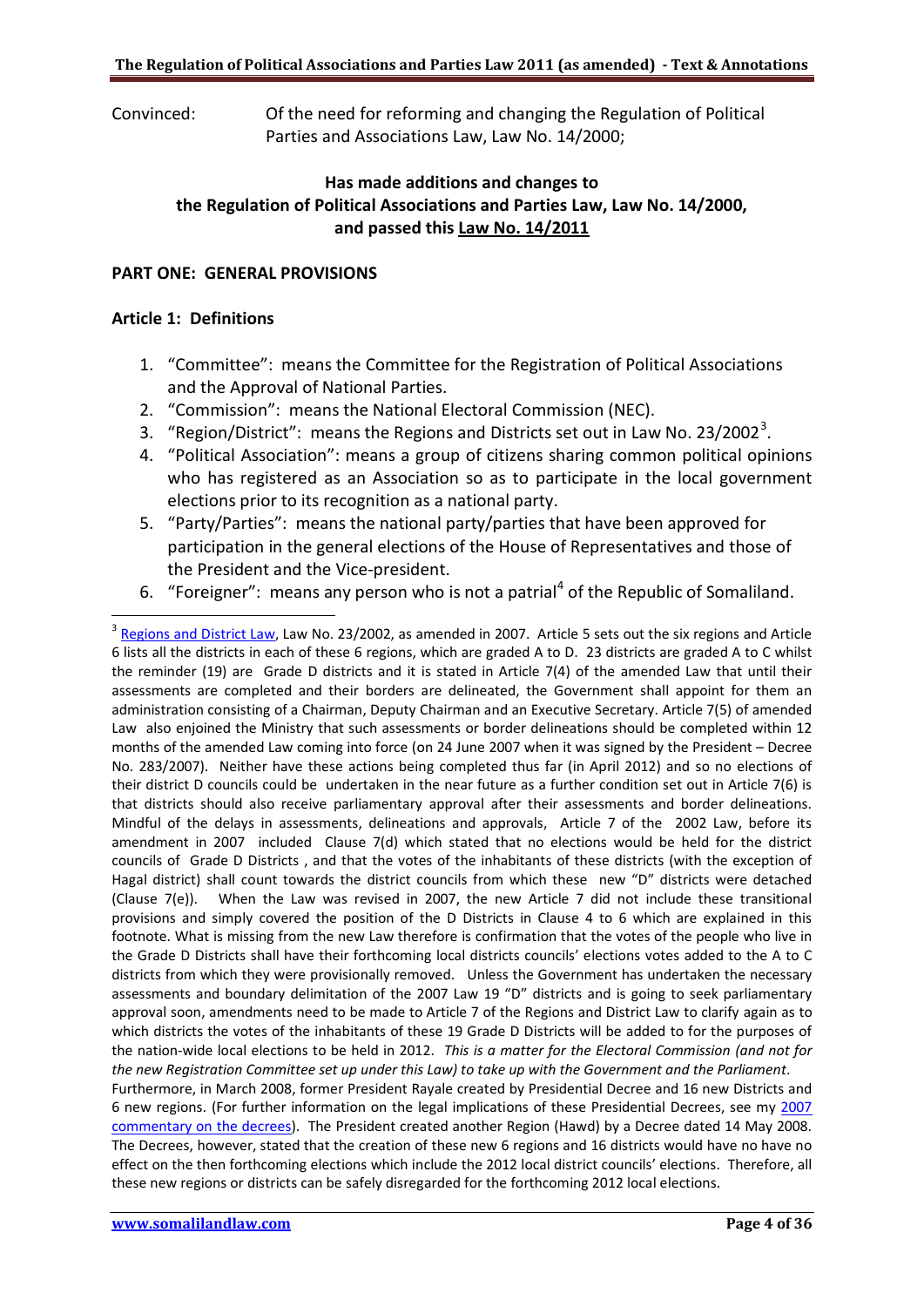- 7. "Public media": means radios, newspapers, cinemas, national television and other media which are managed by the state.
- 8. "Public assets": means the movable or immovable assets of whatever form, which are owned by the state.
- 9. "Application form": means the special form issued by the Committee for the Registration of Political Associations and the Approval of National Parties, which sets out the conditions to be fulfilled by any political association seeking registration.
- 10. "National elections": means the general elections to be contested by the three national parties<sup>[5](#page-4-0)</sup>.
- 11. "Leaders of a National Party/Association": means the top leadership of a party/association such as the Chairman, the Deputy Chairman, the General Secretary and his/her Deputy.
- 12. "The legally recognised councils": means the constitutionally set Councils of the Republic of Somaliland which are:
	- a) The House of Elders.
	- b) The House of Representatives.
	- c) The District Councils.

## **PART TWO**

## **Article 2: General principles and compliance with the law**

1. The parties/associations must comply $6$  with the provisions of Constitution, the laws of the land and democratic procedures and must not damage the unity of the

<span id="page-4-1"></span> $6$  These fundamental compliance requirements are reiterated in Clause 4 of this article and in Articles 5(7) and 7(2) of this Law. The Constitution and the laws of the land are binding on everyone and consequently any association the objects of which are contrary to the Constitutional provisions including those that relate to the sovereignty of the Somaliland people, those that ban parties/associations based on "regionalism or clanism" (Article 9(3)) or have objectives "which are contrary to the national interest or are secret or are military in nature or armed or otherwise against the law, whatever their outward appearance might be" (Article 23(4)) will all fall foul of this Article. Articles 22 and 23 of the Somaliland Constitution guarantee the rights of political participation and of association, but Article 25(4) also confirms that these rights shall not override laws protecting the rights of other individuals, the security of the country, and public morals. These limitations are also found in human rights conventions such as th[e International Covenant on Civil and Political Rights](http://www2.ohchr.org/english/law/ccpr.htm) (ICCPR) which, for example, states in Article 22(2) that restrictions on freedom of association must be *"*prescribed by law and must be necessary in a democratic society in the interests of national security or public safety, public order, the protection of public health or morals or the protection of rights of freedoms of others*".* The requirements of compliance with the constitutions and laws of the land set out in Article 2(1) of this Law are necessary in any democratic society and the prohibition of conduct that may harm the unity and territorial of the country is also not only necessary but if unchecked will also affect the national security and public order and the rights of other Somaliland citizens. Comments about unfettered freedom of everyone to say what they

<sup>-&</sup>lt;br>4 See Article 4 of the Constitution and the [Somaliland Citizenship Law](http://www.somalilandlaw.com/citizenship_law.htm) (Law No. 22/2000). It would have been more appropriate to use the phrase "citizen" instead, as the latter includes both patrial citizens and other persons who have acquired Somaliland citizenship by naturalisation or by other means (e.g through marriage) under the Somaliland Citizenship Law.

<span id="page-4-0"></span><sup>5</sup> Under Article 9 of the **Somaliland Constitution**, the number of political parties shall not exceed three and under this law (and the electoral laws), only the three parties, approved in line with the procedures set out in this Law, can contest these "national" or "general" elections, which are primarily the elections of the House of Representatives and of the President/Vice-President. The "nation-wide" but local district councils' elections are not included in this definition. These elections will be contested by not only the three parties but also, once every ten years by newly formed political associations (see Article 6(5) of this Law).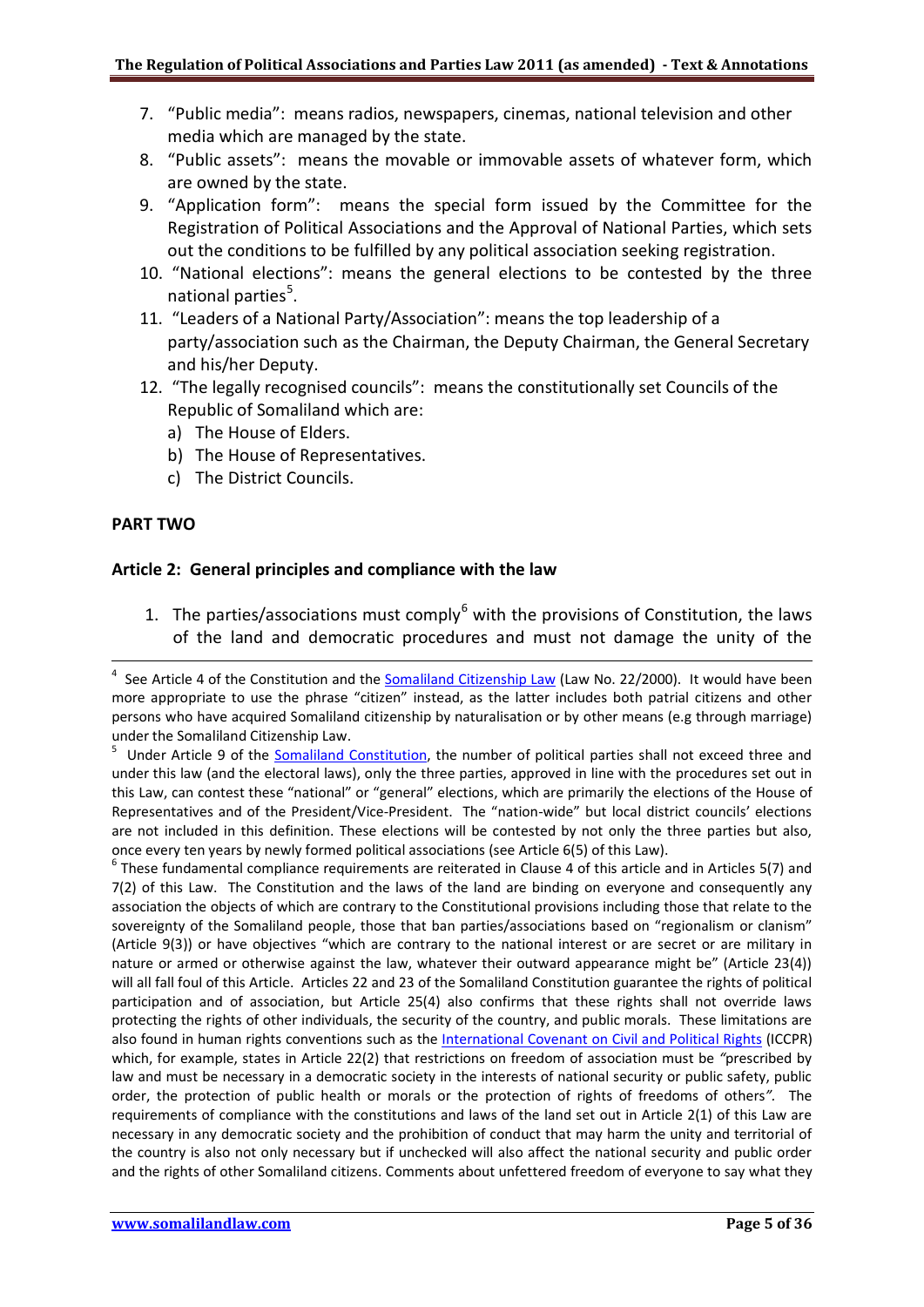country, the territorial integrity of the Republic of Somaliland and the public security<sup>[7](#page-5-0)</sup>.

- 2. The parties/associations shall participate in educating their supporters about electoral contests and democracy and shall pay particular attention to women and the youth<sup>[8](#page-5-1)</sup>.
- 3. The parties/associations must not be based<sup>[9](#page-5-2)</sup> on clanism, single gender or on any other issue $^{10}$  $^{10}$  $^{10}$  which divides the society.

like and to form whatever associations they wish, overlook the fact that many (but not all) rights can be limited in the circumstances that are set out in international human rights conventions such as the ICCPR and the African Charter on Human and Political Rights 1981 which are both binding on Somaliland through their accession/ratification by the pre 1991 Somali Republic government on 24 January 1990 and 31 June 1985 respectively. This answers, for example, those who might argue that parties or associations campaigning actively for re-union with Somalia should have a right to do so. No one is limiting the freedom of thought, but forming such associations is tantamount to actively working to dismantle the constitutional order and sovereignty of Somaliland which has been endorsed by the vast majority of Somalilanders in the referendum in 2001, and the lack of international recognition does not affect the rule of law in Somaliland. It very common in the laws of many countries for there to be provisions which make it compulsory for political parties/associations must comply with their constitution and safeguard their sovereignty. An example is of the Indian Political Parties Act 2011 which states that "no political party shall carry on any activity prejudicial to the sovereignty, unity and integrity of India" (Article 4(2)) and that the aims and objects of political parties shall not be "inconsistent with any of the provisions of the Constitution" (Article 4(3)).

<span id="page-5-0"></span> $<sup>7</sup>$  Failure of associations to comply with the provisions of the Constitution and other laws would not only lead</sup> to rejection of applications for registration, but such associations may also have further action taken against them under, for example Articles 60 and 61 of the [Public Order Law 1963](http://www.somalilandlaw.com/Public_Order_Law_1963_full_copy.pdf) (Law No. 21 of 26 August 1963). Until it is replaced by the bill currently being considered by the House of Representatives, Article 60 of the Law gives power to the Supreme Court (or in this case, now, the Constitutional Court) to dissolve any association "of every kind, nature or aim established or functioning contrary" to Article 23(4) of the [Somaliland](http://www.somalilandlaw.com/somaliland_constitution.htm)  [Constitution](http://www.somalilandlaw.com/somaliland_constitution.htm) (which, in this context, replaced Article 12(2) of the Somali Republic 1960 Constitution) – see the preceding footnote for the text of Article 23(4)). For other associations which are "established or functioning contrary to the law or carrying on activities contrary to the public order or moral*s*", Article 61 of the Public Order Law gives power to the Minister of Internal Affairs, on the advice of the cabinet, to dissolve them by a ministerial decree. This is of course an administrative decision which can be appealed against to the Supreme Court under Article 9(4)(c) of the [Somaliland Organisation of the Judiciary Law](http://www.somalilandlaw.com/XEERKA_NIDAAMKA_GARSOORKA__Lr._24-2003_FINAL.pdf) (Law No. 24/2003). There are also criminal sanctions in Article 61 which states that if the acts do not constitute a more serious offence (under the Penal Code), they carry punishment of imprisonment of up to six months or a fine.

<span id="page-5-1"></span><sup>8</sup> This positive duty relating to the involvement of women and the youth (which, in my view, should have also included excluded minority communities) is also reinforced in Article  $5(10)(g)$  of this Law

<span id="page-5-2"></span> $9$  Article 9(3) of the Constitution states that it is unlawful for any political party (or a political association) to be based on regionalism or clanism. Whilst clan influences extend to all walks of Somaliland life, political associations or (parties) which are institutionally clan based will not be registered. The same applies to associations which have objectives that are " contrary to the national interest … or are otherwise against the law, whatever their outward appearance might be" as set out in Article 23(4) of the Constitution. The requirement in Article 5(3)(b) of this Law to the effect that all provisionally registered associations must show proof of a minimum number of members from every region of the country before they can be registered formally as political association is aimed at minimising regionalism*. The Registration Committee will need to develop robust procedures for assessing the objectives of new political associations and their*  founders/membership base so as to as to be able, where necessary, to lift the veil of outward appearances.<br><sup>10</sup> The draft bill included "religion" as one of the issues that an association should not be based on but this wa

<span id="page-5-3"></span>amended after the House debates as there was a concern on the part of some Representatives that this may run counter to Article 5 (Islamic religion clause) of the Constitution. Somalilanders are 100% Muslims and the Law includes in this Article a clear provision (Clause 4) that the associations and parties must be managed in a manner which is in accord with Islamic Sharia (and the Constitution), but the concern which the bill was addressing was the misuse of religion for political reasons. The proposal in the bill was aimed at any association that might exploit religion by claiming that it is more "Islamic" than the others or that others are less "Islamic" than they are, which will still be caught by this general provision in the law against "all issues"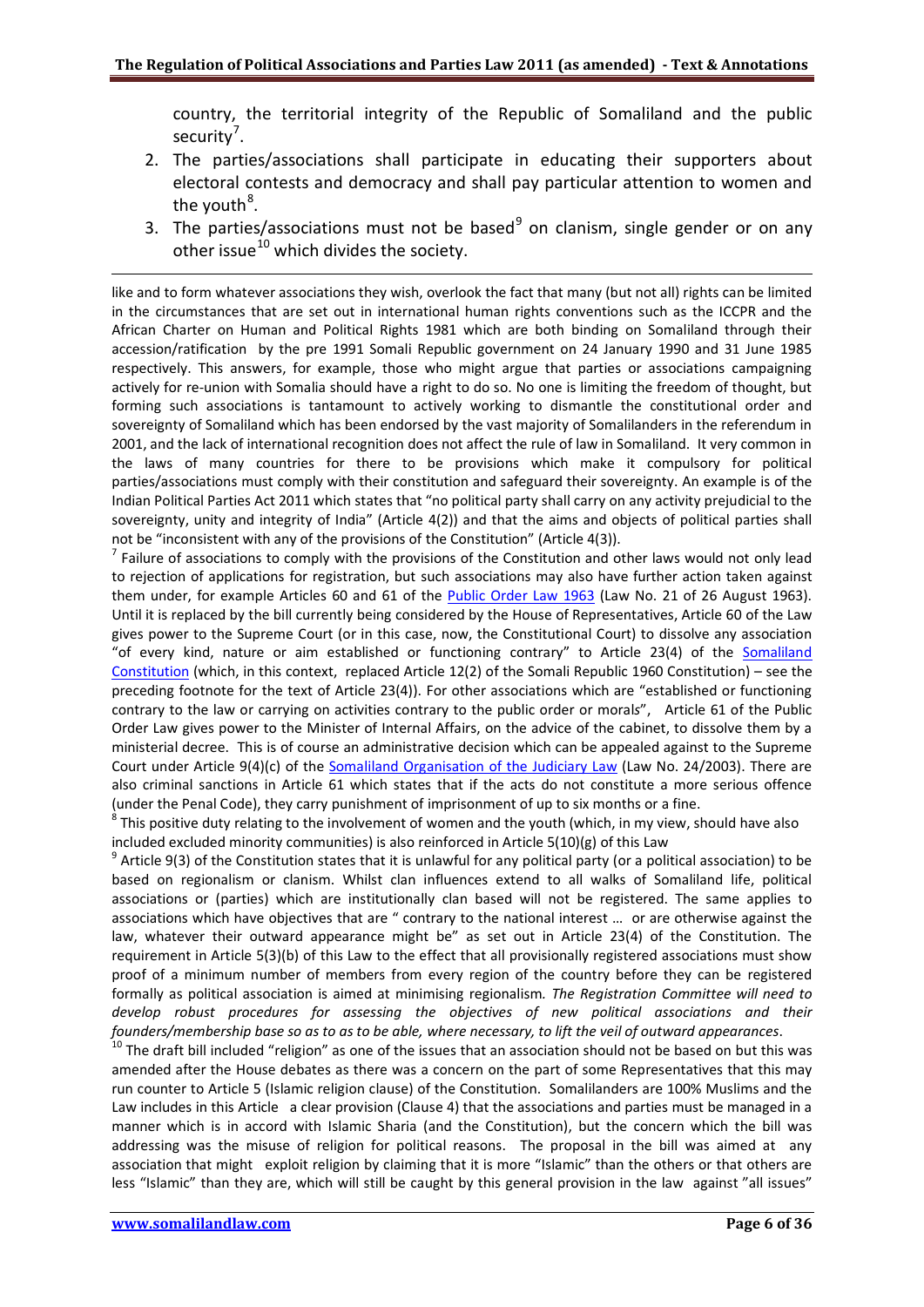- 4. The parties and the associations shall be managed in a manner which is in accord with this Law and is not in conflict with Islamic Sharia, the Constitution of the nation, and the laws of the land and the (*relevant*) Rules of the parties or associations.
- 5. Any person who is a Somaliland citizen<sup>[11](#page-6-0)</sup> and who fulfils the conditions set out in this Law shall have the right to form a political association in accordance with this Law.
- 6. When, before the election of the local councils, two or more associations merge so as to form an alliance<sup>[12](#page-6-1)</sup> or an association merges with a party,<sup>[13](#page-6-2)</sup> an original copy of the alliance (*merger*) agreement shall be submitted<sup>[14](#page-6-3)</sup> to the Committee for the Registration of Political Associations and the Approval of National Parties.<sup>[15](#page-6-4)</sup>

<span id="page-6-2"></span>which I have disregarded as the Clause now covers both when associations join each other and when an association joins one of the three parties before the local elections. The three parties cannot join each other even in this transitional stage – see Article 5(9) of this Law and its footnote.<br><sup>14</sup> There is a need for the Committee, in consultation with the Commission, to set a final date for the

<span id="page-6-3"></span>submission of such mergers which is well before the deadline for submission of the lists of candidates to the Commission from each party/association, which, under the Article 26(1) of the [2001 Election Law,](http://www.somalilandlaw.com/Presidential___Local_Elections_Law_2001_with_all_Amendments_FINAL.pdf) is 45 days before the polling day.

<span id="page-6-4"></span><sup>15</sup> This Clause would have been better placed in Part Four of this Law (Article 5) as it relates to registered associations.

## **PART THREE: STRUCTURE AND DUTIES OF THE REGISTRATION COMMITTEE**

# **Article 3: The Committee for the Registration of Political Associations and the Approval of National Parties**

that "may divide the society". It remains to be seen how the Committee will interpret this Clause. *A possible inclusion in the Regulations might be a clause making it clear that* "*Somaliland is a Muslim nation and in order to protect the unity and security of the nation, no association or party may use the Islamic religion for* 

<span id="page-6-0"></span>*furthering its own political and sectional interests"*.<br><sup>11</sup> The Somali version surprisingly uses the colloquial phrase "*reer Somaliland*", but I have used the legal phrase Somaliland citizen.

<span id="page-6-1"></span><sup>&</sup>lt;sup>12</sup> The word "isbaheysi" meaning "alliance" is used here but the nature of any alliance between two or more associations can only take the form of a merger and not a loose alliance on policy issues as they and the parties have all to compete independently in the local elections and only the three that come on top can win the coveted prize of being recognised as a national party. In the last round of applications for registration of political associations in 2001/2, ILEYSKA merged with HORMOOD in July 2002 and the latter proceeded to contest the local elections in December 2002. Mergers between two associations will therefore involve the dissolution of one of them and the joining of the founders and members of the other, perhaps stronger, association. It is also open for one or more associations to merge with one of the current national parties (as the three parties cannot merge with each other – see Article 5(9)) in which case, unless the party dissolves itself which is highly unlikely, the merged association shall be dissolved. It is therefore advisable that all associations (and parties) must have a dissolution clause in their Rules so that there is a clear and agreed procedure to follow in the event that the members/founders/central committee decide that this is the best option for them. Such a clause should also include disposal of any remaining assets of the association, which presumably in a merger will be transferred to the relevant association/party. This is also one of the areas which the Registration Committee ought to include in the Regulations. Some good practice guidance can help prevent proposed mergers opposed by splinter groups descending into crippling disagreements which might affect the provisional registration of an association.<br><sup>13</sup> There is, in my view, a redundant oblique (/) between association and party in this line in the Somali text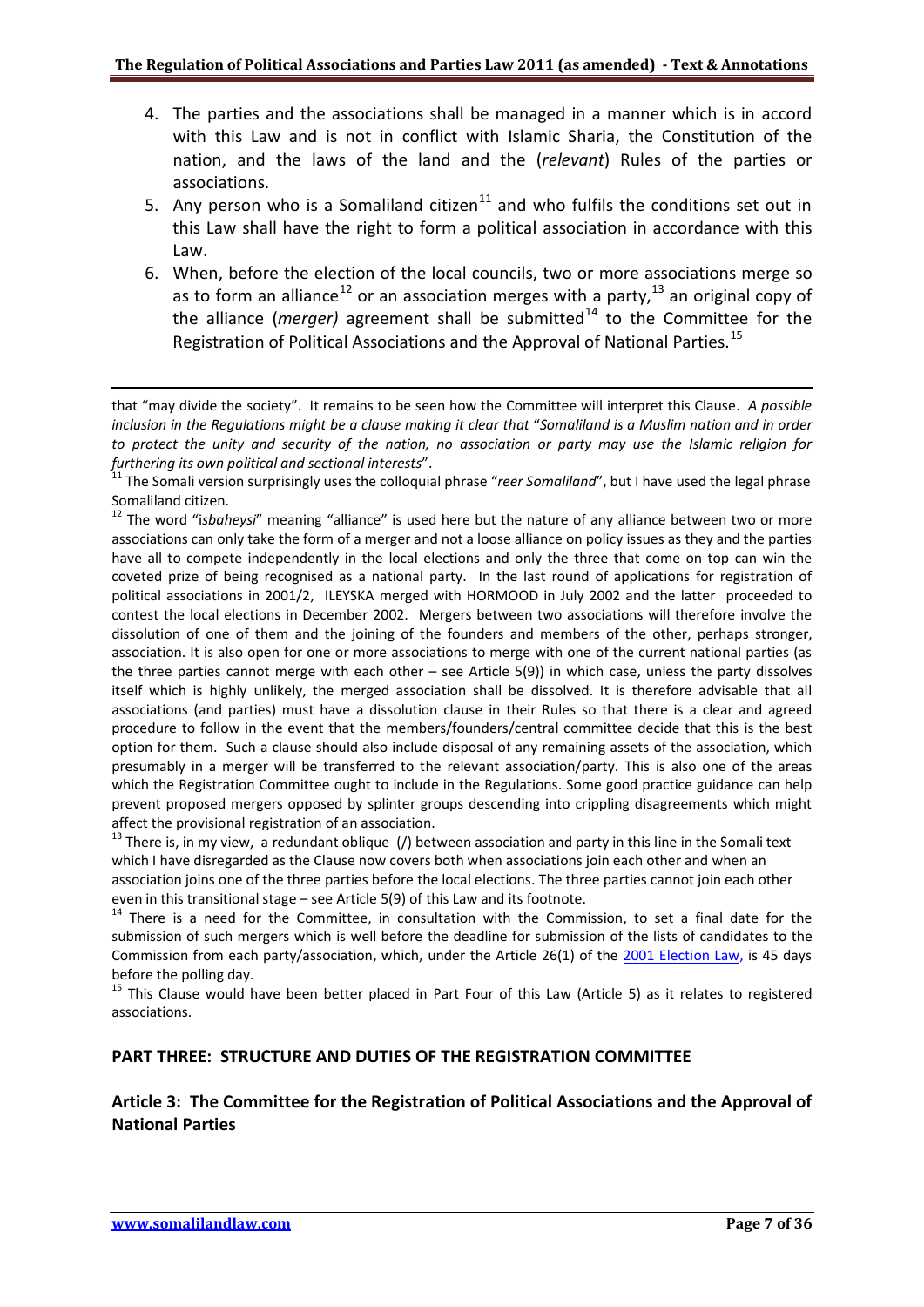- 1. The Republic of Somaliland shall have a main<sup>[16](#page-7-0)</sup> committee which is independent and which will have the responsibility of registering political associations and approving the national parties $^{17}$ .
- 2. The Committee shall consist of 7 (seven) members of which at least one<sup>[18](#page-7-2)</sup> is a lawyer.
- 3. The Committee shall elect from its members a Chairman, Deputy Chairman and a Secretary.<sup>[19](#page-7-3)</sup>
- 4. The Committee (members) shall be chosen on the basis of the following conditions:
	- a) S/he must be a Muslim who observes the Islamic religion<sup>20</sup>.
	- b) S/he must be a citizen who is not younger than 30 years<sup>[21](#page-7-5)</sup>.
	- c) S/he must be physically and mentally able to fulfil his duties.
	- d) S/he must be educated to university (first degree) level<sup>22</sup>.
	- e) S/he must not have been subject of a final sentence for a criminal offence by a court within the preceding five years $^{23}$  $^{23}$  $^{23}$ .
	- f) S/he must be a responsible person with good character and be known for her/his impartiality.
	- g) S/he must have, at least, 5 years' experience<sup>[24](#page-7-8)</sup> of work and management.
	- h) S/he must have been continuously resident in the country of the Republic of Somaliland during the preceding two years $^{25}$  $^{25}$  $^{25}$ .

- - 1. Abdirizaq Jama Omar Eyale Chairman
	- 2. Adan Gedi Qayad Deputy Chairman (Mr Adan G Qayad also served as a Deputy Chairman of the last Registration Committee to which he was elected by then Committee on 20 February 2001)
	- 3. Omar Hasan Ahmed General Secretary
	-

<span id="page-7-4"></span>4. Hasan Ahmed Du'ale (Hasan Ma'alin) - Spokesman<br><sup>20</sup> This condition appears in respect of almost all public offices and falls foul of Article 2(1) of the International Covenant on Civil and Political Rights (ICPCR) and Article 2 of the African Charter on Human and People's Rights. This condition is reinforced by the omission of religion as one of the protected equality grounds under the "equality of treatment" Article 8 (1) of the Somaliland Constitution. A similar clause applies to the leaders of the political parties (see Article 16(4) of this Law).<br><sup>21</sup> The age limit in the 2000 Law was 40 years. This is a welcome but insufficient change as far too many public

<span id="page-7-5"></span>officeholders' appointment requirements include high minimum age limits when the overwhelming majority of Somalilanders are aged less than 30 years. See also the similar new lower age limits for the leaders of political parties in Article 16(2) of this Law and the relevant footnotes.<br><sup>22</sup> The 2000 Law educational requirement was secondary school level.

<span id="page-7-7"></span><span id="page-7-6"></span> $23$  A person who had criminal convictions before the 5 year period could still be caught by the following requisite condition of "good character".<br><sup>24</sup> Ten years in the 2000 Law.

<span id="page-7-0"></span><sup>&</sup>lt;sup>16</sup> I have preferred "main" committee to "general" committee in translating the word "Guddi guud" in this context. This does not imply that there will be other minor committees although, subject to the Committee's Internal Governance Rules, there is nothing stopping the Committee from establishing sub committees or even ad hoc committees on any matters that fall within their statutory functions.

<span id="page-7-1"></span> $17$  Note that the Committee has also a responsibility to oversee the national parties' compliance with this Law and with the requirements of good governance and internal democracy set out in Article 23 and 25. These functions will be taken over by the National Electoral Commission after the expiry of the (two years) term of office of the Committee (see Article 25(8) of this Law)<br><sup>18</sup> In the 2000 Law of the same title, at least two of the members were lawyers.<br><sup>19</sup> The Committee elected, on 10 October 2011, from among themselves the following

<span id="page-7-3"></span><span id="page-7-2"></span>

<span id="page-7-9"></span><span id="page-7-8"></span><sup>25</sup> This residence condition was three years in the 2000 Law. No reasonable justifications for this discriminatory requirement (against the citizens who live abroad) have been advanced in respect of the appointments to this temporary (two years) Registration Committee when no such requirement was deemed necessary for the membership of the permanent National Electoral Commission under a law issued a year later in 2001 (see Article 12 of the 2001 Election Law). It would have made more sense to have similar conditions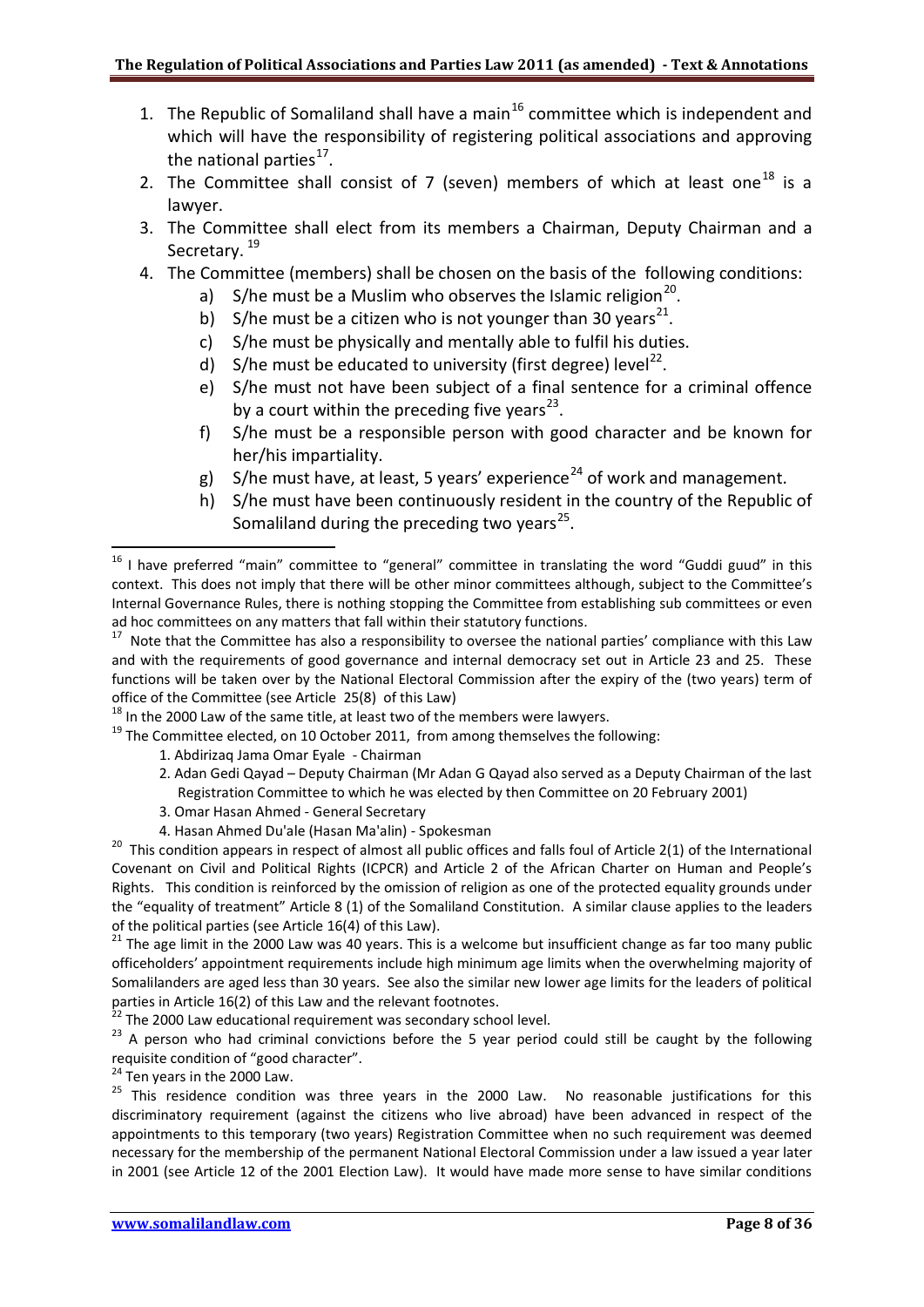- i) As for the lawyer member, s/he shall, in addition, fulfil the conditions for selection of judges of the Supreme Court<sup>[26](#page-8-0)</sup>.
- 5. The seat (headquarters) of the Committee shall be Hargeisa, and the Committee shall have agents in the regions and districts of the country.
- 6. The Committee shall hold office for a period of two (2) years<sup>27</sup> beginning from the date when the Supreme Court administers the oath of office to them. [28](#page-8-2) *The President may, if necessary, renew their appointment and such extension of their term shall be subject of approval by the House of Representatives.[29](#page-8-3)*
	- *a) The members of the Committee may be dismissed in accordance with the procedures for the dismissal of the members of the National Electoral Commission[30.](#page-8-4)*

for membership of both the Commission and the Committee. There may well be cogent reasons, in the future, for challenging this condition on the basis that there was no apparent or reasonable justification for this discrimination against some citizens (see the equal treatment Article 8 of the Constitution which bans differential treatment on grounds similar to the ones listed in the Article, which could include unjustified or unreasonable discriminatory residential requirements against some citizens).

<span id="page-8-0"></span><sup>26</sup> The minimum requisite qualifications for appointment as a judge at any level are set out in Article 21 of the [Organisation of the Judiciary Law \(Law No. 24/2003\)](http://www.somalilandlaw.com/organisation_of_judiciary_law.HTM). For judges of the Supreme Court judge, the requisite experience is at least on par with the requirement of ten years' experience for the Chairman of the Supreme Court (set out in Article 105(2) of the Constitution).<br><sup>27</sup> In the 2000 Law, the term of office of the Committee expired six months after they have approved the three

<span id="page-8-1"></span>parties which have succeeded in the nation-wide local elections. The Committee was initially appointed in February 2001 and as they announced the winning three national parties on 25 December 2000, their term of office came to an end 6 months later on 25 June 2003. They have therefore served a term of two years and five months. The additions to Article 3(6) of this Law, inserted by the amending law, now gives power to the President to extend, if necessary, the two year term of the Committee and such an extension is subject to

<span id="page-8-2"></span>confirmation by the House of Representatives.<br><sup>28</sup> Article 6(5) of this Law states that political associations may be formed once every 10 years and, at the latest, six months before the local council elections. In contrast to the 2000 Law, Article 3(e) now makes it clear that the period for licensing or recognition of the three political parties shall be 10 years. Both of these changes are very welcome although many people would have preferred a 5 year cycle. In my view, it would have been helpful if this Article included also a clear provision setting out the appointment of a new Registration Committee, perhaps at the latest, a year before the end of the 10 year cycle. As it is now, if Article 9(2) of the Constitution is not changed, an amendment would be required in 2011 or earlier to facilitate the appointment of a new registration committee and perhaps by that stage the function of the registration of political associations and parties might be given to the permanent National Electoral Commission that would, by then, acquire expertise in fulfilling the new function of oversight of the national political parties under Article 25 of this Law.

<span id="page-8-3"></span><sup>29</sup> The amendment caters for the possibility that a term extension of the Committee might be needed. An alternative amendment to increase the term of the Committee from 2 years to 5 years was defeated on a vote at the House.

<span id="page-8-4"></span> $30$  This is set out in Article 13 of the 2001 Election Law as follows:

- 1. A member of the Commission may be dismissed:
	- a) when he breaks one of the conditions of his appointment;
	- b) when he is unable to fulfil his duties due to lack of capability or ill health;
	- c) when he commits acts of wanton behaviour, theft, corruption or similar matters.
- 2. When it is suspected that the matters set out above have happened, the President shall appoint an investigation committee which shall report on the issues so that he can reach a decision thereupon.
- 3. The President has the power to dismiss the Commission provided that the House of Representatives approves the decision on a simple majority vote.
- 4. When a vacancy arises in the Commission due to dismissal, death or resignation, it shall be filled in accordance with the procedure adopted when the outgoing member was initially appointed.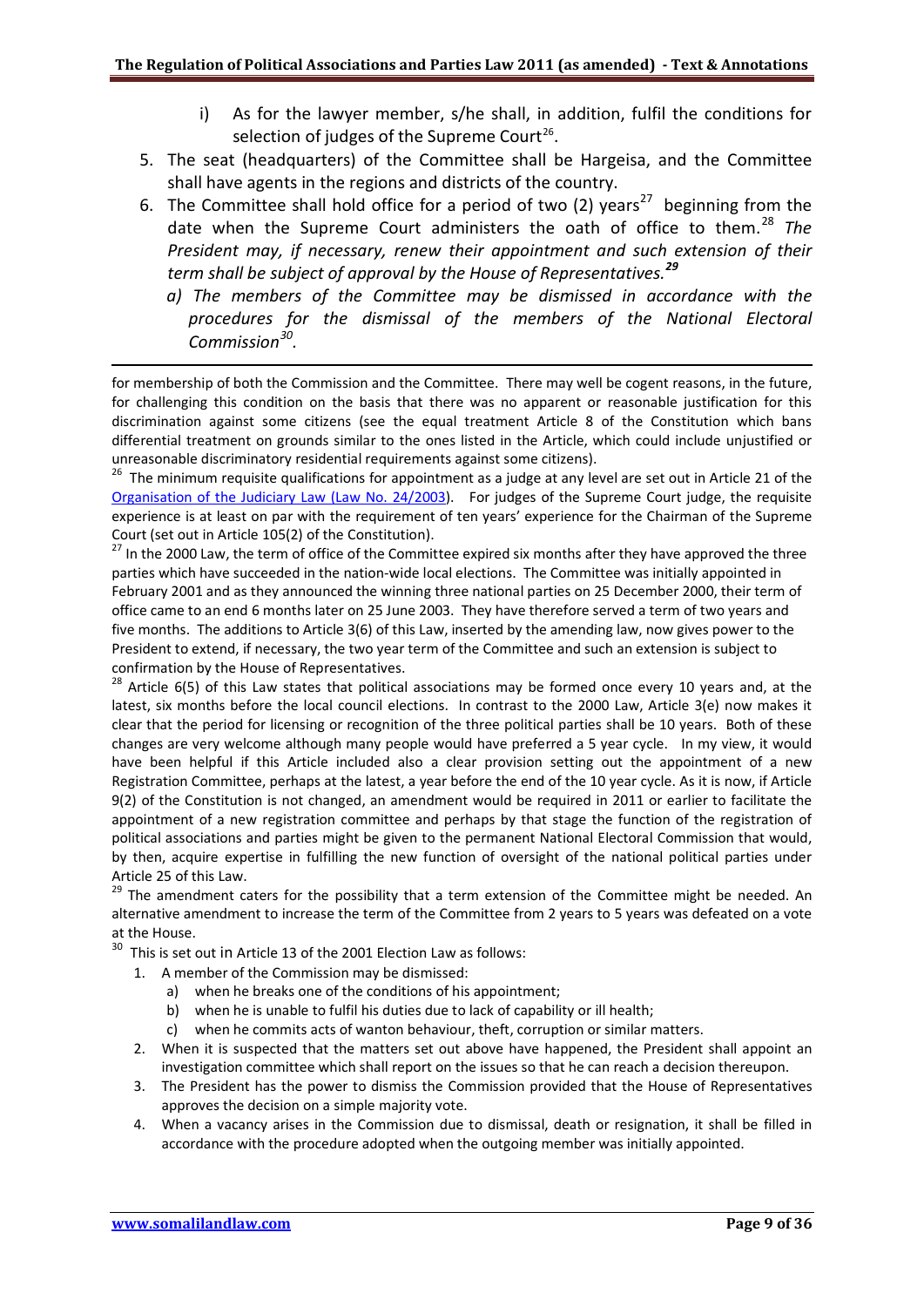- *b) If, prior to the end of the term of office of the Committee, all the membership of the Committee becomes vacant, the newly appointed Committee members shall serve for the remainder of the Committee's term of office.*
- *c) If a member of the Committee vacates his membership, the President shall appoint his successor who shall serve for the remainder of the Committee's term of office.*
- *d) The appointment of a new member or members shall be confirmed by the House of Representatives before they are sworn into office.*
- 7. The President of the Republic of Somaliland shall nominate<sup>[31](#page-9-0)</sup> the members of the Committee for the Registration of Political Associations and the approval of the National Parties.
- 8. The nomination of the Committee for the Registration of Political Associations and the approval of the National Parties shall be approved by the House of Representatives $32$  on a majority vote of half of the members of House plus one (*absolute majority*) [33](#page-9-2).
- 9. The Committee shall receive emoluments equivalent to those received by the members of the National Electoral Commission<sup>[34](#page-9-3)</sup>.
- 10. The Chairman of the Supreme Court shall administer the following oath to the Committee (members) seven<sup>[35](#page-9-4)</sup> days after the date when the House of Representatives approves of their nomination: "I SWEAR BY ALLAH THAT I AM NEITHER A MEMBER NOR PART OF A POLITICAL UNIT,

ASSOCIATION OR NATIONAL PARTY, AND WILL NOT BE A MEMBER OF ANY other ASSOCIATION OR PARTY WHILST IN OFFICE; AND SHALL SERVE THE SOMALILAND SOCIETY WITH JUSTICE, EQUALITY AND HONESTY".

## **PART FOUR: THE REGISTRATION AND PROCEDURES**

## **Article 4: Requests for Registration and Receipt of Applications**

- 1. Abdalle Ibrahim Mohamed
- 2. Abdirazaq Jama Omer (Eyale)
- 3. Hassan Ahmed Dualeh (Ma'lin) Lawyer member
- 4. Omer Hassan Jama
- 5. Mohamed Abdi Malik
- 6. Adan Gedi Qayad

1

7. Ismail Abdillahi Ali

(Mr Adan Gedi Qayad srved in the last Registration Committee from their appointment in February 2001 to the end of their term in June 2003.)

<span id="page-9-1"></span><sup>32</sup> The House of Representatives approved the appointment of all the seven nominees on 27 September 2011.<br><sup>33</sup> Under the 2000 Law approval was on the basis of a simple majority vote<br><sup>34</sup> Indeed the Commission members sha

<span id="page-9-3"></span><span id="page-9-2"></span>associations and the approval of the national political parties after the expiry of the 2 year term of office of the Committee (see Article 25(8) of this law). There will be a need for liaison and joint working arrangements between the Committee and the Commission *and* specially more so after the local elections and approval of the national parties so that there is a smooth transfer of the on-going oversight work over the national parties.<br><sup>35</sup> It is not clear from this Clause whether the oath should be administered within seven days or on the

<span id="page-9-4"></span>seventh day, but, from the context, I have chosen the former interpretation. The Committee members were sworn into office on 4 October 2011 which (discounting the day of their appointment by the House on 27 September 2010) was on the seventh day.

<span id="page-9-0"></span><sup>&</sup>lt;sup>31</sup> On 4 September 2011, the President nominated (in Decree No. 01710/092911) the following as members of the Committee: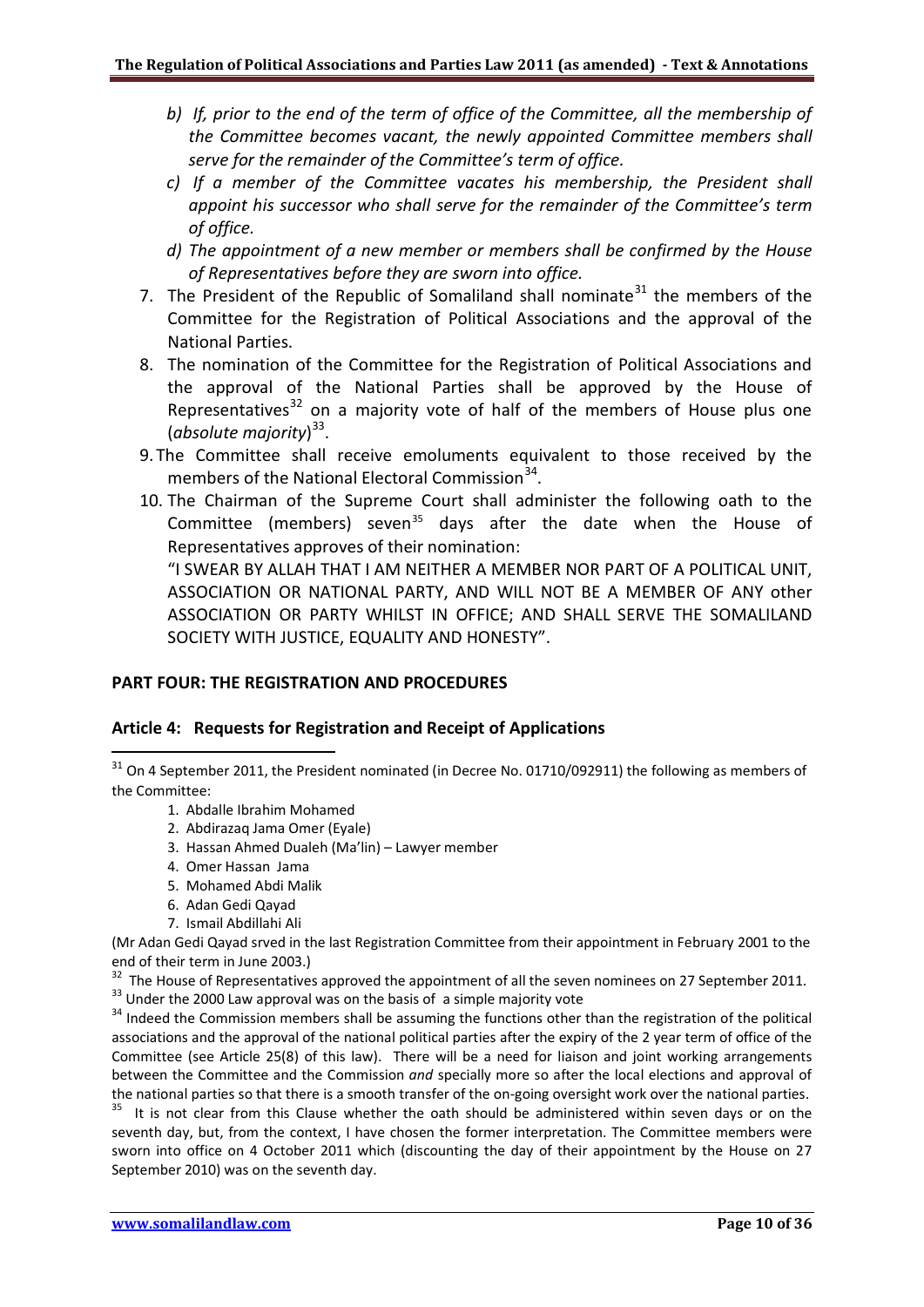- 1. The Committee shall announce through the media of the country the period set for receipt of applications for registration of political associations and the closing date for the receipt of such applications. The period for receipt of applications shall be two months (sixty days) beginning from the day when the receipt of application is publicised *(within) [36](#page-10-0) forty five (45) days beginning from the day when the receipt of applications is published or publicised in the media.*
- 2. The new<sup>[37](#page-10-1)</sup> political associations shall register themselves at the Hargeisa headquarters of the Committee for the Registration of Political Associations and the approval of the National Parties.
- 3. Any association seeking registration as a political association shall submit an application, in the prescribed form<sup>[38](#page-10-2)</sup>, addressed to the Committee and shall enclose the following particulars and documents:
	- a) The date when and the place where the association held its first founders' meeting.
	- b) A list of the names of the founders<sup>[39](#page-10-3)</sup> of the association and the procedures for their election $40$ .
	- c) A list of the names of the members of the leadership, the executive committee and the central committee, signed by the Chairman and the Deputy Chairman.
	- d) The structure of the Association showing the full name of the Association, its acronym and symbol $^{41}$ .
	- e) Proof of payment<sup>[42](#page-10-6)</sup> of a registration tax of 150,000,000 (One hundred and fifty million) Somaliland Shillings $43$ .

.

<span id="page-10-0"></span><sup>&</sup>lt;sup>36</sup> The inclusion of the word "within" is superfluous in this context as there is no provision for the possibility of reduction of the 45 day period. This application period is in effect the "forming period" for the organisations and is the first stage of the registration process. Contrast this with the second stage "norming period" in Article 5(2) which, as now amended, is up to 6 months but with a possibility of a shorter period. On 12 November 2011, the Registration Committee announced that the 60 day application submission period shall start on that date and end on 11 January 2012. On the coming into force of the amendments on 13 December 2011, the Committee announced on 17 December 2011 that the application period has been reduced to 45 days and

<span id="page-10-1"></span>that, therefore, the closing date will be on 28 December 2011.<br> $\frac{37}{37}$  All the political associations will be new as none is currently yet registered until the Committee receives and considers all the new applications. The last registrations took place in 2001/2.

<span id="page-10-2"></span><sup>&</sup>lt;sup>38</sup> The application form (and probably guidance notes for its completion) shall be issued by the Committee and, as confirmed by the Committee on 12 November 2011, it is mandatory that all applications for registration must be submitted in that form, together with all the other required documents which are listed in Article 4(3)(a) to (e).

<span id="page-10-3"></span><sup>39</sup> It is likely that the information about the founders which the Committee will ask for will include evidence of their Somaliland citizenship (as only citizens can form political associations (Article 2(5)) and be members of such associations (Article 9)) and new associations would be well advised to collect photocopies of the Citizenship or Voters cards of all the founders or, failing that, any other documents such Somaliland passports, which would be acceptable to the Committee. The same information may well be requested of the leadership

listed in sub clause (c) of this Clause.<br> $^{40}$  In the 2000 Law the election referred primarily to the Executive Committee.

<span id="page-10-6"></span><span id="page-10-5"></span><span id="page-10-4"></span><sup>&</sup>lt;sup>41</sup> See Article 15 of this Law about the requirements relating to the name and symbol.<br><sup>42</sup> A receipt from the relevant Ministry of Finance revenue collection office is likely to be the requisite evidence of payment.

<span id="page-10-7"></span> $43$  This amounts to \$20,000 at the current (August 2011) rate of exchange and is a considerable (thirty fold) increase of the fee of Sl. Sh. 5,000,000 (five million) payable under the 2000 Law. The Government proposal was a fee of Sl.Sh. 35,000,000 (i.e a seven fold increase), but the House of Representatives raised it. The proponents of the change argued that this will discourage individuals to pay the whole amount and then claim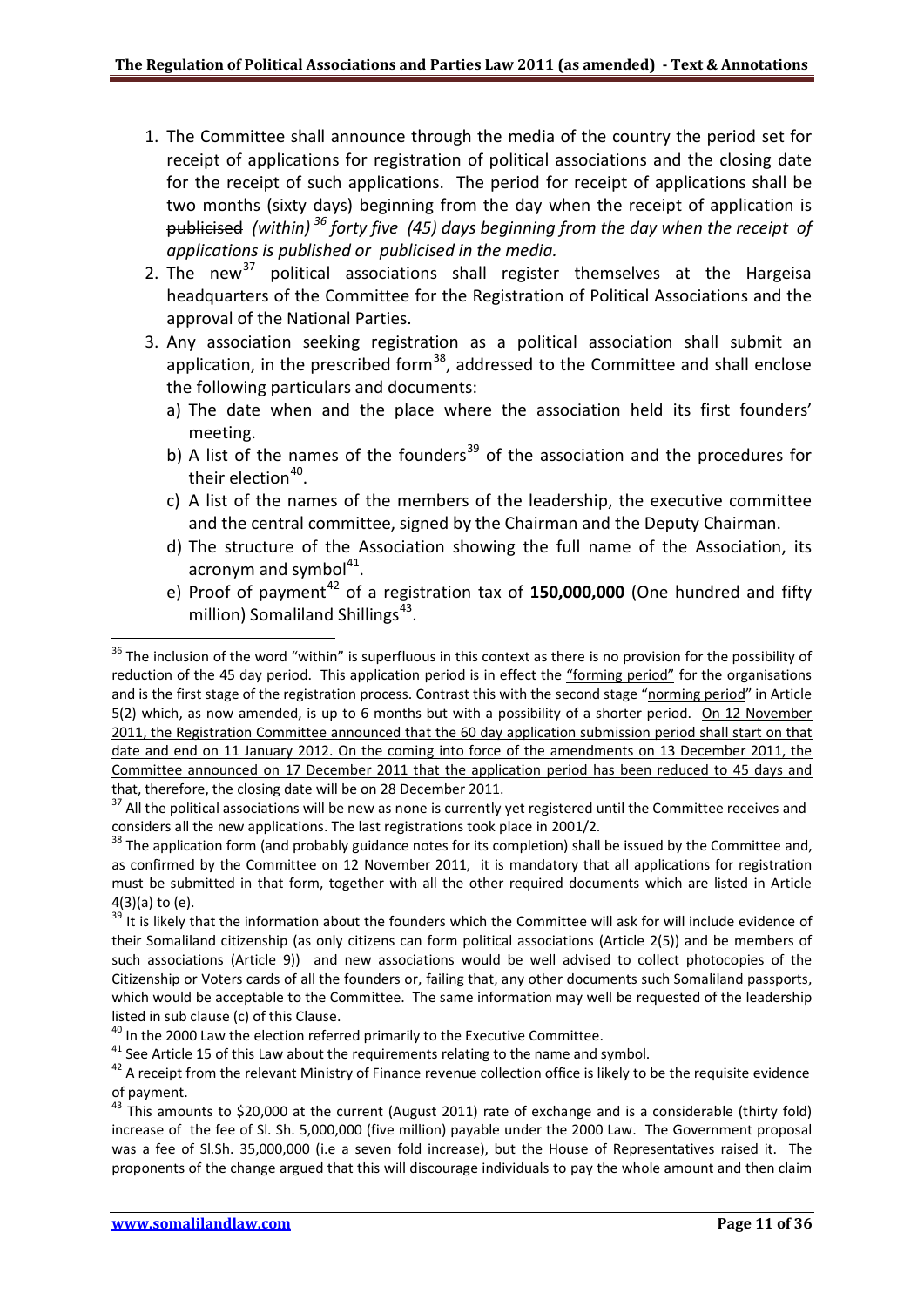- f) *It must be clear that the tax was paid jointly and not by one person[44](#page-11-0) and the Registration Committee shall make enquiries into (the compliance with) this requirement.*
- g) The national parties which have already been awarded a party certificate<sup>[45](#page-11-1)</sup> shall not incur any registration tax.
- h) The period of licensing as a national political party shall be ten (10) years<sup>[46](#page-11-2)</sup> beginning from the date<sup>[47](#page-11-3)</sup> when the licence was issued<sup>[48](#page-11-4)</sup>.

"ownership" of the political association. The Electoral Knowledge Network (ACE [PROJECT\)](http://www.eisa.org.za/WEP/comparties2.htm) states that their survey showed that 62 countries (30% of the total) required a deposit or fee for registration of political parties. ACE emphasised that the guiding principle for registration of political parties should be "the freedom of organisation". It should be noted also that any political association which succeeds in its registration application will have to pay a non-refundable deposit under Article 25 of the 2001 Presidential and Local District Council Election (Law No. 20/2001 as amended in 2009 and 2010) for every local district council candidate that they put up in the 2012 nationwide local council elections. The deposit in the 2002 election was only 50,000 Sl. Sh. for every candidate, but has since been raised in the 2010 amendments of the Election Law to Sl. Sh. 1,000,000 (1 million), which is equivalent to \$133 for every candidate. Considering that there were in the 2002 local elections a total of 379 local council seats (of which 47 in the far eastern districts were not contested, because of various reasons), the deposits to be paid by any association/party which needs to contest all the seats in the 2012 elections to have a reasonable chance of getting into the top three winning association/parties would involve further expenditure of possibly 379 million SL Shillings (which is roughly equivalent to US \$50,533). There was some muted concern in some quarters about the high fees and deposits

<span id="page-11-4"></span><span id="page-11-0"></span>but there have been no evidence, so far, that this had any chilling effect on the formation of new associations.<br><sup>44</sup> The debates at the House on the level and payment of the tax showed a clear concern among some of the Representatives that payment of the tax by one or two persons might foster a feeling of "ownership" of the political association – hence the requirement that the tax should be high and should also be (and shown to be) paid by many members. Although this amendment has only come into force on 13 December 2011, the Committee will need to set out in the Regulations the minimum requisite number of contributors that will satisfy this requirement and the evidence required from the Association to prove the multiple (tax) contributors. A list with the full names of the (tax) contributors and amounts of each contribution signed by each contributor and an accompanying signed declaration by two senior office bearers of the Association might be an option. So would an obligation on the Association's office bearer to keep receipts signed by every contributor which might also serve as backing evidence.

<span id="page-11-1"></span><sup>45</sup> The current three parties Kulmiye, UCID and UDUB have been certified as national parties on 25<sup>th</sup> December 2001 by the previous Registration Committee under the 2000 Law. It is logical that the registered national parties are not required to pay another registration fee albeit that the fees they paid in 2001/2 were considerably less than current fees to be paid by the new political associations. Note, however, that this exemption does not affect the election deposits that the parties have to pay, in the same way as the other registered new political association, for the candidates that they will put up in the forthcoming 2012 local district councils elections.

<span id="page-11-2"></span><sup>46</sup> There were no such set terms for the duration of political parties' certificates in the 2000 Law. This new Clause means, in effect, that after the next nation-wide local district council elections to be held in 2012, the new three national political parties shall contest all elections within the next 10 years including the 2017 district council elections. Unless Article 9 of the Constitution is changed and the limit of three political parties is removed or this Law is changed to reduce the parties' licence period to 5 years, the next opportunity for political associations to be formed will therefore be before the local council elections of 2022. The 10 year cycle of the formation of new political associations is confirmed in Article 6(5) of this Law. Alternative proposals were made for party licences to be limited to 5 years at a time so that new political associations can contest the five yearly local council elections every time. The balance of opinion appears to favour the 10 year cycle, but it is possible that there be calls for the formation of new political associations in the run up to the 2017 local elections, especially if there are rifts within the new three national parties.

<span id="page-11-3"></span> $47$  This will be the date the Committee announces under Article 6 of this Law the winning three parties/associations. This Clause would have been better placed in Article 6. In 2002, the then Registration Committee announced the names of the three parties on 24 December 2004 after the Commission informed them on 22 December 2002 of the final results of the local elections which were held on 15 December 2002. Only six political associations contested the 2002 local elections and as the more associations and parties are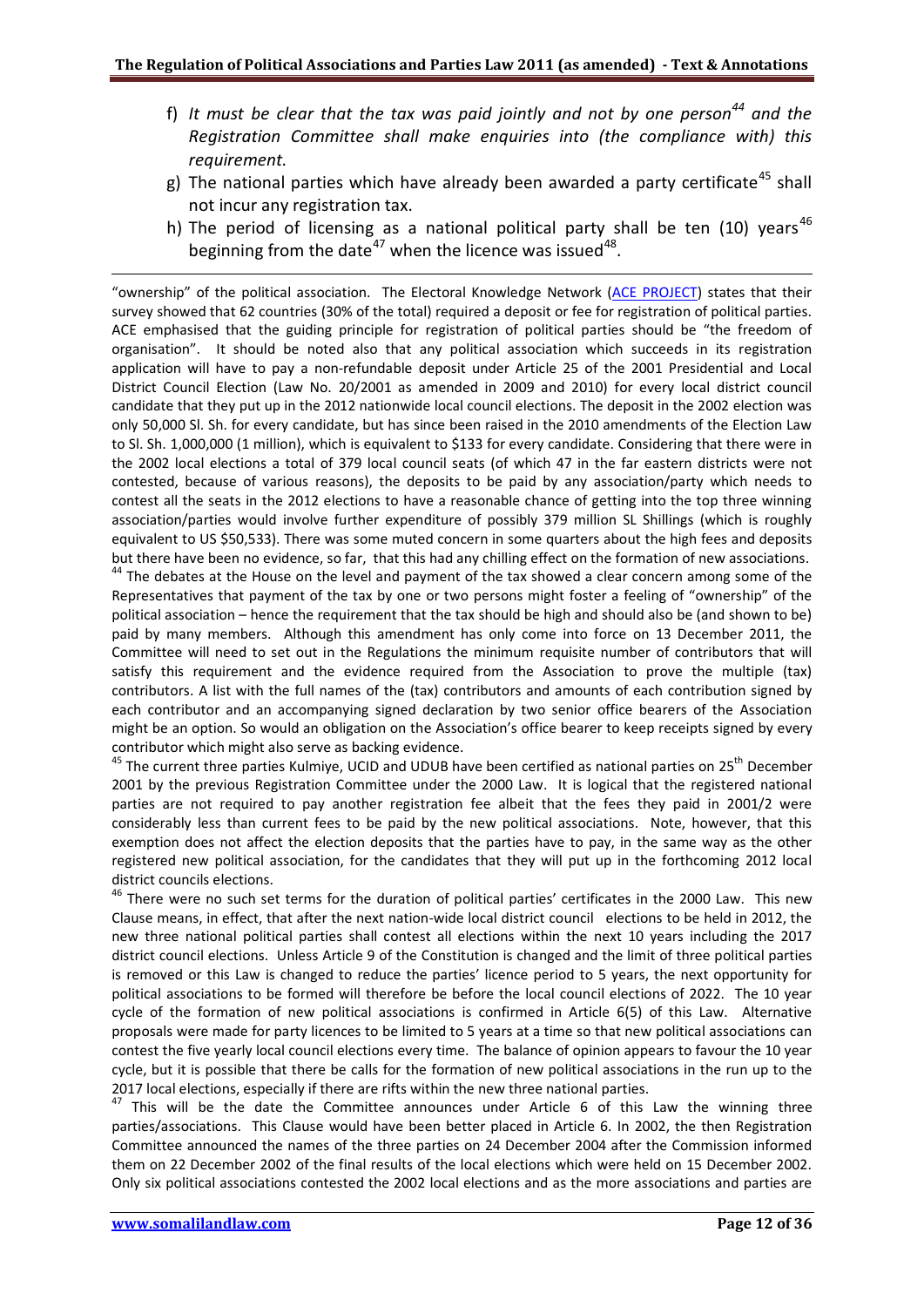## **Article 5: The National Parties and the Provisional Associations**

- 1. On expiry of the period of submission of applications for registration of associations, the Committee for the Registration of Political Associations and the approval of the National Parties shall confirm the associations which fulfil the necessary conditions<sup>[49](#page-12-0)</sup>, and shall grant them a provisional approval which will enable them to operate.
- 2. The period in which the associations can so operate shall be six (6) months beginning from the date when the provisional approval has been granted *up to six months*[50](#page-12-1) *which shall be set by the Committee for the Registration of Political Associations in consultation with the National Electoral Commission.*

<span id="page-12-3"></span>likely to contest the 2012 local elections and the electoral system has been changed recently (in the amendments to the 2001 Election Law which came into force on 13 December 2011) from a closed list to an open list system, the results of the polls are likely to take longer this time.

 $48$  There is also the issue of the date when these licences come to an end that needs to be re-considered if there is any chance of the new political associations having a level playing ground when they are competing with the national parties once every 10 years. The assumption in this Law is that the three national parties retain their status until they lose their licence and the local elections results are declared. However, in my view, there a good case to be made for the licence to be suspended or to come to an end well before the beginning of the election campaign start so that from then onwards until the local elections the three parties and the new associations are, legally, on the same footing during this transition period. This temporary "transitional" arrangement does not affect Article 9(3) of the Constitution (the party number limit) as, in effect, during that period no political parties are formally recognised whilst the competition for the identification of the three new parties is being concluded through an election campaign and a poll. This could also coincide with this transition (or window) period of permissible of "floor crossing" (or defections) by elected representatives and councillors, as now allowed by the new amendment to the Law (Article 11(4)). The licence period of the three national parties would have then run from the date of their certification to the beginning of the transition period.

<span id="page-12-0"></span>49 These are the **"forming" stage** requirements and are set out mainly in Article 4(3) but regard must be had also to the fundamental requirements of compliance with the Constitution and laws (such as Articles 2 and 7 of the Law). (See also the footnote to Article 4(1)). This also means that it is indeed possible that some applications may not go beyond this initial stage if they do not fulfil the requirement of production of the documents required, at the stage, or fail these basic and fundamental "legality" conditions as no association which falls within Article 7 or which plainly does not comply with the general but fundamental principles set out in Article 2 shall hope to get off this starting line and receive a provisional approval. *The Committee will need to adopt clear Regulations and Directives which explain the process of consideration of applications, initial sifts and decisions on provisional approval, as well as the following stages*. On 29 December 2011, the Committee announced that on the closing date of applications, the following 15 political associations have submitted their applications and having fulfilled the stage one requirements and have been granted provisional registration: **Wadani, DALSAN, UDHIS, NASIYE, NDP, Ummada, Gurmad, Jamhuuriga, Damal,** 

<span id="page-12-1"></span>**Badbaado, Horyaal, RAYS, SSCD, Xaqsoor** and **NUUR**.<br><sup>50</sup> The amendment means that the period can now be less than six months, if so decided by the Committee (and the Commission). This **"norming" period** was three months in the 2000 Law - see Article 4(2) of the 2000 Law. During this period, the associations which have formed and submitted their applications (i.e the "forming" stage) and gone through the initial sift of meeting the submission of the relevant documents and fulfilling basic "legality" provisions of the Law are then given a chance to complete their organisational structures and meet the other normative requirements set out in this Law including those set out in Clause 3 of this Article.

3. Every [party<sup>51</sup>]/association shall submit, within the period set out in clause 2 of this Article, the following documents and particulars<sup>[52](#page-12-3)</sup>:

1

<span id="page-12-2"></span><sup>&</sup>lt;sup>51</sup> This Clause applies only to associations and the inclusion of the term "party" in this line is superfluous.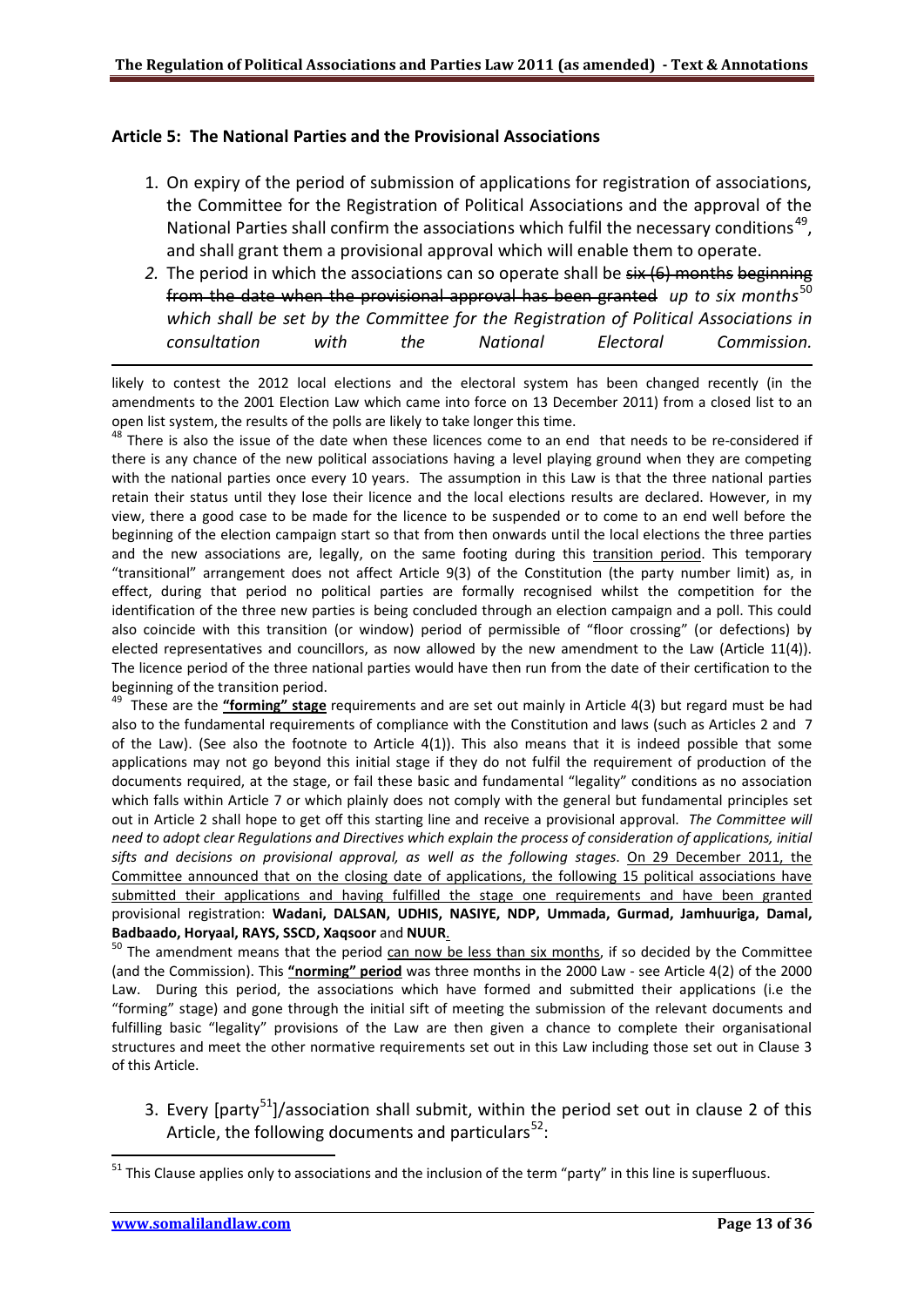- a) The holding of the general meeting of the association [or party], the date when and the place where it was held, and the main issues dealt with, such as the list of the members of the Central Committee, the Executive Committee and the leadership of the [party] (*association*) .
- b) Proof<sup>[53](#page-13-0)</sup> that the association has functioning branches and that it has registered at least 1000 (one thousand [persons])<sup>[54](#page-13-1)</sup> members in every region<sup>[55](#page-13-2)</sup>, who should hold legal citizenship confirmation cards.
- c) *The period of licensing as a national party shall be ten (10) years beginning from the date when the licence was issued[56.](#page-13-3)*
- 4. The Committee shall issue four (4) copies of this Law to every association which is granted provisional approval enabling it to operate.

<sup>52</sup> On 7 March 2012, the Committee explained (publicly and also, apparently in direct communication with each association) that the 1000 members required in Clause 3(b) of this Article must be a) persons who were registered voters and have their voter registration cards and that the names and cards of each associations supports should be registered at the relevant regional centre each association and forwarded to the committee ; and b) the 1000 supporters of each association should be available on a pre-arranged date and time at the each association's centre for verification by the committee. In the light of the current special circumstances (*duruufo gaar ah*) in the Eastern Sool region, the Committee, whilst invoking its regulation making power under Article 26 of this Law, set out that the lists of the 1000 supporters for each association should be prepared at Las Anod, the capital of Sool, but that each association should produce in person at Ainabo only 20%(i.e 200) of the 1000 supporters for verification. The Committee also announced that the verification process shall take place at each region (starting from Borama (Awdal)) from 9.00 0'clock on 18 March 2012 to 30 March 2012.

The Committee also stated that each association must hold its general meeting and a) form its central committee, executive committee, leadership and structure of the association; b) complete the rules of the association and its political programme; c) forward to the (Registration) Committee visual and sound recording showing the main issues dealt with at the general meeting; d) the general meeting must be attended by at least one member of the (Registration) Committee e) hold the general meeting between 15 March 2012 to 15 April 2012.

The Committee added that it will announce the outcome of its stage 2 (norming stage) assessments of each association on 20 April 2012 and confirm which associations can proceed to the next stage of participating in the local councils' elections. The Committee advised the associations to consider mergers and exhorted them and the parties to observe the laws of the country, the public order and good conduct.

On 20 April 2012, the Committee announced that six associations fulfilled all the stage 1 and stage 2 conditions set out in this Law. These were **Wadani, Dalsan, Ummada, Nasiye, Rays and Xaqsoor**. The remaining 9 associations (see footnote 49 above) were adjudged as having not met all the conditions. It was not clear from the reports so far whether, as should be the case, each association was informed of the reasons for the decision relating to them. The 9 unsuccessful associations announced their disagreement with the decisions. As these are administrative decisions, it open to each association to challenge the decision relating to its organisation at the Supreme Court under Articles 9(4)(c) and 14(6) of the [Organisation of the Judiciary Law](http://www.somalilandlaw.com/organisation_of_judiciary_law.HTM) (Law No. 24/2003) within 30 days of the date of the decision.

<span id="page-13-0"></span> $53$  Even though the voter 2007 voter registration system has been voided with effect from 13 December 2011, the Committee understandably used the voters' registration cards as sufficient proof of identity of each association's supporters.

<span id="page-13-1"></span><sup>54</sup> The requisite figure was 500 in the 2000 Law. In my view rather than a requirement of 1000 members from each region, a percentage number based on the total registered voters in each region would have been more equitable. Although the final voters' list issued by the Commission on 22 June 2010 was voided by an [amendment to the Voter Registration Law 2007,](http://www.somalilandlaw.com/voter_registration_law.HTM) which came into force on 13 December 2011, it showed 361,498 registered voters in Maroodijeex (Hargeisa) Region and only 43,096 in the Saaxil region and the current required 1000 voters from every region translates as only 0.3% of the former and 2.3% of the latter (i.e

<span id="page-13-2"></span>the number of voters required now is nearly 8 times more in the Saaxil region than in Maroodijeex region).<br><sup>55</sup> These are the six regions in the Regions and Districts Law 2002 (as amended in 2007) – see Article 1(3) of this Law and its footnote.

<span id="page-13-3"></span> $56$  This amendment was already in Article 4(3)(h) of the Law.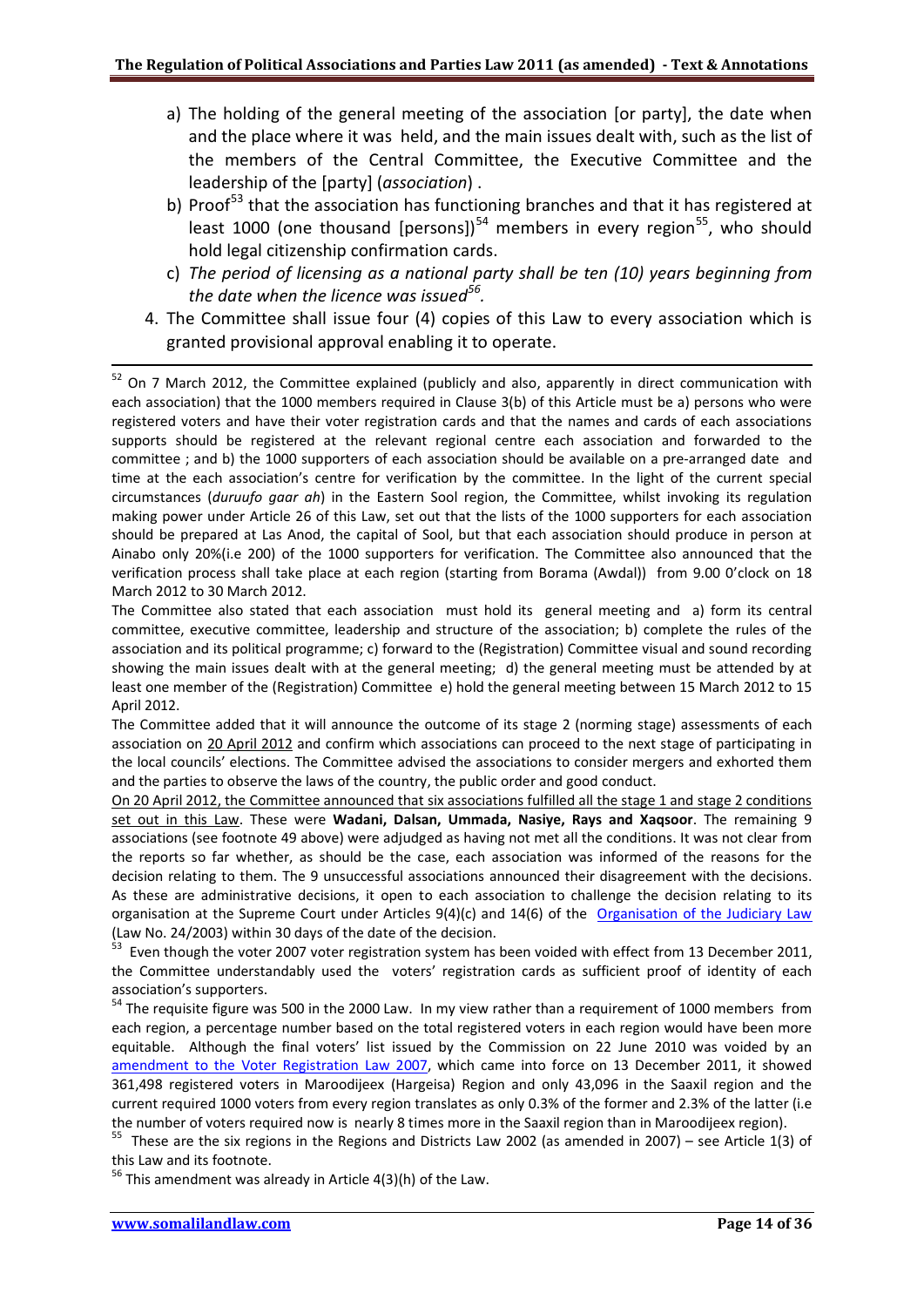- 5. The rules<sup>[57](#page-14-0)</sup> of every political association/party shall show clearly adherence to (the principles of) democracy, power-sharing and good governance.
- 6. Every association shall submit to the committee 3 printed copies of its Rules<sup>[58](#page-14-1)</sup> and the details of its addresses in all the regions and districts of the country.
- 7. The Rules of every party/association shall conform to the provisions of the Constitution and the other laws of the Republic of Somaliland<sup>59</sup>.
- 8. Every Somalilander (*Somaliland* citizen*)* shall be able to become a member of any party/association.

<span id="page-14-2"></span><span id="page-14-1"></span> $59$  This reiterates the basic fundamental requirements set out in Article 2 of this Law.

9. A political association which has been granted approval as a party shall not amalgamate with another party prior to or after the elections<sup>[60](#page-14-3)</sup>. Similarly, the Rules of any such party shall make it clear that no member or members of the party who have been elected to the legally recognised Councils<sup>[61](#page-14-4)</sup> may be expelled from the party unless they have contravened<sup>[62](#page-14-5)</sup> the laws of the country or the Rules of the party. [63](#page-14-6) 

<span id="page-14-6"></span>1

.

<span id="page-14-0"></span> $57$  This Clause repeats Article 4(5) of the 2000 Law but adds good governance. It is this general requirement which underlines the new provisions in this law setting standards for the internal management of associations and parties. Both the Committee and, later, the Commission have the power to oversee how these standards are met. *The Committee (in consultation with the Commission and later the three parties) will need to develop in the Regulations detailed standards and good practice recommendations for the internal democracy and management of political parties, so that the parties can show objectively their adherence to this legal requirement.*<br><sup>58</sup> See Article 13 for the minimum requirements of what should be in the Rules.

<span id="page-14-3"></span> $60$  This first sentence of Clause 9 remains the same as it was in the 2000 Law (Article 4(9)) and in the light of the existing three parties makes more sense now than it did in the previous Law. The most logical interpretation now is that:

a) It applies only to associations that have already been recognised as parties, which means that there were none when the previous law was enacted in 2000 but, now, there are three national parties.

b) These three parties cannot join any other party (i.e each other) but presumably associations can join them, prior to the local elections, as allowed in Article 2(6) of this Law.

c) The elections referred to in this Clause are not specified but it is safe to assume that this non-merger prohibition imposed on the three parties applies both before and after every election (and not just after the local elections in which the association first managed to become a national party as there was nothing stopping an new association joining another association or a party before those local elections).

This Clause would have been better placed in Part Seven of this Law which deals only with the three political parties.

<span id="page-14-4"></span> $61$  See Article 1 for the definition of "legally recognised councils" – essentially the House of Representatives and the local districts (as well as the House of Elders, which has never been nor likely to be, in my view, popularly elected through political parties).

<span id="page-14-5"></span>The Rules of any party should advisedly cover these contraventions and set down transparent procedures which meet natural justice standards for disciplining party members for such contraventions as well as other allegations relating loss of membership (in Article 10 of this Law). There should be separation of investigations from the decision making, rights of defence/representation, especially in serious matters and internal appeals and the right to external appeal to a court, if necessary. Despite the statutory nature of the provisions of this Clause and Article 10 of this Law, a legal dispute between a party member and his party is not a public law matter and is grounded on the Rules of the party and conditions of membership to which the member has agreed to in becoming a member. In my view, therefore, the relevant court for dealing with such cases is the Regional Court. This jurisdiction is similar, but not the same, as that the Regional Court exercises under Article 76 of the Civil Code in respect of membership of charitable associations. The issues of whether or not an elected member might lose his seat is, however, a different mater grounded in either the Constitution or the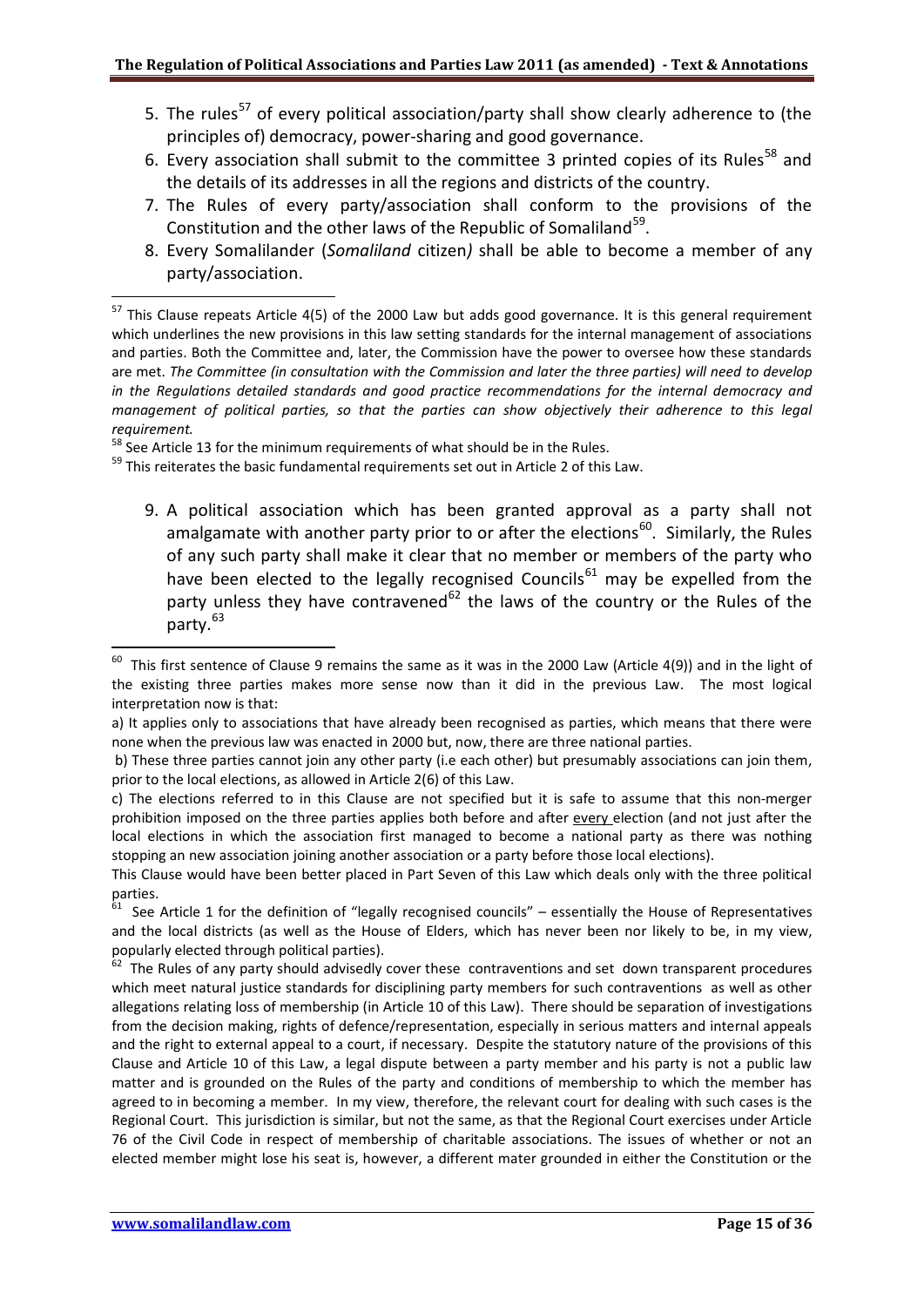- 10. The programme of every party $^{64}$  $^{64}$  $^{64}$  shall address clearly the following issues:
	- a) The maintenance of the peace, tranquillity and the (public) order of the country.
	- b) The advancement of education and religion.
	- c) The promotion of health and welfare.

1

public Law and falls either within the jurisdiction of the Constitutional Court or the Supreme Court (as an administrative matter, especially in the case of councillors where the constitution is unlikely to be engaged).  $63$  This part of the Clause (then numbered 4(9)) used to include in the 2000 Law a prohibition against such elected members joining another party (floor crossing), which has been removed with effect from the date this Law came into force on 20 August 2011. It is not clear why the unequivocal ban on floor crossing was deleted but with the deletion and the addition of the new Article 9 which reaffirms the right of every citizen (presumably including elected Representatives and local councillors) to join a party/association of his choice, the presumption in this Law is that floor crossing to other parties (or defections to new political associations) is no longer banned, as explicitly as it was in the 2000 Law. The Law, however, now includes a new provision in Article 10 which states that any party/association member may be expelled for joining or campaigning for another association or for contravening the Rules of the party/association. Although Article 5(9) still states that elected Representatives and local councillors may not be expelled from their party, this protection does not apply if the elected Representative/Councillor contravenes the laws of the land or the Rules of the party. Every association/party is very likely to state in its Rules that defections to another party/association will lead to expulsion, as allowed by Article 9 of this Law, and so crossing the floor or defections will almost certainly lead to expulsion from the party. But the problem was and still is that neither this Law (nor the 2000 Law) link unequivocally such expulsion (or even resignation of the member who is an elected Representative/Councillor from his party) to loss of his seat. Loss of a elected seat by an incumbent Representative/Councillor is dealt with by [Article 50 of the Constitution,](http://www.somalilandlaw.com/somaliland_constitution.htm) in respect of Representatives, and by [Article 25 of the District and](http://www.somalilandlaw.com/Xeerka_Gobollada_iyo_Degmooyinka_2007.htm)  [Regions Law](http://www.somalilandlaw.com/Xeerka_Gobollada_iyo_Degmooyinka_2007.htm) in respect of local councillors. Both contain similar clauses which state that the membership of the House or of the District Council will be lost for breach of one of the (pre-requisite) conditions of the election of the member. These pre-requisite conditions relate mostly to eligibility for candidacy for the elections and are set out in Article 41 of the constitution in respect of the Representatives and in the electoral laws in respect of both Representatives (the 2005 Law – Article 15, principally) and Councillors (the 2001 Law – Article 12, principally). Under the electoral laws, to be elected to these offices, prospective Representatives in the 2005 elections have to be nominated by one of the three parties and Councillors by one of the political associations in the 2002 elections. The post-election ban on floor crossing by the elected Representatives and councillors in Clause 4(9) of the previous 2000 Law laid down only that they should not join another party, but neither connected the floor crossing to the constitutional and legal provisions dealing with loss of seats nor stated clearly the penalties for floor crossing. Floor crossing constitutional or legal provisions have been adopted by many countries (including those with first past the post electoral systems) but the loss of office is unequivocally stated in the relevant provisions (see for the example this [major study on floor crossing](http://janda.org/bio/parties/papers/Janda%20(2009b).pdf) laws by Kenneth Janda). In Somaliland, despite Article 4(9) of the 2000 Law, there have been many examples of Representatives (as documented in a series of articles in *[Haatuf](http://www.haatuf.net/)* newspaper in September 2011) joining formally or informally one of the other parties since the 2005 election or of councillors joining other parties since 2003. All the three parties have seen formal or informal floor crossing defections but none of them has sought to unseat the defectors until the recent mass defections from UCID party in October 2011. The defections (not strictly floor crossing) of both 17 Representatives (20% of the House members) and a handful of local councillors from UCID party brought this matter to prominence. This matter is still in dispute but the mass defections have mostly taken place after the (anti) floor crossing Article 4(9) of the 2000 Law has been repealed on the promulgation of this Law in August 2011 and, secondly, there is also the new Amendment (Article 11(4) – in force from 13 December 2011) which expressly allows sitting Representatives and councillors to join any party or political associations during the period when political associations are allowed to be formed under this Law. See also the footnotes comments on Article 11(4). Overall, the scheme of this Law introduces a "window" of 6 months (or more) preceding every 10 years the local elections (in which new political associations can contest) when sitting Representatives and Councillors are free to cross the floor to join another national party or defect and join one of the new political associations.

<span id="page-15-0"></span> $64$  Although this legal obligation applies only to political parties, it makes sense for all political associations aspiring to become parties to address these issues in their programmes and policies. This will not only help the new associations to compete with the previous national parties, but will also stand them in good stead should they succeed in becoming one of the new political parties.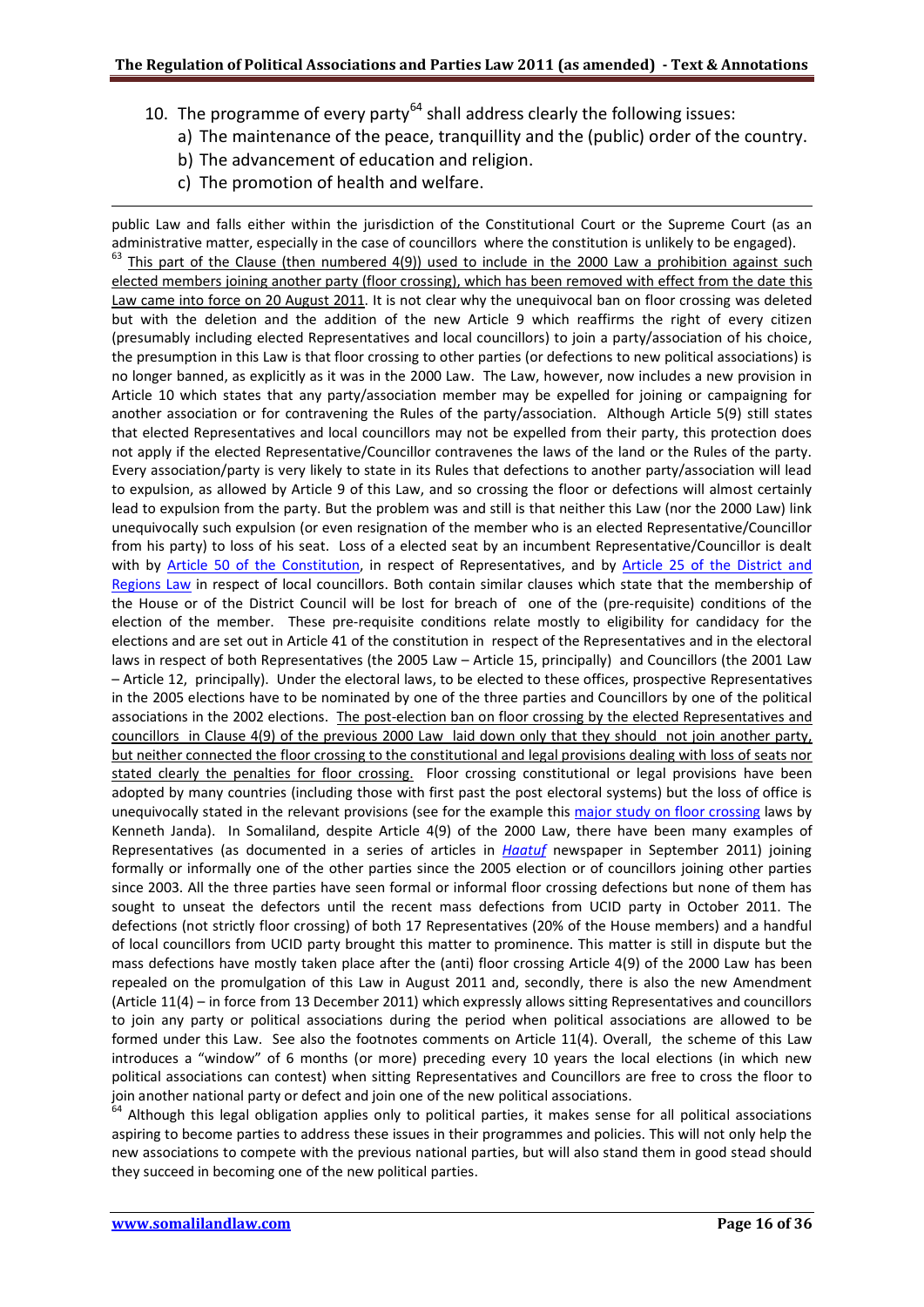- d) The care and protection of the environment.
- e) The investment in and the utilisation of the natural resources of the country.
- f) The promotion of knowledge and technology.
- g) Encouraging the youth and women to participate in the politics of the country<sup>65</sup>.
- h) Observing the Constitution and the laws of the country.

<span id="page-16-0"></span>1  $65$  See also Article 29(2) of this Law.

# **Article 6: Differentiating the Parties/Associations contesting the local elections**

- 1. The three parties/associations which gain in the local government election 20% of all the votes cast in every region<sup>[66](#page-16-1)</sup> shall be recognised as national political parties, and shall each be issued<sup>[67](#page-16-2)</sup> with a certificate of recognition as a national party.
- 2. If only one party [*or association[68](#page-16-3)*] succeeds in gaining 20% of the votes in every region, the Committee shall recognise as national political parties that party [*or association*] and the other two parties [*or associations*] which come next in the total percentage of votes $^{69}$  $^{69}$  $^{69}$  cast for them in every region.
- 3. If the percentage of the regional votes cast for two or more associations [*or parties*] are equal, they shall be differentiated on the basis of the total number of votes cast for each of them $^{70}$  $^{70}$  $^{70}$ .

.

<span id="page-16-4"></span>"exclusive" licence will last for 10 years - see Article 4(3)(h), 5(3)(c) and Article 6(5) of this Law.<br><sup>69</sup> The deciding factor in this second scenario is still the percentage of votes in every region. This is a change from the similar provision in the 2000 Law which referred to "the number of votes cast in every region" for each association/party. To pre-empt any disputes, the Committee will need to clarify in its Regulations (and, perhaps also, in a code of conduct signed by all the associations and parties) the detail of these scenarios for identifying the three winners, so that everyone is fully familiar with these provisions. It is feasible that an association/party with higher percentages of votes in more regions may come ahead of another which has amassed a larger overall total number of votes which are concentrated in fewer regions. The rationale behind the percentage threshold in every region is to gauge the national support that an association/party has across all the six regions. A proper understanding of these issues on the part of the associations/parties and the public will reduce the chances of any disagreements over the outcomes.

<span id="page-16-5"></span>The total number of votes is used as a tie breaker in situations coming under the two preceding Clauses where more than one association/party gains the same percentage of votes in each region. Again it is advisable for the Committee to set out examples of various scenarios under this Clause in Regulations prior to the election so that the associations/parties and the public are clear about the various computations*.* I have still not forgotten the prevalent lack of understanding of the Quotient and Largest Remainders System of allocating seats in the 1969 elections and the rumours that surrounded the outcome of that proportional representation system of voting which we still use. In the forthcoming 2012 local elections, winning one of the three coveted national party status for the following ten years also involves very high stakes and a widely misunderstood narrow separation of two associations/parties could have serious implications for the public order and for confidence in the democratic elections.

4. If no political association [*or party*] gains 20% (*of the votes in every region*), the Committee shall recognise as national political parties the three parties [*or* 

<span id="page-16-1"></span> $^{66}$  As compiled by the Commission after the declarations of the results in each district under Article 61 of the

<sup>2001</sup> Election Law<br><sup>67</sup> By the Committee.

<span id="page-16-3"></span><span id="page-16-2"></span> $68$  I have added "association" because it follows from Clause 1 of this Article, and have done the same in respect of "party" in the following two clauses. The forthcoming (2012) local elections will be contested by both registered political associations and the current three national parties. Unless the Law is amended in a few years' time, this will not be the case in the following 2017 local elections as the new national parties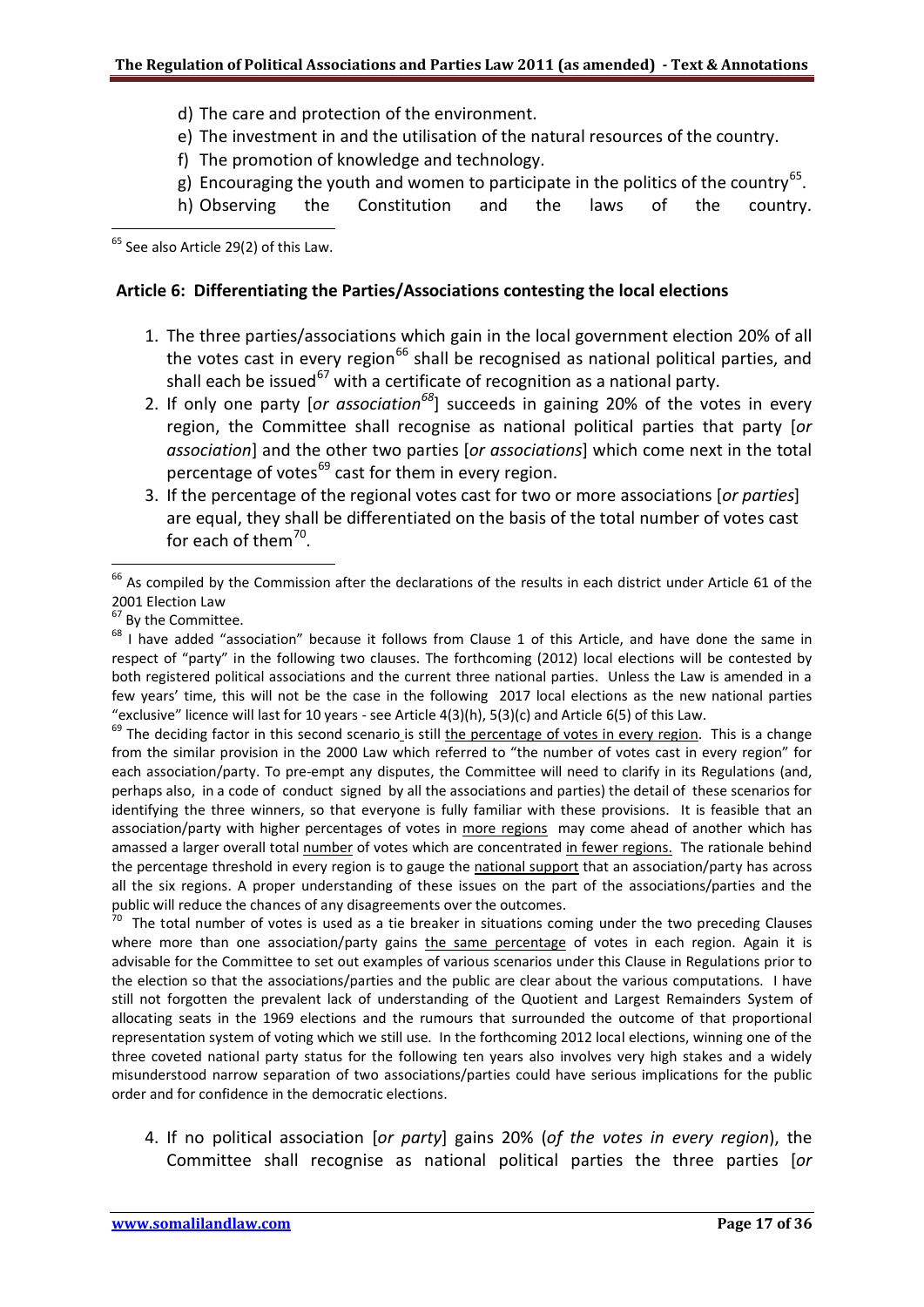*associations*] that have gained the highest percentage<sup>[71](#page-17-0)</sup> of votes cast in the regions of the country.

5. Political associations may be formed in accordance with this Law once every ten (10) years<sup>[72](#page-17-1)</sup>. However, political associations must be formed at the latest six (6) months before the polling date of the local councils' elections.<sup>[73](#page-17-2)</sup>

<span id="page-17-0"></span> $71$  In the 2000 Law the comparable Clause used the highest "total number" of votes in all the regions and not the highest "percentage" of votes in all the regions as this Clause now states. The two outcomes are likely to be the same in all cases but, again, it worth emphasising that the Committee needs to clarify in the Regulations more details about what the tie break will be if the two or more associations achieve exactly the same percentage of votes in all the regions, especially when they all come in the third place. A possible tie breaker might be the largest number of votes in more regions than the other(s). In the 2001 elections none of the political associations reached the 20% threshold (although UDUB just missed it by one region out of six) and so the comparable Clause in 2000 Law was used and the three associations which garnered the highest number of votes in all the regions were UDUB, Kulmiye and UDUB, as shown in this table:

| Association    | <b>Total Regional Votes</b> | Percentage | No. of regions | No. of Seats Won   |
|----------------|-----------------------------|------------|----------------|--------------------|
|                |                             |            | over 20%       | Through balloting  |
| <b>UDUB</b>    | 179,389                     | 40.8       | 5 out of 6     | 102                |
| <b>KULMIYE</b> | 83,158                      | 18.9       | 3 out of 6     | 67                 |
| <b>UCID</b>    | 49.444                      | 11.2       | 0 OUT OF 6     | 45                 |
| Nationwide     | 440,067                     | 100        | N/A            | 332 (contested)    |
| Votes/seats    |                             |            |                | 47 (not contested) |

(*Source[: Somaliland Local Elections 2002 – Final Report](http://www.somalilandlaw.com/SL_Local_Elections_EU-GTZ_Final_Report_2002.pdf) of the EU/GTZ Technical Advisory Team Dec 2002)*

UDUB and Kulmiye reached the 20% threshold in 5 and 3 regions respectively, whilst UCID did not reach that level in any of the regions. SAHAN which came fourth (out of the six associations) in the total number of votes (with 47,492 votes) reached the threshold of 20% in 2 regions (but came last in the total seats won) and ASAD which came last of the six associations in total votes (39,596) reached the threshold in one region but gained more contested seats (53) than each of the three associations (including UCID) which came ahead of it in the total votes. This illustrates, in my view, the need for clarity and understanding of all the likely permutations and, more importantly, which factors, as set by the Law, are the most crucial for determining the top three associations/parties that will become national parties.

<span id="page-17-1"></span> $72$  This 10 year period is also linked to 10 year licence period for the three national parties set out in Article 4(3)(h) (and repeated in Article 5(3)(c)) . There have been proposals for a 5 yearly cycle and in all probability the same arguments for opening up the political space for new entrants will be used again in 5 years' time until such time the constitutional three party limit is removed or this Law is amended.

<span id="page-17-2"></span> $<sup>73</sup>$  Presumably by then a new Committee will be appointed by the President and it would have been preferable</sup> if this was stated in the Law (perhaps in Article 3 dealing with the Committee's appointment). One of the major criticisms of the 2000 Law was that it did not legislate for the appointment of a new committee and for the next round of registrations – this Law now addresses the latter but not the former issue.

## **Article 7: Matters in which Parties/Associations are forbidden**

- 1. No party/association shall pass false or inaccurate information to the Committee.
- 2. No Rules of a party (*or an association*) [74](#page-17-3) shall include a provision or provisions which are contrary to the Constitution<sup>[75](#page-17-4)</sup> or Islamic Sharia.
- 3. No association/party shall receive financial support from foreign<sup>[76](#page-17-5)</sup> sources.

1

<span id="page-17-5"></span><span id="page-17-4"></span>

<span id="page-17-3"></span><sup>&</sup>lt;sup>74</sup> See also Article 2(4) and 5(7).<br><sup>75</sup> And, of course, also other laws.<br><sup>76</sup> "Foreign" is defined in Article 1(6) as non-Somaliland citizens. It is important, however, that the Committee covers in its Regulations more detailed provisions on the position of companies, partnerships and other concerns which are partially owned by Somalilanders. Unless the view of the Committee is that any part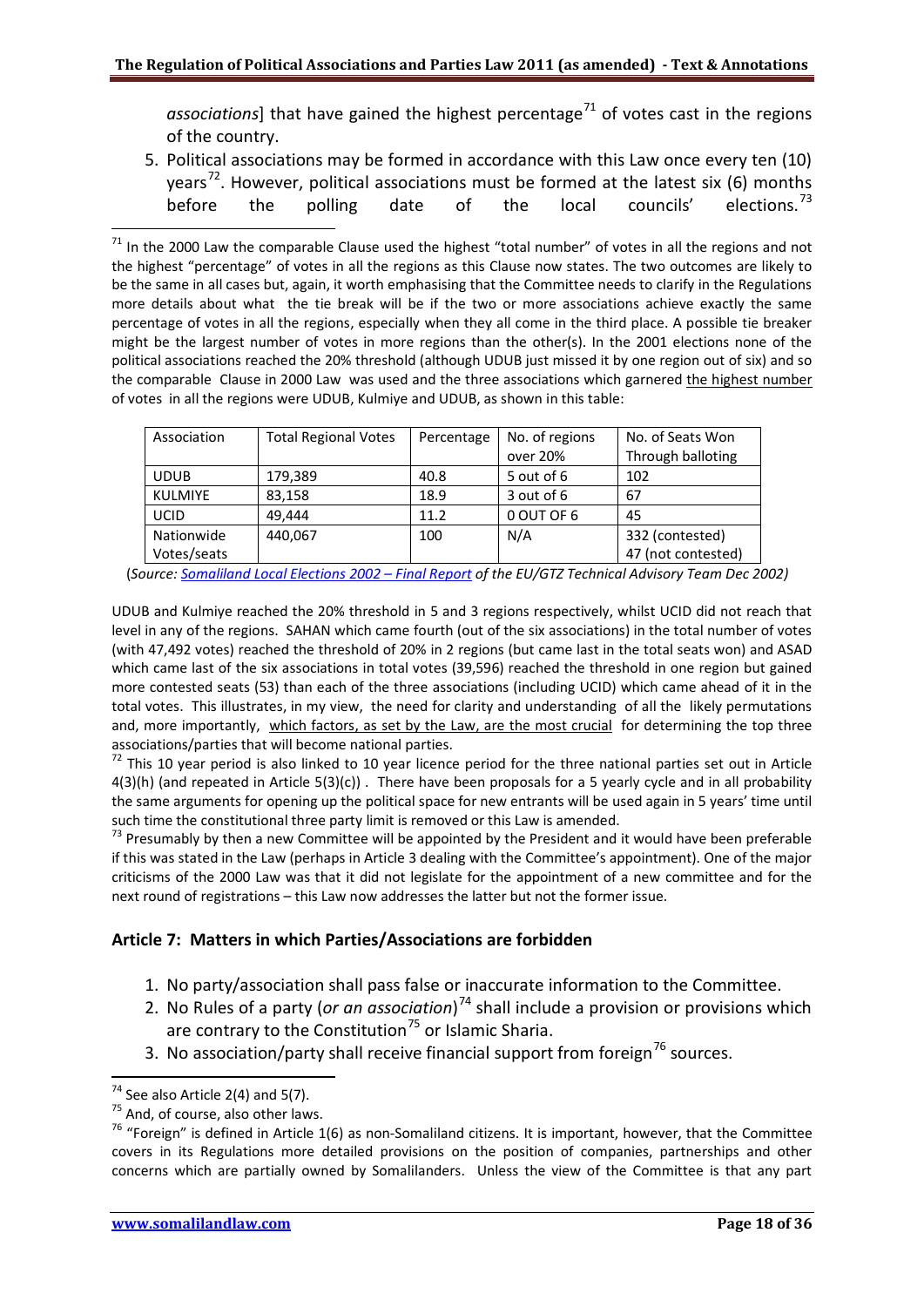- 4. No association/party shall use or utilise for its own electoral activities the assets of the Somaliland nation $77$ .
- 5. No association/party shall use armed<sup>[78](#page-18-1)</sup> groups or forces for the furtherance of its own interests.

## **Article 8: The rights of the National Parties**

- 1. The political parties which have been issued with a certificate as a party shall have the right to:
	- a) have access to the national public media in an equitable manner<sup>[79](#page-18-2)</sup>, and, having obtained the approval of the appropriate agencies, to own their own media;
	- b) express freely their political opinions, without damaging the public order and the general security of the country<sup>[80](#page-18-3)</sup>;
	- c) be free from any suppression of their party officials and from violation of their centres by the security forces without the order of a competent court; (*and*)
	- d) to criticise the Government, as opposition national political parties.
	- e) The parties shall submit, in writing, to the relevant Regional Court any plaints or grievances they may have about the work of the Committee for the Registration of Political Associations and the approval of the National Parties<sup>[81](#page-18-4)</sup>.

ownership of such concerns, however small, by a foreigner makes them ineligible for supporting the associations/parties, it may consider the position where there is a very high percentage, but not total,

<span id="page-18-0"></span>ownership by Somaliland citizens. Ideally this ought to have been covered by the Law.<br><sup>77</sup> See also Article 26(2) of [the 2005 Election Law](http://www.somalilandlaw.com/representatives__election_law.htm) which states that no party may use for its purposes the property or assets of the nation.

<span id="page-18-1"></span> $78$  Article 23(4) of the Constitution outlaws associations which are military in nature or are armed. There are also a number of offences in the [Penal Code](http://www.somalilandlaw.com/criminal_law.html) relating to the formation of armed groups and ranging from the serious crime under Article 185 (bearing arms against the state) to the contravention under Article 508

<span id="page-18-2"></span>(forming an armed body not intended for the commission of offences)*.* <sup>79</sup> Unlike Article 26(1) of the 2005 Election Law, this provision is not confined to the periods of election campaigns and the Committee shall have oversight of this issue, especially outside election campaign period. During elections periods, however, the Commission has the lead in these matters under Articles 26 and 64 of the 2005 Election Law. This is one of the various areas where the Committee and the Commission will have to liaise closely as, in any case, the Commission will be taking over these duties on its own after the expiry of the Committee's two year term.

<span id="page-18-3"></span> $80$  A more positive exposition of these rights could be included in the regulations. For example :

- "A political party shall be entitled :
- a) to hold and address public meetings in any area in accordance with the relevant laws for the purposes of publicising its party or soliciting membership; and
- b) to the protection and assistance of the police and other security agencies of the state for the

<span id="page-18-4"></span>purposes of facilitating peaceful and orderly meetings."<br><sup>81</sup> This is a welcome provision which avoids the current "default" first instance jurisdiction of the Supreme Court to deal with all administrative plaints relating to the final decisions of the public bodies (under Article 9(4)(c) of the [Organisation of the Judiciary Law](http://www.somalilandlaw.com/organisation_of_judiciary_law.HTM) (Law No. 24/2003)) with no chance of further appeal. It is my fervent hope that Article 9(4) of the Judiciary law will be amended so that all administrative cases are, in the first instance, dealt with a by new "Administrative" Division of the Regional Courts with the Supreme Court then acting only as an appellate body in these administrative matters. Although this Article only talks about the "political parties", it should be noted that as the Registration Committee is an administrative body, any of its final decisions can be challenged by either the political associations or any individuals directly affected by these decisions under Article 9(4)(c) of the Judiciary Law and this Article specifically relating to the rights of the political parties and which gives them a new right to complain to a Regional Court does not, in my view, take away the rights of others, such as the political associations to challenge the administrative decisions of the Committee. In these cases, the Supreme Court (and not the Regional court or the Constitutional Court) will the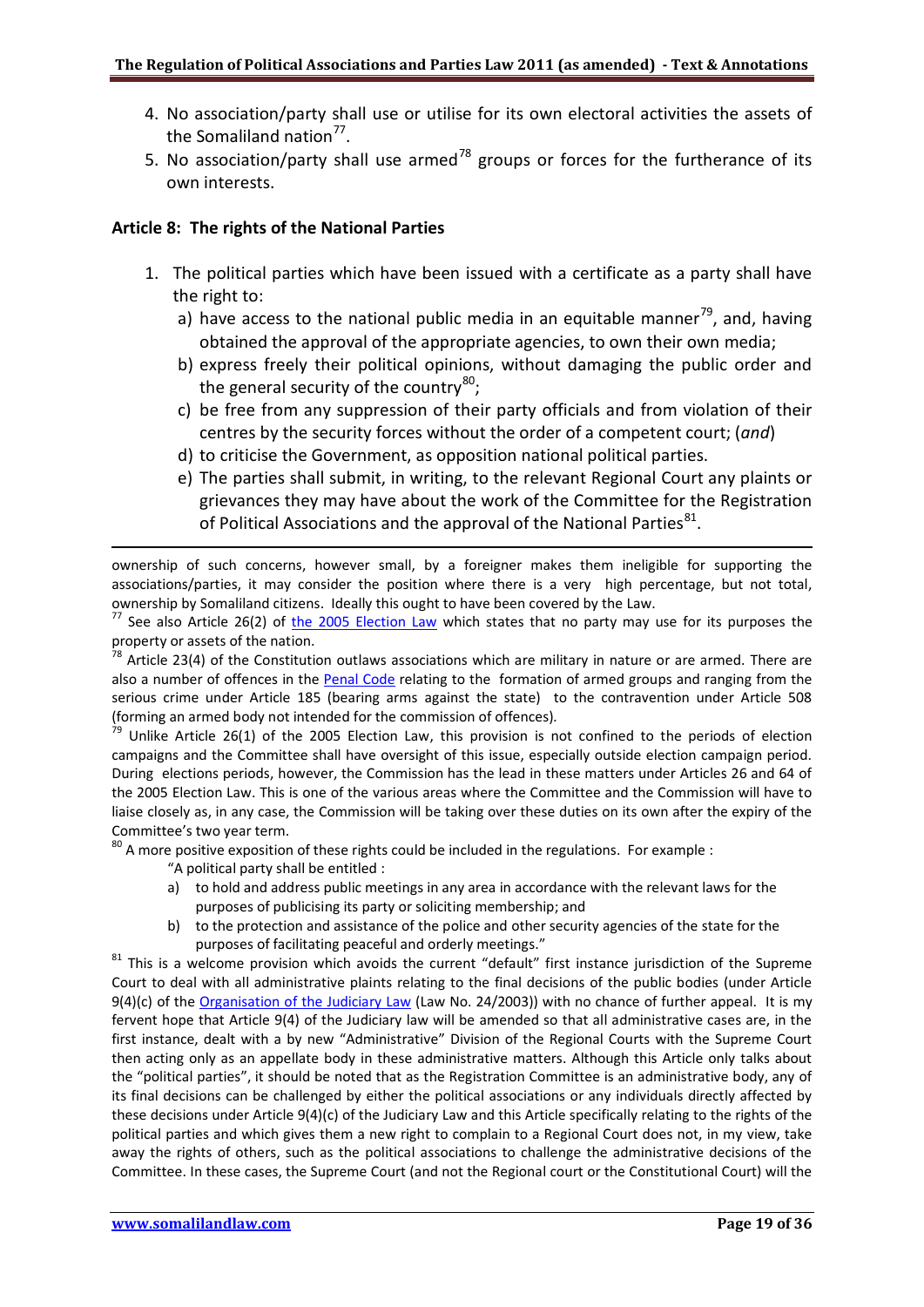- f) If they are dissatisfied with the decision issued by the Regional Court, they can appeal to the Constitutional Court $^{82}$  $^{82}$  $^{82}$ .
- g) The national parties shall have the right to own private property<sup>[83](#page-19-1)</sup>.

## **Article 9: The rights of citizens**

1

Every adult citizen shall have the following rights $^{84}$  $^{84}$  $^{84}$ :

- 1. To participate in political activities.
- 2. To join the party or political association of his/her choice.
- 3. Members<sup>[85](#page-19-3)</sup> of associations or parties shall have equal rights in being elected or voting the internal party/association elections.
- 4. Any member who wishes to leave his/her position as an office bearer $^{86}$  $^{86}$  $^{86}$  in a party or association:
	- a) shall submit his/her resignation application to the party/association; (*and)*
	- b) the party/association must accept or reject<sup>[87](#page-19-5)</sup> the member's resignation within 14 days.
- 5. No person can be a member of two parties/associations or a party and an association at the same time<sup>[88](#page-19-6)</sup>.

<span id="page-19-0"></span>Committee.<br><sup>82</sup> This should have been the Supreme Court, and not the Constitutional Court, which has normally, under Article 9(4) (c) of the Organisation of the Judiciary Law (Law No. 24/2003), the jurisdiction to deal with plaints against the final administrative decisions of public bodies, such the Registration Committee set up under this Law. However if the plaint raises a constitutional issue, then this will be dealt with by the Constitutional Court under Article 6(4) of the Organisation of the Judiciary Law.

<span id="page-19-1"></span> $83$  This patrimonium right is linked to the legal personality accorded to the parties under Article 20(1) of this Law.<br><sup>84</sup> These rights are grounded on the Constitution and in particular Articles 8, 22 and 23.

<span id="page-19-3"></span><span id="page-19-2"></span><sup>85</sup> The scheme of this Law is that membership of Somaliland political associations or parties is on an individual basis and there are no provisions dealing with corporate membership but Somaliland organisations or corporate concerns can contribute donations to a party or association (see Article 19(2)).<br><sup>86</sup> I have translated "xil " (literally meaning responsibility) in this respect as someone holding a party office

<span id="page-19-4"></span>(office bearer) and is elected by the party to such internal office. This does not, in my view, include elected Representatives or Councillors or the president/vice-president that are all selected by the party and/or associations (in respect of some councillors) as candidates for a national or local public office, unless that person was also elected to bear a party post and he is resigning from this latter post. Nonetheless, there is nothing stopping the parties and associations from adding to their Rules similar conditions to the membership of their prospective candidates for national office. In fact they need to go further than that and have reasonable conditions about floor crossing or defecting, which are in line this Law and the Constitution, as well other laws, that their prospective candidates can subscribe to before they are put forward as candidates. These conditions can also include the procedure for dealing with (and possible penalties for) contravention of the association/party's Rules so that issues coming under Article 5(9) and Article 10 can be dealt with in a transparent manner which is consistent with the provisions of this Law.

<span id="page-19-5"></span>87 Subject to the formalities and commitments agreed into willingly by the member, no party can reject a resignation unreasonably as that could amount to an unjustified limitation of the rights of association of the person.

<span id="page-19-6"></span><sup>88</sup> See also the following Article 10 which allows expulsion of a member.

## **Article 10: Reasons for losing membership**

right forum for any such legal action and the time limit is 30 days from the date of the final decision of the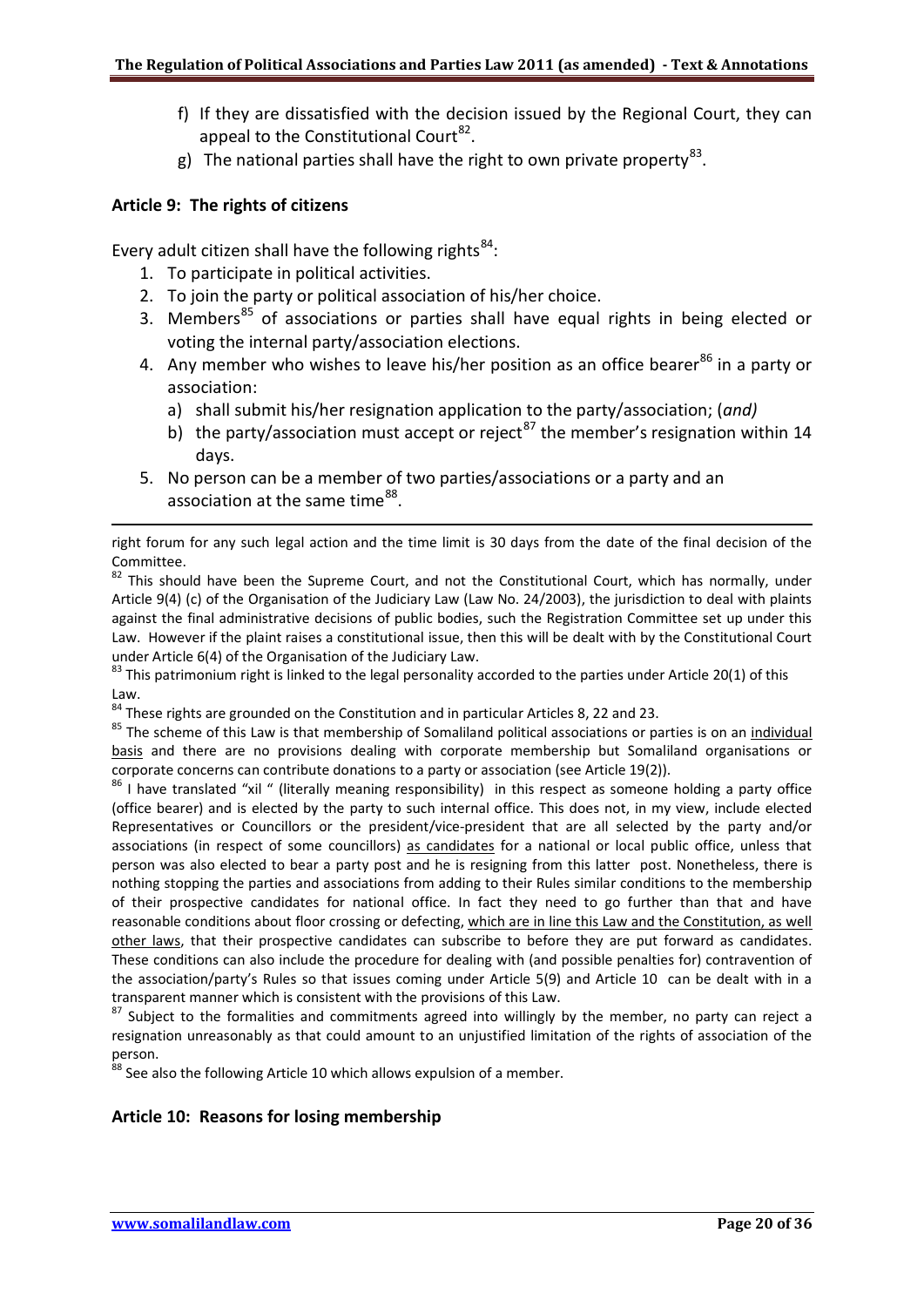Any member of a party<sup>[89](#page-20-0)</sup> or association may be expelled only when s/he<sup>[90](#page-20-1)</sup>:

- a) forms another association;
- b) participates in the formation of another association;
- c) joins or generally campaigns for the formation of another association [party];
- d) contravenes the Rules of the party/association<sup>91</sup>.

<span id="page-20-2"></span><sup>91</sup> The Committee should consider including in the Regulations that parties/associations ought to set out clearly their Rules as to which contraventions of the Rules are serious enough to merit expulsion and objective procedures for disciplining members in such situations that meet the principles of natural justice.

# **Article 11: Candidates contesting the House of Representatives and the District Councils elections**

- 1. Any person who is Somaliland citizen shall have the right to be elected and to elect others, but a candidate (for election) can only be:
	- a) a Somaliland citizen who has been adopted as a candidate by a party (or association<sup>[92](#page-20-3)</sup> in relevant local elections) and has fulfilled the conditions<sup>[93](#page-20-4)</sup> set by the law.
	- b) No independent candidate who is not standing in the name of a party (*association*) can stand for an election<sup>94</sup>.
- 2. The executive committees of the parties shall nominate<sup>[95](#page-20-6)</sup> the candidates standing for them in the election of the House of Representatives $96$ .

.

<span id="page-20-0"></span><sup>.</sup>  $89$  This Article applies to both parties and associations. See also Article 5(9) of this Law which deals with the expulsion of members of the parties who are also sitting members of the House of Representatives or the local district councils.

<span id="page-20-7"></span><span id="page-20-1"></span> $90$  This Article should have also covered the legal avenues of redress that such an expelled member may have after exhausting the internal appeals (or in addition to such appeals) through the courts (in my view the Regional Court – see the footnote to Article 5(9) above). Note also that under Article 13(6) of this Law the association/party rules must include as a minimum the conditions of membership and the reasons for the loss of such membership and should also, advisedly, include more in respect of the procedures for investigation of allegations against members, opportunities for the members to defend themselves and to be heard, proper consideration of all the evidence by a panel, reasoned decisions and an internal appeal. Without such clear procedures and natural justice safeguards, parties that discipline members may find themselves being overruled by the Regional Court.

<span id="page-20-4"></span><span id="page-20-3"></span> $^{92}$  I have added this for clarity as, at district level, associations will be able to contest the elections.<br><sup>93</sup> These conditions are set out in the electoral laws and also in the qualifications set out in the Constit relation to the membership of the House of Representatives and the President/Vice-President.<br><sup>94</sup> This ban on independent candidates has also been in the 2000 Law and is also in Articles 22(3) and 35(2) of

<span id="page-20-5"></span>the 2001 Election Law and Article 7(1) to (2) of the 2005 Election Law. In their [General Comment \(No. 25\)](http://search.ohchr.org/search?q=general+comment+no.+25&btnG=Search&ie=utf8&oe=utf8&output=xml_no_dtd&client=en_frontend&proxystylesheet=en_frontend&site=default_collection) on Article 25(b) of the [International Covenant on Civil and Political Rights](http://www2.ohchr.org/english/law/ccpr.htm) relating to the right, without unreasonable restrictions, to be elected, the Human Rights Council state that "*The right of persons to stand for election should not be limited unreasonably by requiring candidates to be members of parties or of specific parties"*. Whilst, in my view, the constitutional limit of (up to) three parties contravenes this paragraph and is seen by Somaliland, as a temporary necessary measure at this stage of Somaliland's development, many countries limit or ban independent candidates and see this as a reasonable requirement. In Somaliland the ban on independent candidates is justified on the basis that it is essential for the preservation of the constitutional limit of three parties.

<span id="page-20-6"></span> $95$  This Clause needs to be reconciled with Article 16(3) of the 2005 Election Law (Law No. 20-2/2005) which confirms that any disagreements within a party relating to the selection of the candidates or the submission of the list of candidates for the House of Representatives shall be resolved by the Executive Committee of the relevant party. The Commission will need to re-consider both articles – whilst the nominating body can also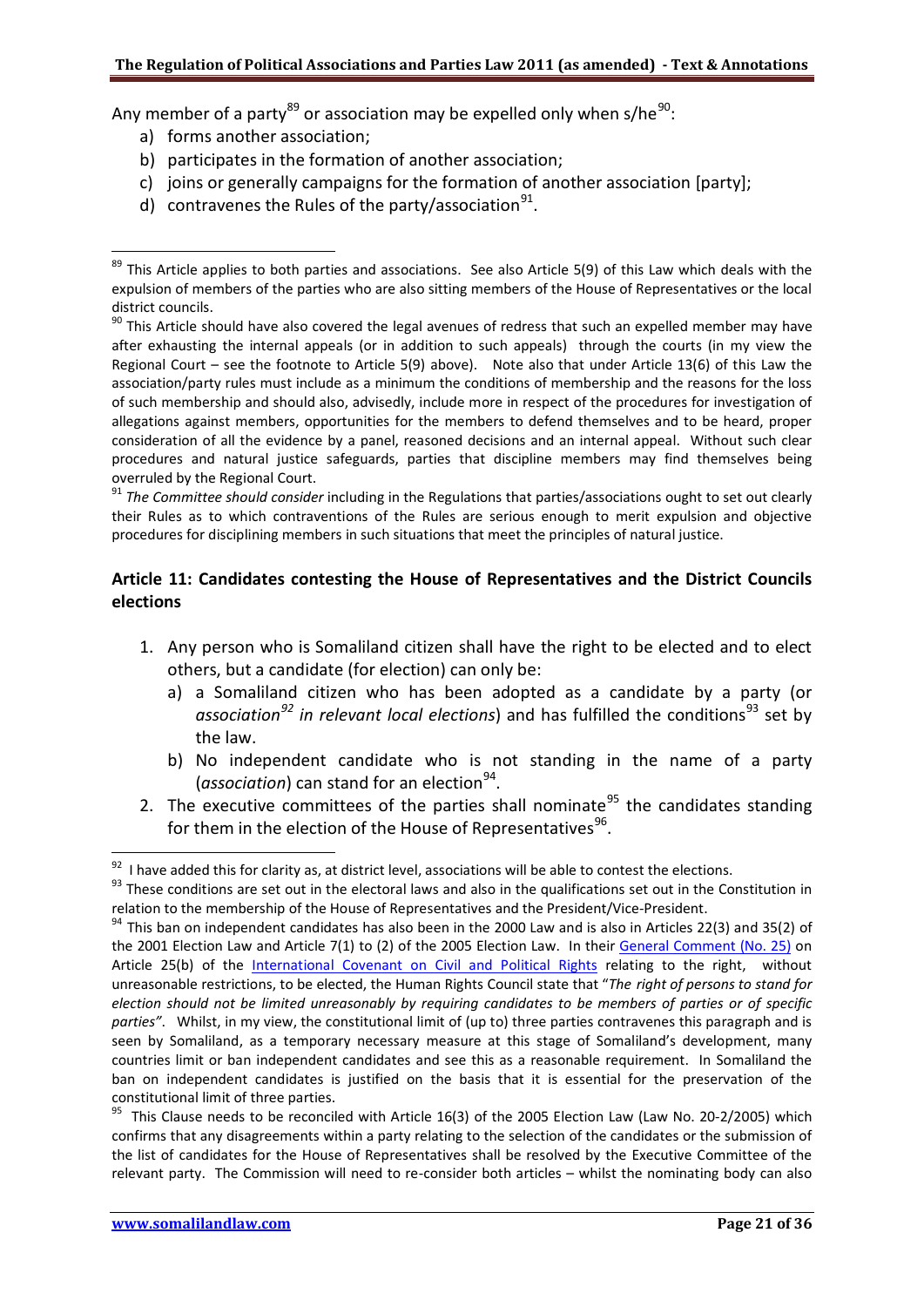- 3. The committee of the party *(association*) at each region<sup>[97](#page-21-0)</sup> shall nominate the candidates at district level.
- *4. Whenever the competition of the political associations in the District Councils (elections) is allowed[98](#page-21-1), any sitting member of the House of Representatives or of the local District Councils shall be free to form a new political association or to join a political association/party of his choice[99](#page-21-2).*

deal initially with any disagreements arising out of their decisions, the latter role can only be limited to a power to review its previous decision and cannot be in the nature of a final appeal which ought to be made by a different body which can either be a special appeal committee appointed by the party in its Rules for this purpose or a committee of the higher office bearers of the party. The 2000 law did not cover this point and so *both the Commission and the Committee, would need to cover this in the Regulations* and the parties would be well be advised to have an internal appeal system in their Rules as this new Law clearly gives the nomination function to the Executive Committees of the parties.

<sup>96</sup> The nomination of candidates for the Presidency/Vice-Presidency is not covered by this Article. Article 35(2) of the 2001 Election Law, however, states that candidates for these offices must be members of and be nominated for election by a registered or approved party. The Committee may need to impress on the parties

<span id="page-21-0"></span>that the nomination and appeal procedures for these candidates should be covered clearly in their Rules*.* <sup>97</sup> This repeats Article 7(2) of the 2000 Law. Article 23(1) of the 2001 Election Law states that the list of candidates for election to a local council shall be declared by the District Committee of each association/party, but this new Law now re-asserts the position that the nominations will be made by the Regional Committee of the party/association. Article 23(4) of the 2001 Law gives the appeal function to the Central Committee of the association/party and correctly separates the nominating function from the appeal function.

<span id="page-21-1"></span> $98$  Under this Law, the "competition" is allowed currently (in 2011 – nearly 10 years from the last registration period of 2001/2 ) and, as set out in Article 6(5) (and also Articles 4(3)(h) and 5(30(c)) once every ten years from onwards. Unless the Law is changed before the 2017 local elections, the next opportunity will, therefore, be in the run up to the 2022 local elections.

<span id="page-21-2"></span><sup>99</sup> This new amendment introduces a "window" in which floor crossing to other parties or defection to new associations is allowed. As clarified by the new amendment to Article 5(9) of this Law, presumably such persons will resign from their parties or would be expelled by their former parties under Article 5(9) read with Article 10. The ban on floor crossing in the 2000 law has already been removed by this Law (see the footnotes to Article 5(9)). The adoption of this transitional "window" period during which Representatives and Councillors can cross the floor as was done in South Africa between 2002 and 2009 (before the [constitutional](http://www.justice.gov.za/legislation/constitution/constitution.htm)  [ban in Article 47](http://www.justice.gov.za/legislation/constitution/constitution.htm) on floor crossing was reinstated in 2009), though controversial and heavily criticised by the current national parties gives elected Representatives and Councillors a chance to participate in the periodic opening up of the "political space" for new political associations that might become one of the national parties. Defections from the three parties have already been taking place and the change in the law appears to reflect the reality on the ground. All the Representatives and Councillors that take advantage of this amendment and decide to cross the floor to another party or defect to a new association will, if they continue to remain in office, have to join one of the new three national parties after the local elections (see Article 24) and it will be interesting to see what effects, if any their movements might have on the fortunes of their previous parties and those of the new associations. The major concern about this "permissible" floor crossing/defections has been its possible effect on the scheme of this Law (and the 2000 Law) which was predicated on the principle that serving members of the House of Representatives and, after their elections, of the district council can only be members of the three national parties only - hence the compulsory post local election floor crossing to the three parties – and during this "window" transition period, there will be sitting members who shall belong to the new political associations. It has been argued that this might amount to a breach of the constitutional three party limit. My own preference would have been for this Law to have included a provision which would bring to an end (or suspend) at the same time as the start of the "window" period the licence of the three national parties during so that there would be no recognised national parties during this short completion for national party status "transition" period. After all Article 9 of the Constitution says that the number of parties must not exceed three, but it does not say that there must always be three parties. This would have also underlined that there would also be a level playing ground between all the political parties and associations during this transition period. But, as there is still only three legally recognised parties and the political associations that some of the Representatives and Councillors might join are not accepted as political parties, this temporary arrangement is not strictly against Article 9 of the Constitution,

.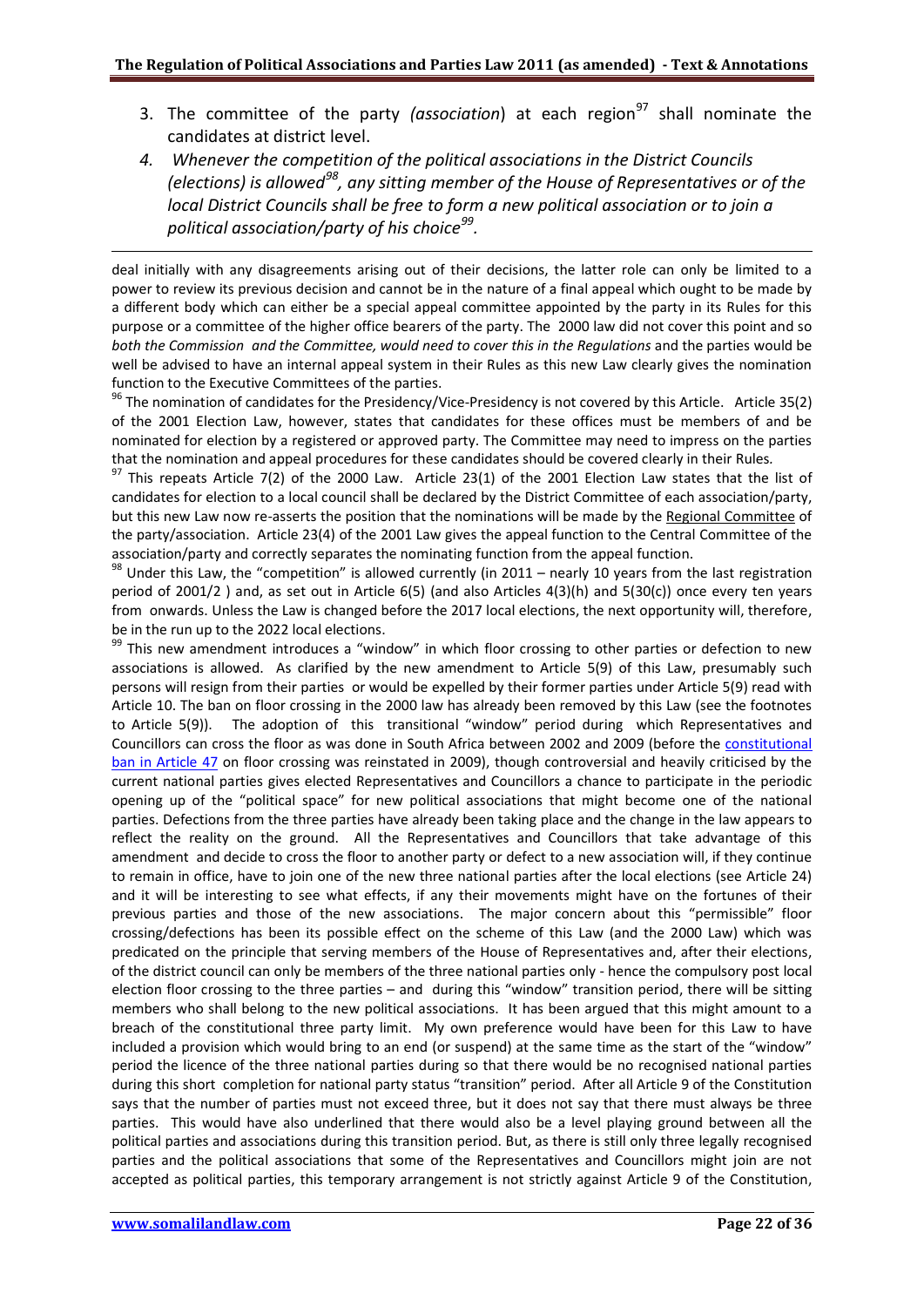and I will be surprised if the Constitutional Court consider this amendment as be "unconstitutional". Nonetheless both the House and local councils need to consider temporary working arrangements under their Rules to ensure that Representatives and Councillors who become members of the new political associations during this "window" period do not organise themselves as "parties" whilst conducting the business of the House and the Councils.

## **Article 12: Period of office of the President and of Party Chairmen**

- 1. No person may hold the office of President more than twice $100$ .
- 2. A national party shall not put forward as a candidate for the Chair of its party for more than two terms<sup>[101](#page-22-1)</sup>.

## **PART FIVE: THE RULES, STRUCTURE AND WORK OF THE POLITICAL ASSOCIATIONS**

## **Article 13: The Rules and structure of the political associations**

<span id="page-22-4"></span>The Rules of the political associations shall state clearly the following $^{102}$  $^{102}$  $^{102}$ :

- 1. Full name of the association.
- 2. The objects of the association.
- 3. The structure of the association and its branches.
- 4. The seat of the association which should be situated inside Somaliland.
- 5. The procedures for the election or changes of the office bearers the association and their terms of office.
- 6. Membership conditions and the reasons for its loss and the resignation of members and office bearers.
- 7. Provisions relating to the ways in which the Rules of the association may be changed.

## **Article 14: Prohibitions**

1

Any person who is a member of the armed forces such as the national army, the Police, the Corrections Corps, the national intelligence agencies; the non-governmental organisations<sup>[103](#page-22-3)</sup>, governmental employees (civil servants)<sup>[104](#page-22-4)</sup>; and the members of the

<span id="page-22-0"></span> $100$  This is superfluous as it is a re-statement of Article 88(2) of the Somaliland Constitution.

<span id="page-22-1"></span> $101$  As a general principle, and unless specifically stated otherwise, laws do not have retrospective effect. If this Clause is to affect persons who have already served as Chairmen of the national parties before this Law came into force, then, for the avoidance of doubt, this should have been added. Parties and associations would need to add this mandatory legal condition to their Rules and there is nothing stopping them from making it clear in their Rules that all previous terms of office count towards the two term limit.

<span id="page-22-2"></span><sup>&</sup>lt;sup>102</sup> These are minimum requirements, and associations/parties will be well advised to trawl through this Law and add to their Rules the numerous other binding conditions which are set out in the Law so as to ensure that their association/party and their members act consistently in conformity with this Law at all times. The Committee may, in its Regulations or good practice recommendations, set out more details about the model contents of Rules which emphasise good governance, democracy community cohesion and positive action measures that help widen the participation of women, the youth and members of excluded communities. It is also essential, in my view, for all parties and associations to have dissolution clauses in their Rules which set out clearly the procedures for such an eventuality and the disposal of any remaining assets.

<span id="page-22-3"></span><sup>&</sup>lt;sup>103</sup> The Committee, in consultation with the relevant stakeholders would need to clarify how far this ban extends to low level employees of NGOs. NGOs, on their part, will be well advised to add to their contracts of employment clear conditions about the consequences of employees compromising their organisations' political neutrality and bringing them into disrepute.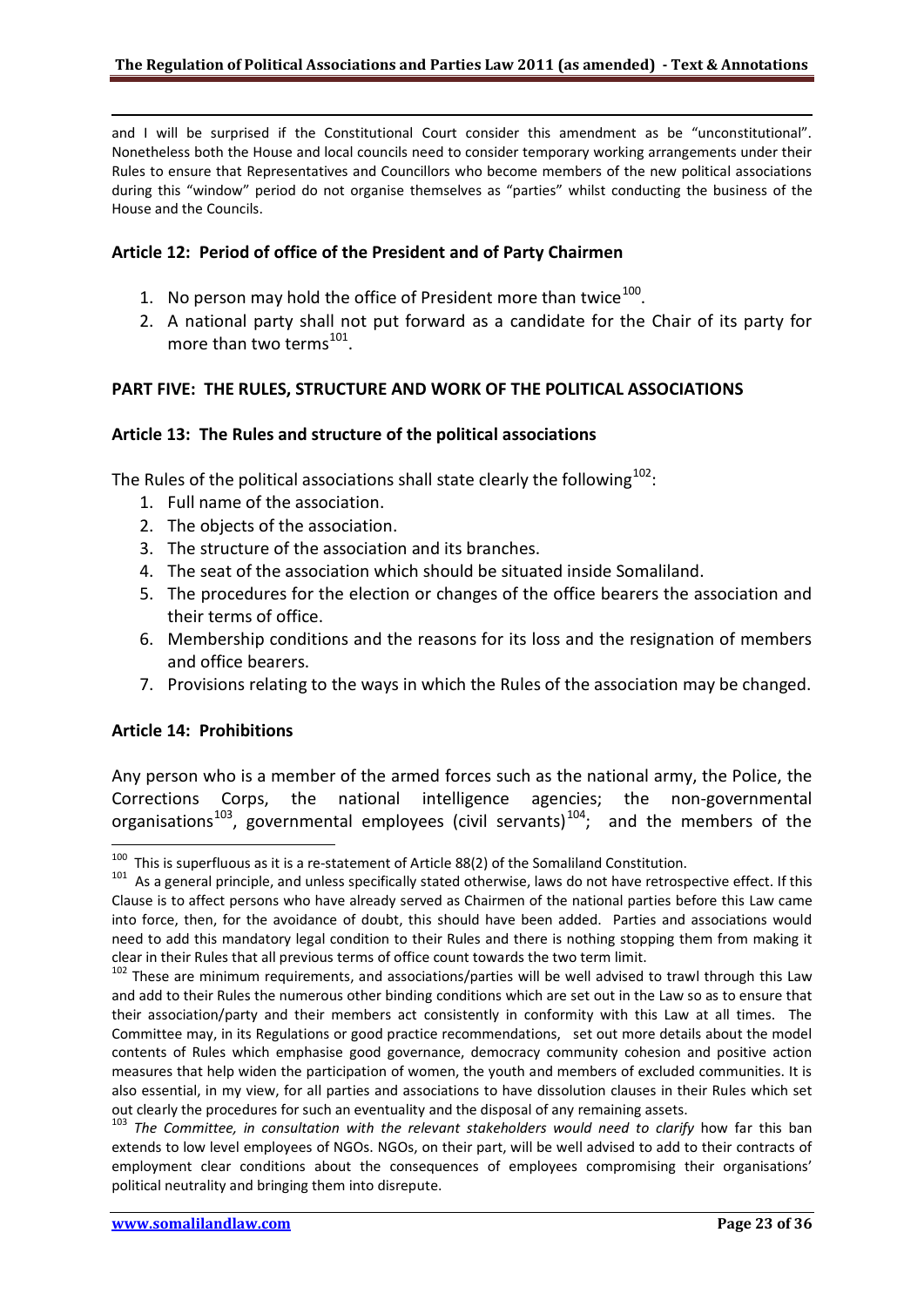Judiciary, the Procuracy, and the Registration of Political Associations and the Approval of National Parties Committee<sup>[105](#page-23-0)</sup> are prohibited from:

- 1. forming a political association or becoming a member of such an association;
- 2. being appointed as an office bearer of a political association;
- 3. getting involved in the affairs of parties/associations and losing the impartiality of his present office;
- 4. supporting or opposing a political party/association.

#### **Article 15: Symbols and Names**

No association may use the symbols<sup>[106](#page-23-1)</sup> or a name previously used<sup>[107](#page-23-2)</sup> by another association, party, governmental bodies or the Somaliland state.

## **Article 16: Leaders of the Political Parties/Associations**

<sup>104</sup> Although prior to 1980, different laws dealt with civil servants of the central government, in contrast to other public employees in independent public agencies or in local government employment or publicly owned industries, a unified system was adopted in the Government Employees Law (Law No. 5 of 2 February 1980) which applied to all permanent employees of the Governmental bodies. Governmental bodies (*Heya'd dawladeed*) were defined in Article 1(k) of the Law as "the Presidency, any ministry, agency, local government, bank or any project fully or partially owned by the Government". I doubt if Parliament intended the ban in this Law to apply to all these categories of public employees and if by using the English language phrase "civil servant" after the term "governmental employees" in this Article was meant to signify a narrower band of public employees, perhaps central government employees, then the Committee (in consultation with the Civil Service Commission) needs to clarify this urgently. It could be that the ban on joining political associations/parties should apply only to senior public employees ranking above Head of service (Grade A5) or equivalent as well as any other public employees whose jobs may be compromised by such membership and that the ban on public support and campaigning should cover not only senior staff but also any other public employees whose impartiality may be compromised by such activities. The electoral laws already made it clear that employees of the state and of governmental bodies have to resign before they stand for election to a political office (see Article 7 of the 2001 Election Law and Article 7 of the 2005 Election Law).

<span id="page-23-0"></span><sup>105</sup> Members of other public committees and commissions appointed by the President, such as NERAD, AIDS Commission, Quality Commission, National Anti-corruption and Good Governance Commission etc. (but not their employees) should have been added to this category. The best option would have been to include a general category of "the members of all other public bodies" and a future proof formula of "and any other public bodies designated by a Presidential Decree". This is another issue that the Committee will need to address quickly.

<span id="page-23-1"></span> $106$  Additional conditions are also set out in Article 24 of the 2001 Election Law and Article 18 of the 2005 Law and confirm that all symbols must be unique and distinctly different from each other; must not have been used in an election by another association/party; and must not show governmental, tribal or sectarian signs. The Committee's regulations and directives would need to stress also that symbols or names which might denote any of the matters listed in Article 7 of the Law or detract from matters listed in Article 2 and, in particular those that might divide the people on sectarian religious or regional grounds, or otherwise unlawful would not be acceptable. Also the use of symbols belonging to companies or organisations, national or international, is not only likely to confuse the public, but will also infringe the rights of their owners.

<span id="page-23-2"></span><sup>107</sup> Previously used names and symbols will also include, in my view, those used in Somaliland not just recently but also in the distant past back to the formation of parties in the 1950s. The Committee will need to collate a database of previously used names and symbols and the new ones for future reference and comparisons. This is another issue which needs further provisions in the Regulations. Until [Somaliland's intellectual property](http://www.somalilandlaw.com/somaliland_intellectual_proper.html)  [laws](http://www.somalilandlaw.com/somaliland_intellectual_proper.html) are revised, the Regulations may also confer a proprietary right of the associations and parties to their names and symbols for the duration of their registration with the Committee so that others cannot use them for their own use without the permission of the party/association. For disputes about names and symbols that may arise between two associations/parties, see the new Article 29(7).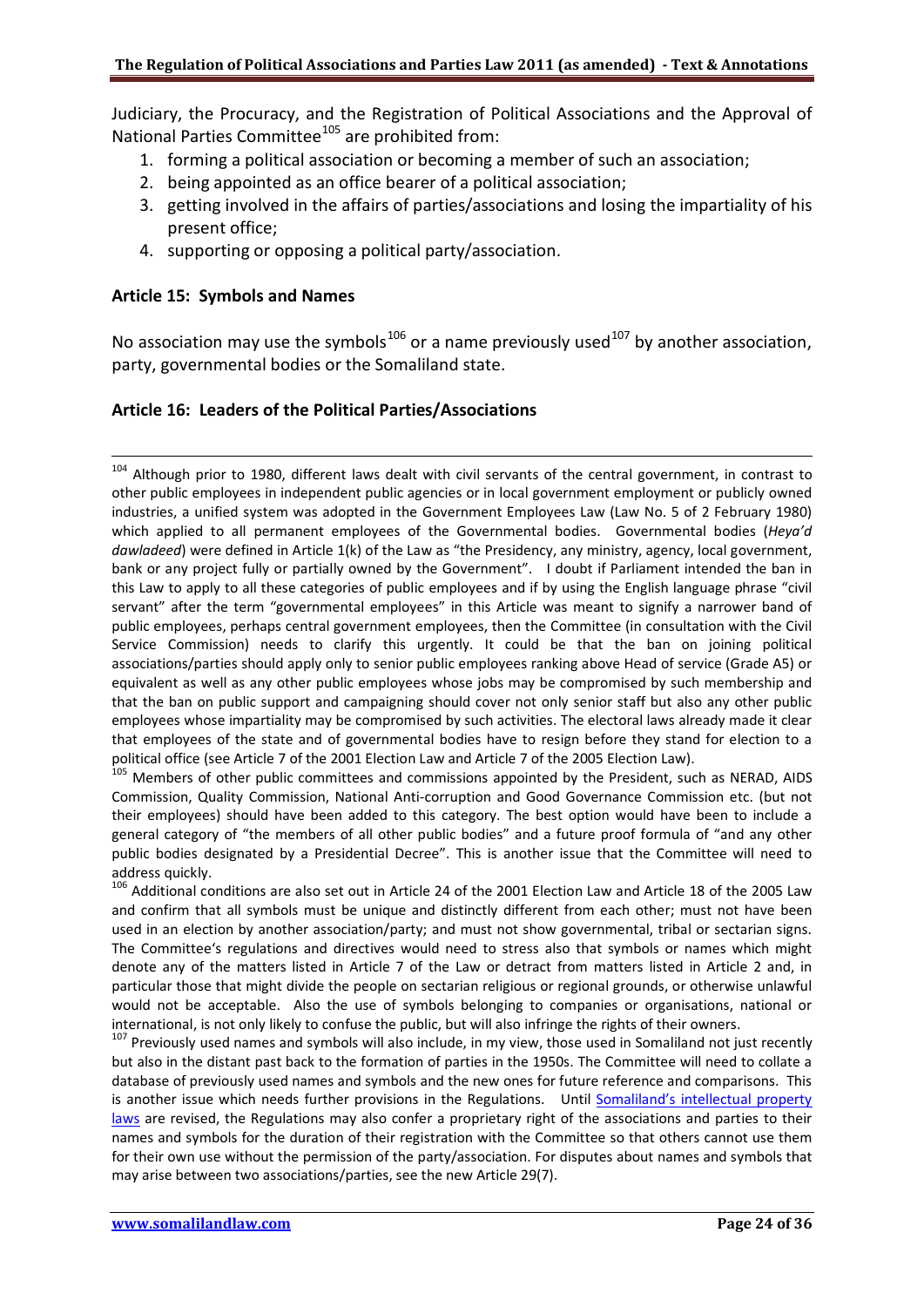Persons standing for election of the leadership of the political parties/associations shall fulfil the conditions $^{108}$  $^{108}$  $^{108}$ :

- 1. S/he must be a Somaliland citizen.
- 2. His/her age must be no less than 30 years $^{109}$ .
- 3. Unless covered by a pardon<sup>[110](#page-24-2)</sup> by the President of the Somaliland Republic, s/he must not have been subject of a court sentence of more than 3 (three) years for an offence, during the last 5 years.
- 4. S/he should be a Muslim who observes the Islamic religion $^{111}$ .

## **Article 17: Changes in Leadership and the Rules of the Parties/ Associations**

- 1. Any changes to the leadership, the Rules and the structure of a party/association must be announced in the media no later than 15 days from the date when the party/association held the meeting which reached the decisions relating to these changes $^{112}$  $^{112}$  $^{112}$ .
- 2. At the same time, an official record relating to the matter must be sent no later than 15 days<sup>[113](#page-24-5)</sup> to the Procuracy<sup>[114](#page-24-6)</sup>, and the National Electoral Commission.

1

<span id="page-24-2"></span> $110$  Under Article 90(3)(5) of the Constitution, the President has the power to grant a pardon or an amnesty. In 2007 President Rayale extended to the then imprisoned Qaran Association leaders a pardon in a Presidential Decree dated 17 December 2011 which, referring to Article 149 of the Penal Code (indult and pardon), stated that the President has granted them individual pardons (i.e indult) in respect of their prison terms but failed to mention the whole sentence which included interdiction from political office for 5 years. A QARAN Press Release on 18 March 2009 states that this was a deliberate decision on the part of President Rayale to confine the pardon to the prison term. (For the background to this issue, see an examination of the amnesty & pardon issues raised in the Qaran case at this [Article](http://www.somalilandlaw.com/Delayed_Release_of_QARAN_leaders_230907.pdf) which I wrote in September 2007). Now, this Clause of this Law (signed into Law by the President on 20 August 2011) confirms that no one who has received a presidential pardon shall be covered by this condition relating to a court sentence and does, in my view, include all the three former QARAN leaders who may wish to stand for election as leaders of political associations, if they so wish. In any case, I understand that President Silanyo has already extended, when he came into office, the pardon to the three QARAN leaders to include all the accessory penalties of interdiction from public office and

appointed two of them as ministers in his first cabinet.<br>  $^{111}$  See comments on the similar wording in Article 11(b) of this Law.

<span id="page-24-6"></span>

<span id="page-24-5"></span><span id="page-24-4"></span><span id="page-24-3"></span>113 It is advisable that a similar provision is added to the Rules of associations/parties.<br>
113 This is the same 15 day deadline in Clause 1 of this Article.<br>
114 In Somali "Xeerilaalinta" which is the Procuracy or the At why an agency other than the Electoral Commission should be informed of these issues. The Procuracy primarily deals with criminal prosecutions (and with a few other defined constitutional issues) but has also some civil law functions under various laws which are linked to the model of the Italian "*Pubblico Ministero*" functions on which this office is still based. The President has recently appointed a Chief Counsel of State (or Advocate General) who shall be dealing with civil law matters and in my view these non-criminal law matters are better dealt with this new office and will require legislative change to effect transfer of these functions. In many countries, these two legal offices are usually in the same department, but criminal prosecutions are dealt with separately.

<span id="page-24-1"></span><span id="page-24-0"></span><sup>&</sup>lt;sup>108</sup> This is a new provision and was not in the 2000 Law.<br><sup>109</sup> This relatively lower age will be welcomed by many who have pointed out (correctly, in my view) the exclusionary nature of the higher age requirements for national officeholders set out in the Constitution and other laws. Until the relevant constitutional provisions are changed, however, a 30 year leader of a party/association will remain ineligible for election as President of the Republic (minimum age, 40 years – Article 82(3) or as House of Representative member (minimum age, 35 – Article 41(2)) or as a member of the House of Elders (minimum age, 45 – Article 59(1)). Similar age restrictions also apply to election as local district councillor (minimum age, until 13 December 2011, 35, but reduced to 25 after that date - Article 33(4) of the Election Law No. 20/2001).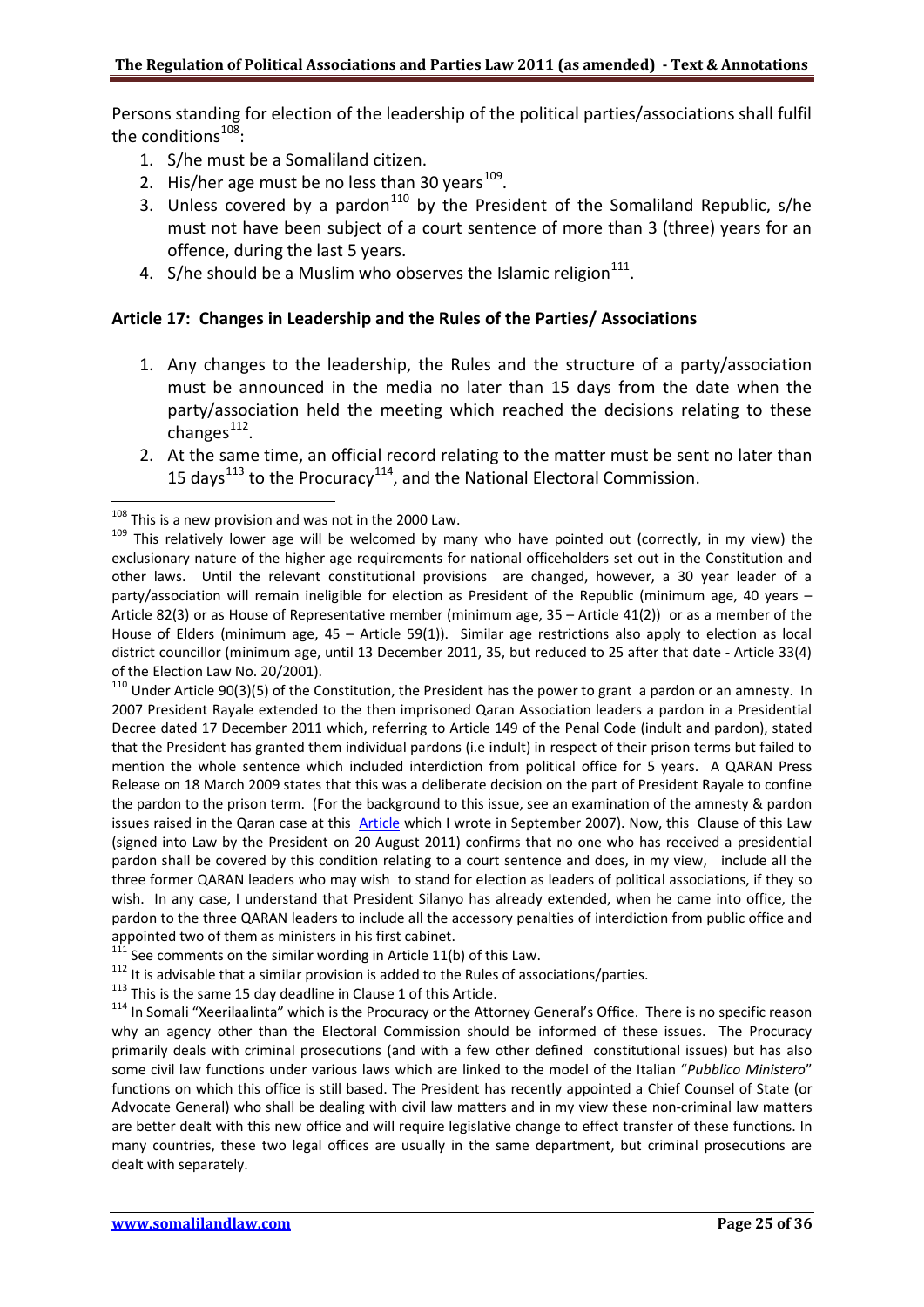# **PART SIX: THE MEDIA AND PROPERTY OF THE POLITICAL PARTY/ASSOCIATION**

## **Article 18: The Media of the Party or Association**

1

.

- 1. A political party/association shall have the right to set up its own media in accordance with the laws of the land which relate to privately owned media<sup>[115](#page-25-0)</sup>.
- 2. No political party/association shall spread, print or publish false news which creates disturbances and public conflict, weakens the unity of the country or damages the public security<sup>[116](#page-25-1)</sup>.
- 3. Political parties/associations shall have equitable access to the use of the media managed by the Government during the election campaigns<sup>[117](#page-25-2)</sup>.

<span id="page-25-2"></span><sup>117</sup> During the election campaigns periods declared by the Commission, codes of conduct relating to the equitable use of the publicly owned media are usually issued by the Commission which has a statutory duty to oversee such distribution - see Article 26 of the 2005 Election Law which also states that the national parties shall have equal access to such media and to the use of the public assembly grounds (for rallies).

## **Article 19: The Property of the Party/Association**

The assets of a party/association may be gained through:

- 1. contributions made by the members of the party/association;
- 2. donations to the party/association which must be given by indigenous (*locally owned*)<sup>[118](#page-25-3)</sup> concerns<sup>[119](#page-25-4)</sup> or Somaliland citizens;
- 3. grants<sup>[120](#page-25-5)</sup> made equitably by the Government.

<span id="page-25-0"></span><sup>&</sup>lt;sup>115</sup> The current law is th[e Press Law](http://www.somalilandlaw.com/press___media__law.htm) (Law No. 27/2004). No broadcasting or other media laws have been passed yet.

<span id="page-25-1"></span><sup>&</sup>lt;sup>116</sup> These actions may well amount to criminal offences. Article 328 of the Penal Code, for example, covers the publication or circulation of false, exaggerated or tendentious news capable of disturbing public order.

<span id="page-25-3"></span><sup>118</sup> *The Committee will need to clarify* whether indigenous or locally owned means wholly owned by Somaliland citizens or whether substantial ownership (of may be 75% and certainly more than a controlling interest, perhaps) shall suffice. It is very common to bar contributions from foreign sources and Somaliland has good reasons for not allowing undue foreign influence exerted on its political parties and associations. The Regulations ought to make the extent of this bar clear. Future amendments of the Law should also consider making it a criminal offence for a foreigner to provide funds for political parties and associations and for the latter to solicit or receive knowingly such funds. The provisions of this Law relating to party finances are rudimentary and the Committee would need to study this further (even, after the local elections) and having consulted with the stakeholders, produce more details provisions which can be adopted through regulations or, if necessary, through changes in the Law.

<span id="page-25-4"></span><sup>119</sup> The Somali text refers to "*shirkado*" which technically means companies but it is submitted that "concerns" is a more apt term that includes both companies and other businesses more accurately reflects the way the word was used in this context.

<span id="page-25-5"></span><sup>&</sup>lt;sup>120</sup> These grants has so far only been given to the three parties but as the Government has no resources to award further grants to the new political associations, then the "equity" rule can only be achieved by the creation of a level playing ground between the current three registered parties and the new associations which involves no grants to the parties during the run up to the local elections. In my view, a more transparent level playing ground may have been achieved if this Law ended or suspended formally the status of the three parties once the competition between the three national parties and the new political associations has started, but in any case there is a legal obligation on both Committee and the Commission to treat all the parties and associations fairly and impartially, as set out in their oaths of office (see also Article 19(3) and (4) of the 2001 Election Law).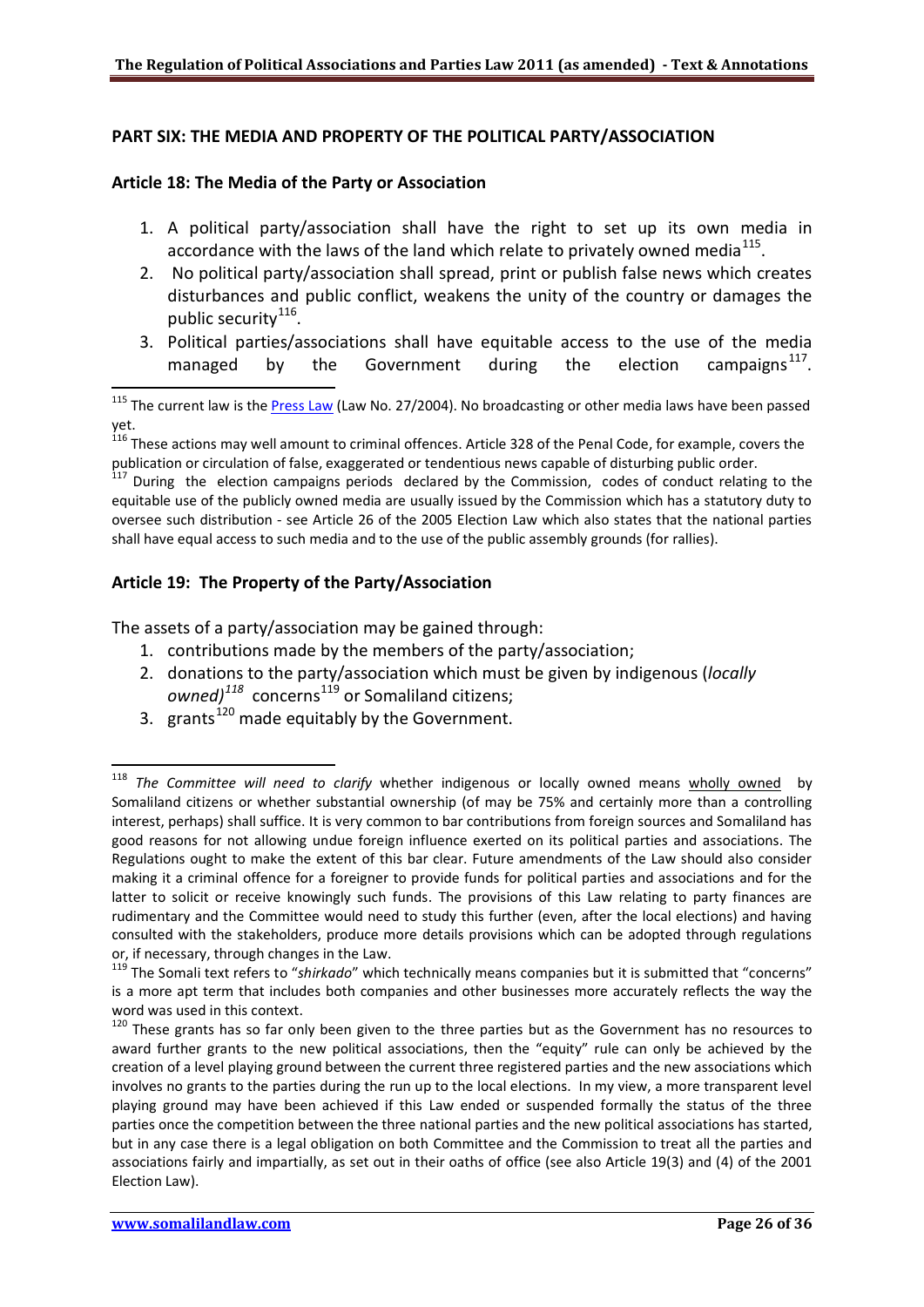## **PART SEVEN: EXISTING POLITICAL PARTIES**

#### <span id="page-26-4"></span>**Article 20: The legal personality of the parties**

- 1. The three national parties recognised as national parties shall have legal personality<sup>[121](#page-26-0)</sup>.
- <span id="page-26-5"></span>2. The (*current)* political parties shall have the right to contest the forthcoming local council elections<sup>[122](#page-26-1)</sup>. They shall, however, forward to the Registration Committee the following $^{123}$  $^{123}$  $^{123}$ :
	- a) The full name of the party.
	- b) The objects of the party.
	- c) The structure of the party and its branches.
	- d) The seat of the party which should be situated inside Somaliland.
	- e) The procedures for the election or changes of the office bearers the party and their terms of office.
	- f) Membership conditions and the reasons for its loss and the resignation of members and office bearers.
	- g) Provisions relating to the ways in which the Rules of the party may be changed.

- a) the legal right to own property (patrimonium);
- b) legal capacity, within the limits fixed by the rules (*of the party*), or as established by law;
- c) the right to sue (*or be sued*) and
- d) its own seat (headquarters).

The will and intentions of a juridical person (as compared to an individual) can be expressed by its representatives (Article 53(3) of the Code), which, in political associations and parties would, depending on their Rules, be their elected office bearers.<br><sup>122</sup> To be held in 2012.

1

1

<span id="page-26-2"></span><span id="page-26-1"></span> $123$  This should be all set out in the Rules of the Party and the Committee is likely to ask for a an up to date copy of the Party's Rules if only to ensure that any changes required of the parties by this Law are made as soon possible. The three current parties need not register again and, as the Law stands presently, shall retain their status as national parties until the declaration of the results of the local elections and the approval of the new national parties by the Committee.

# **Article 21: Fines for contravention of the law**

The Committee shall levy<sup>[124](#page-26-3)</sup> monetary fines of thirty million Somaliland Shillings (30,000,000 SL/Sh)<sup>[125](#page-26-4)</sup> on any party/association<sup>[126](#page-26-5)</sup> which contravenes this Law.

<span id="page-26-0"></span><sup>&</sup>lt;sup>121</sup> Political associations should, in my view, also have been included in this Clause as the registration requirements in this Law mean that, when the registered by the Committee, they will indeed pass the tests in the Civil Code for possession of legal personality and their dissolution after the local elections, if they are unsuccessful in becoming a national party, may, in cases of conflict, raise legal issues to be settled by the courts. Legal personality is stated in Article 53(1) of the Civil Code (Law No 37 of 2 June 1973) as being akin to all the rights enjoyed by an individual (natural person) with the exception of those which are inherent in the nature of a human being. Legal personality rights include, as set out in Article 53(2) of the Code, having:

<span id="page-26-3"></span> $124$  A similar power to levy administrative fines was given to the Commission (NEC) under Article 64 of the 2005 Election Law, of which I have expressed my concerns. Before imposing any fines, the Committee will need, in my view, to set up in its regulations clear procedures, which, at a minimum, separates the investigation of any allegations from the decision making, so that the Committee does not act both as a prosecutor and as a judge; gives the accused full details of the allegations and opportunities to make representations and to defend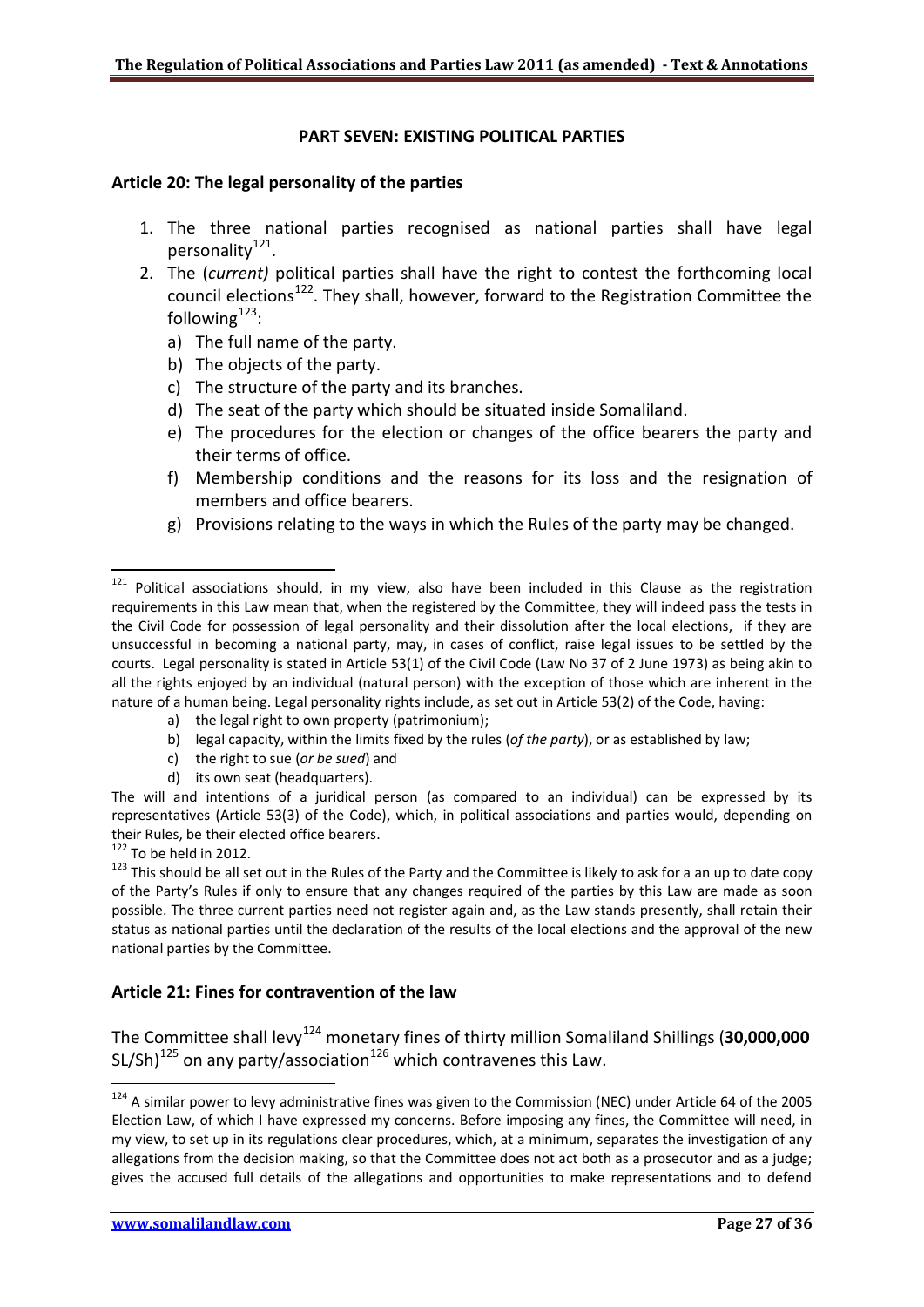himself; and ensures that detailed reasons for any decision are given. *The Committee may well be advised to* 

set up a separate committee for dealing with the investigations and fact finding roles in these matters.<br><sup>125</sup> At the current rate of exchange (August 2011) this administrative fine is equivalent to \$4000. This is a badly drafted Article which does not leave any discretion to the Committee on the level of (administrative) fines that they may be levied and which should be have been a range of fines (and other penalties, including warnings, or in extreme cases, recommendations to a court for further action) to reflect the severity or otherwise of the contraventions. Appeals against the administrative decisions of the Committee shall lay with the Supreme Court and the Court is, in my view, very likely to question the inequity of a set fine for all contraventions. Parliament should have set a range rather than a fixed fine, and set some basic procedural safeguards relating to the investigation, fair hearing and adjudication of allegations of contraventions of the law and to the need for reasoned decisions. *The Committee can fill the gap, to some extent, through their power to issue regulations, codes of conduct and Directives under Article 26 of this Law.*

 $126$  The administrative fines are to be levied against the party/association and not individuals, but where is evidence that an individual was culpable and that the acts committed amount to a crime or contravention under the Penal Code or other criminal laws, then the Committee should pass on the allegations and evidence against any individuals to the Attorney General for his consideration. An example of this could be a matter which relates to the nature of objects of the association which may be contrary to the Articles 9(2) and 23(4) of the Constitution and which may be both a contravention of this Law and of the Public Order Law or the Penal Code (see the footnote to Article 2(3) of this Law).

#### **PART EIGHT**

#### **Article 22: Prohibitions relating to Government Grants to the parties**

Government grants<sup>[127](#page-27-0)</sup> shall not be used directly or indirectly for inclusion in private commercial undertakings involving either movable or immovable property.

<span id="page-27-0"></span><sup>127</sup> The Committee (and the Commission) will need to work out, in consultation with the parties, the procedures for reporting on the expenditure of such grants.

# **Article 23: (***Annual***) [128](#page-27-1) Accounts**

1

1

- 1. Every party shall prepare its annual accounts (income and expenditure) certified by an independent auditor and shall forward it to National Electoral Commission<sup>[129](#page-27-2)</sup> by no later than 31 March of each year.
- 2. *The engagement of the independent auditor shall be requested[130](#page-27-3) by the National Electoral Commission or the Associations[131](#page-27-4) Registration Committee.*

<span id="page-27-1"></span><sup>&</sup>lt;sup>128</sup> The word "Annual" is not in the title of this Article and uses the Somali phrase of "Closing of the Accounts" which is the term used for the finalisation of the "Annual Accounts". The financial year in Somaliland is the calendar year.

<span id="page-27-2"></span><sup>&</sup>lt;sup>129</sup> As the Committee's term would come to an end within two years, the Commission will be dealing with these accounting matters in Article 22 and 23. As all the provisions of this law have come into force on 20 August 2011, there is no reason why this Article should not apply to the current three parties, and in the circumstances, the first annual accounts are due on 31 March 2012.

<span id="page-27-3"></span><sup>&</sup>lt;sup>130</sup> It is not clear why the auditing has been changed from being compulsory in all cases to being done only at the request of the Commission or the Committee, but it is still open for both to ask for such audits in all cases. It is likely that the Commission and the Committee will develop a common policy and practice on this issue during the period that they are co-existing.<br><sup>131</sup> And Parties. This article relates to the three parties only.

<span id="page-27-4"></span>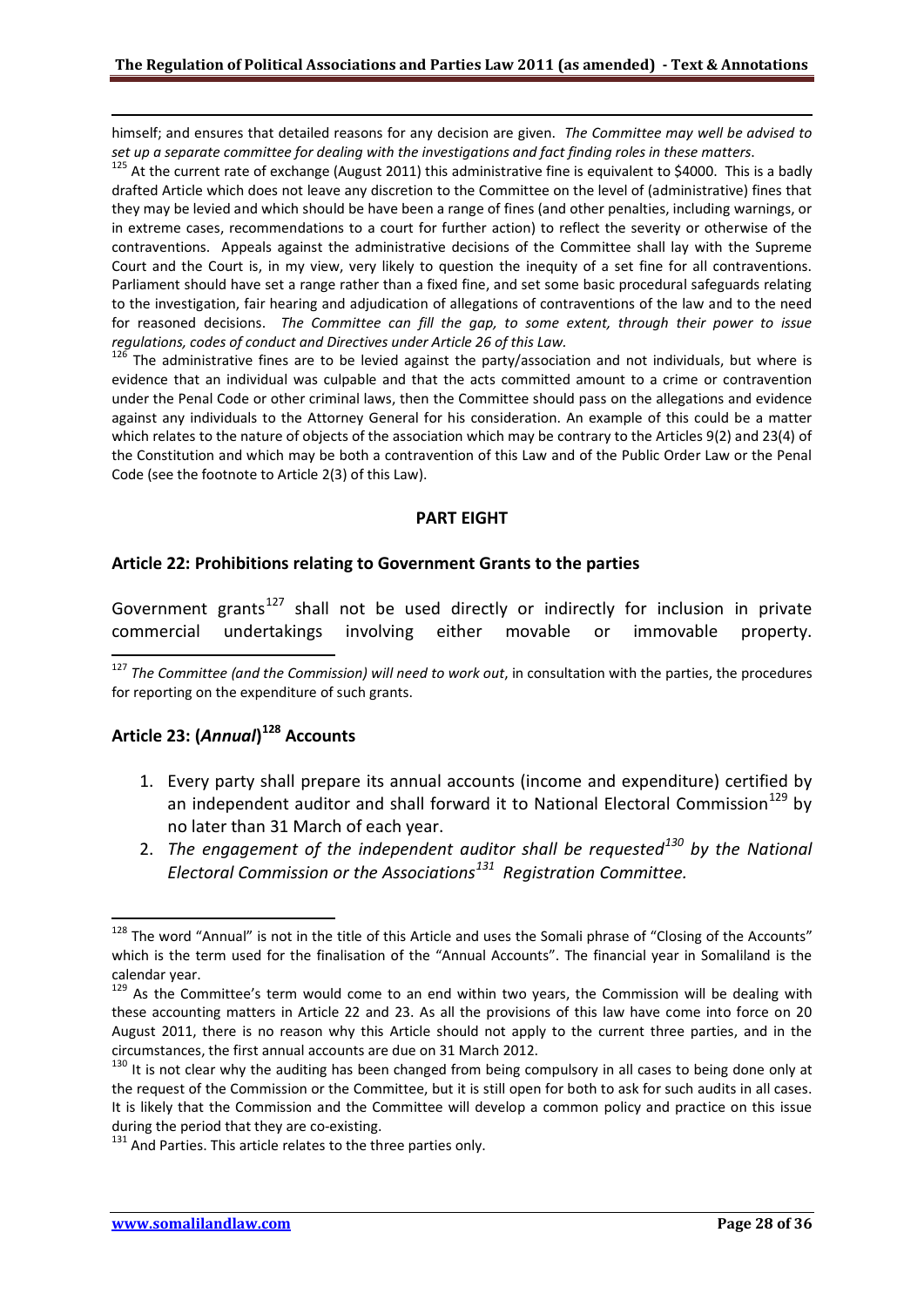## **PART NINE: MISCELLANEOUS PROVISIONS**

## **Article 24: The unsuccessful party and the association that does not become a party**

1. Every party/association<sup>[132](#page-28-0)</sup> which does not succeed in the district councils elections shall join<sup>133</sup>, together with its district council members that have gained seats in the district councils of the country, one of the three national parties of its choice and shall inform (*their choice),* in writing, the Registration Committee within a period of no more than one month  $(30 \text{ days})^{134}$ .

<span id="page-28-1"></span><sup>133</sup> After the December 2002 local elections, the successful councillors of all the three political associations (SAHAN 28, HORMOOD 37 and ASAD 53) that did not become a national party and totalling 118 had to join one of the three national parties which, between them, won 214 seats (UDUB, 102; Kulmiye, 67 and UCID, 45). (The other 47 uncontested seats in the far eastern districts were dealt with separately). The compulsory floor crossing rule to join the three new political parties therefore affected 35% of the newly elected councillors. The number of competing associations/parties in 2012 is likely to be more, which may lead to a higher percentage of elected councillors affected by the compulsory floor crossing rule. The Committee should lay down tight procedures in the Regulations for the procedures for this compulsory floor crossing, ways of resolving disputes between an association/party and its newly elected councillors as to the choice of the party to join; the sanctions for non-compliance after the set time limit of one month has expired (which should have been spelt out in the Law itself and can only be forfeiture of the seat and the vacancy to be filled according to Article 27of the Districts and Regions Law); confirmation that once the choice is made any successor to the vacancy is bound by it and cannot choose another party etc.). As I cover in the following footnote a reinstatement of the 2000 Law (anti) floor crossing provision at this post-election stage through an amendment of the Law would, in my view, also ensure that elected councillors (and incumbent elected representatives) would not need to consider floor crossing (permissible or compulsory) again until the next "transition" period when new political associations are to be formed in 2021/2.<br><sup>134</sup> The beginning of this period is not set out in this Article, but it is likely to be the date when the Registration

<span id="page-28-2"></span>Committee announces the names of the three national parties under the procedures set out in Article 6 of this Law. This is another issue which the Committee needs to add to the regulations or directives that it may issue under Article 26 of this Law.

2. If the party to which a sitting member of the House of Representatives belongs $^{135}$  $^{135}$  $^{135}$ does not succeed in the contest of the associations and parties $^{136}$  $^{136}$  $^{136}$ , the sitting

1

<span id="page-28-0"></span> $132$  The 2000 law did not include such a provision, but, in respect of new elected district councillors, this was dealt with by Article 34 of the 2001 Election Law which stated that any "Association which did not succeed in becoming an approved party but gains seats in the local elections in some districts must join one of the three approved parties". Now it is not just associations but the three current political parties that would have to comply with this compulsory post-election floor crossing so that only the new three parties are represented at the district councils. The scheme of the Law (was and still is) that only the three national parties can sit as elected councillors or representatives as otherwise the constitutional limit of three parties will be infringed, but new political associations will, when allowed, can contest local district elections only so that they can have a chance to become one of the three national political parties. Once the local elections are held, political associations have no longer any role in the national general elections or in the elected local councils and elected House of Representatives.

<span id="page-28-3"></span><sup>&</sup>lt;sup>135</sup> For the purposes of this Article, the parties the current (2012) sitting members of the House Representatives belong to are the ones they belonged to at the time of their election in 2005, even though some of them, as allowed (with effect from 13 December 2011) under Article 11(4) of this Law, may have since announced their defection to either another party or to one of the new political associations.

<span id="page-28-4"></span><sup>&</sup>lt;sup>136</sup> The local district councils' elections to be held in 2012.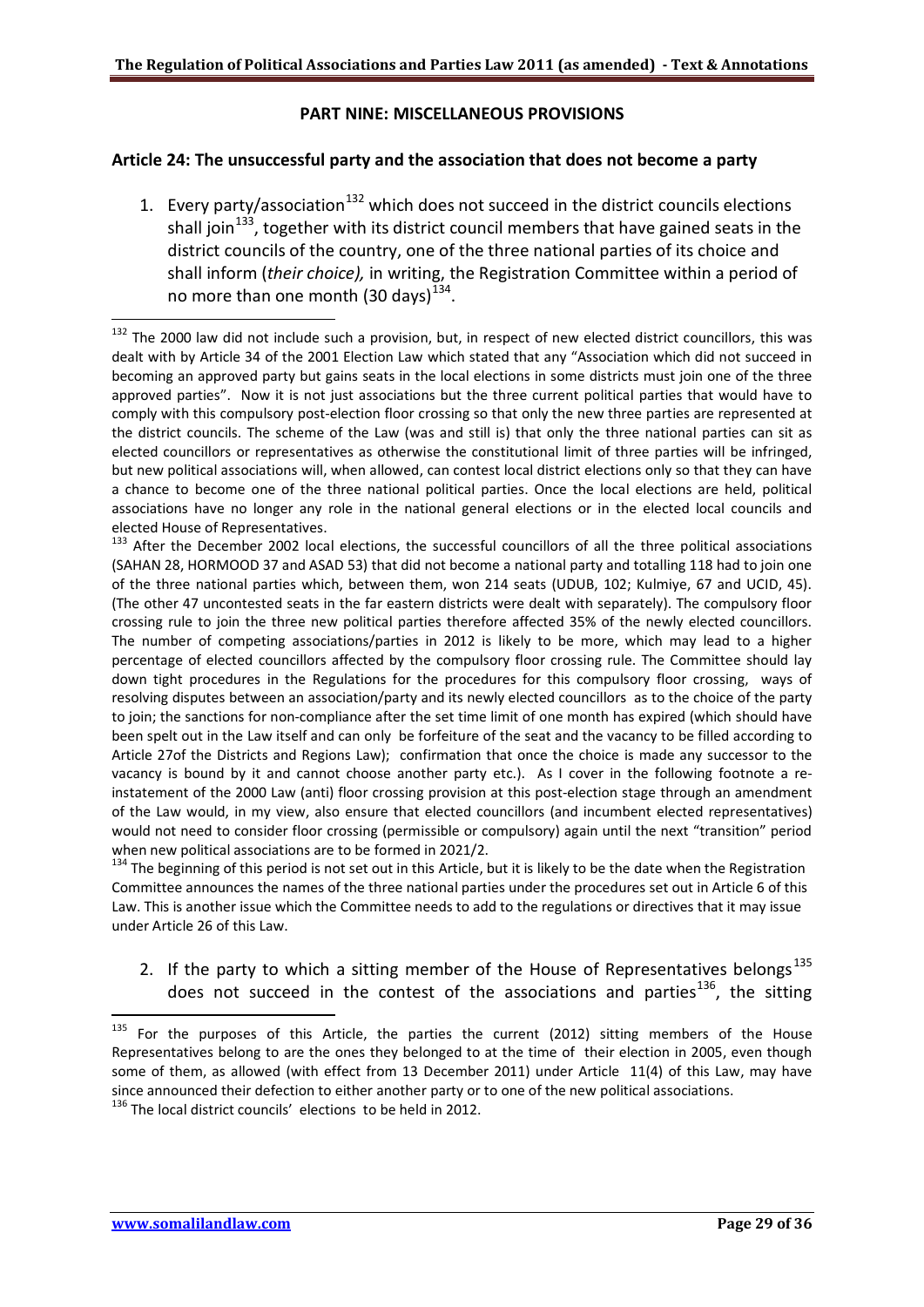member  $can^{137}$  $can^{137}$  $can^{137}$  join one of the parties of his choice, and shall continue to serve the remainder of his term of office $^{138}$  $^{138}$  $^{138}$ .

<span id="page-29-0"></span><sup>137</sup> Unlike Clause 1 relating to local Councillors, this Clause relating to sitting Representatives does not read "shall" or "must" and there is no a deadline for this legally approved floor crossing or an obligation to notify the Registration Committee. Neither are there any provisions for dealing with any Representatives who decide not to join any of the three parties but it can be assumed from the wording of this Clause that after joining one of the three new parties, these Representatives shall continue to serve in office, as members of their new chosen parties, until the end of their term in, as currently expected, 2013. This is not a clear cut "condition precedent", the non-compliance of which would lead to not being able to continue to serve in office as the loss of a Representative's seat, unlike that of a Councillor's, is governed by Article 50 of the Constitution and not by a law which could have been amended by this Law. The only relevant point to this situation in Article 50 of the Constitution is the clause which states that the membership of the House may be lost for breach of "one of the pre-requisite conditions" of the member's election (Article 50(3)). But this would not be applicable anyway to a Representative who has already left the party that he was a member when he was elected and is being asked to join one of three new political parties under this Article 24 of this Law. Even if one of these three parties happens to be the one he left, as permitted by this Law, his failure to join one of the three can hardly amount to a breach of a pre-requisite condition of his election in 2005, unless there is "deeming" provision in the new Law (see below in this footnote). The fact remains, however, that any Representative hoping to stand for election again in 2013 will have no choice but to join one of the three new parties but the Law should have addressed more thoroughly the scenario of non-compliance with this legally imposed floor crossing Clause. The Committee would need to study further this matter which may require an amendment to the Law to make the floor crossing requirement compulsory and within a time limit and a possible sanction for non-compliance which can be enforced by the House under its own Rules. Failing any amendments to this Clause, the House will need to adopt Rules to govern notices to the Speaker about the choice made by the affected Representatives and any sanctions for non-compliance with the House Rules.

<span id="page-29-1"></span>With all such Representatives joining one of the three new parties, the other issue that will arise is whether or not any of the Representatives can cross the floor and join another party during the ten year licence period of the three parties. There will be no political associations or a "window" of allowed floor crossing/defections until 2021/12. Although there is no longer an express provision (such as Article 4(9) of the 2000 Law) that forbids such floor crossing, Article 5(9) and Article 10 of the Law allow any party to expel any elected Representative (or Councillor) who contravenes their Rules by joining another party. The issue then which will have to be decided by a court of law will be whether or not such floor crossing Representative is obliged then to vacate his seat when he resigns from membership of his party or is expelled from his party after he crosses the floor. The comments in the preceding footnote about the difficulties of applying the Article 50(3) of the Constitution (which deals with the loss of seat) are also relevant until the 2013 election of the House. However, an amendment to Article 15 of the 2005 Election Law (conditions relating to candidates for election) which makes also a condition of candidacy not membership or nomination by a party but also the continuing membership of that party throughout the term of office, except during the "window" period of permissible floor crossing, and linking it with loss of office under Article 50(3) of the Constitution will ensure that the sanction for floor crossing will be loss of the seat. (The same can incidentally be done for local district councillors as their candidacy conditions are set out in Article 33 of the 2002 Election Law and their loss of seat provisions are in Article 25 of the Regions and Districts Law). The ease with which political parties could be set up coupled with the unfettered floor crossing in the 1960s Somali Republic have indeed been instrumental in Somaliland's choice of a constitutional limit of three political parties. In the 1964 National Assembly elections which was contested by 21 parties, the governing party, SYL won 69 out the 123 seats, but the after the election 12 Deputes crossed the floor immediately and gave the SYL 81 seats. In the last (March 1969) elections of the National Assembly Deputies, there were 63 parties, 22 of which gained one or two seats only and 5 parties gained more than 3 seats. Although the governing party, SYL, won 73 seats, it was promptly joined by 36 deputies who crossed the floor after the election and discarded their "parties" and, in addition, the 11 members of the SNC decided to form an alliance with the SYL, which meant that practically all but 3 seats of the National Assembly were controlled by the governing party, SYL. As Lewis commented "with surprising little fuss or clamour, the Somali Republic at last joined the ranks of one party states" (Lewis I M (2010) *Making and breaking States in Africa – the Somali Experience,* The Red Sea Press Inc, at page 62). It is also the reason why many (over 40) African and Asian and countries, including South Africa and India (and encompassing both "first past post" and "proportional representations" election systems) have legal (or constitutional) provisions banning floor crossing and setting out loss of the seats as penalties for the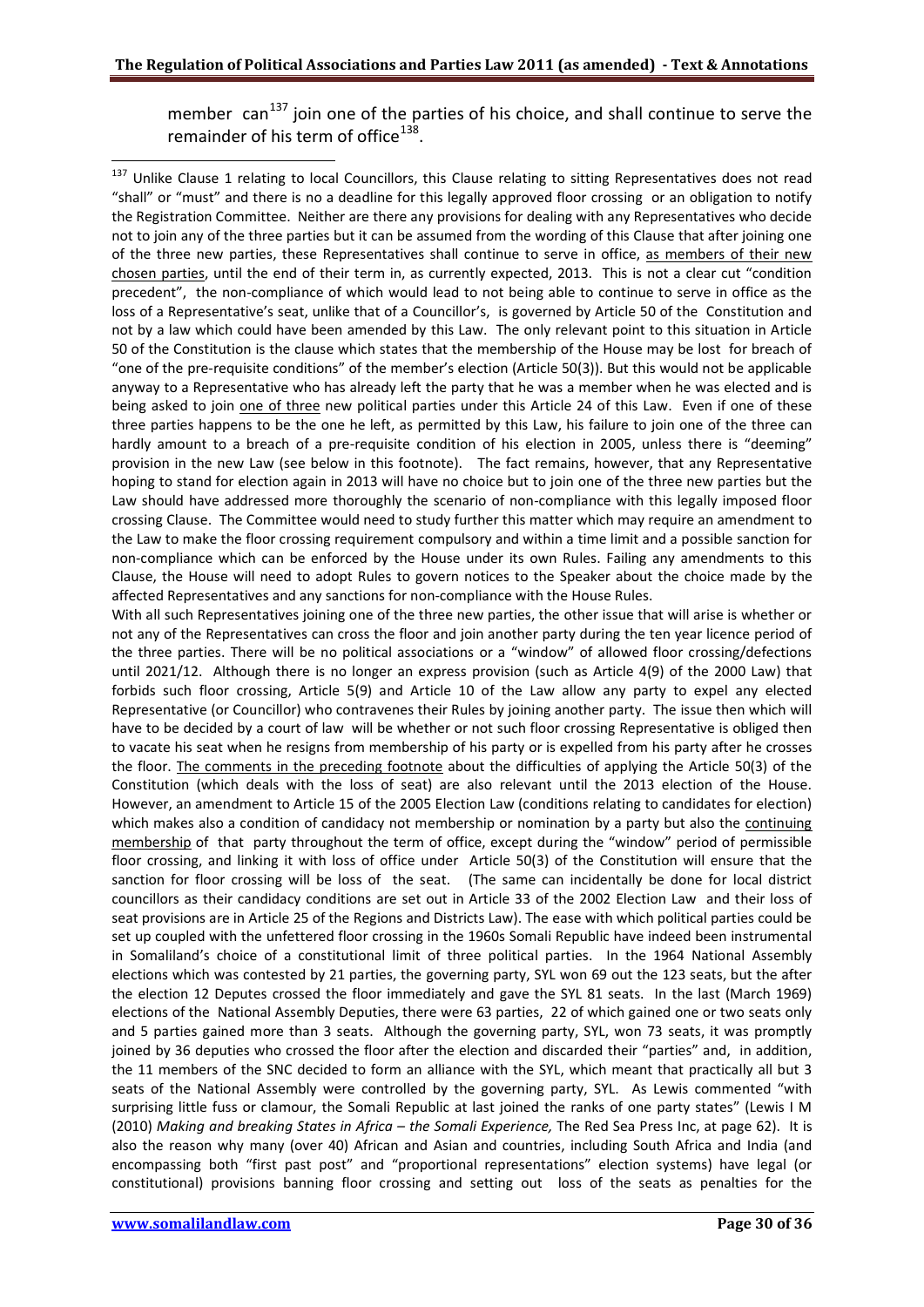3. The President and the Vice-President shall serve the remainder of their terms of office if their party does not succeed (*at the district council elections*) and it is open<sup>[139](#page-30-0)</sup> to them to join the party of their choice.

infractions of floor crossing laws - see in for example, the list of countries and their legal provisions in the [major study on floor crossing](http://janda.org/bio/parties/papers/Janda%20(2009b).pdf) laws by Kenneth Janda.

In summary, in the Somaliland context, it might be worthwhile considering an amendment to this Law, perhaps numbered Article 24A, and stating that, with the exception of the "window" period of admissible floor crossing set out in Article 11(4) of this Law, any member of the House of Representatives or of a local district council who joins another party or resigns from membership of his party shall be considered as having broken one of the conditions on which he was elected and shall therefore cease to be a member of the House, in line with Article 50(3) of the Constitution, or of the council, in line with Article 25(3) of the Regions and District Law 2002 (as amended). The amendment should also include the procedure for the declaration of the vacancy by the Speaker or the relevant Mayor after they have ascertained thoroughly the circumstances and given a chance to the relevant member to state fully his/her response to the alleged floor crossing or resignation. The declaration will then be effective after a set period (perhaps a month) or if the member appeals to the Constitutional/Supreme Court after the decision of the Court. The amendment should also cover explicitly that it applies, as well, to those Representatives or Councillors who may have been nominated by a party or association other than one they defected or resigned from but had to join their current party because of the compulsory floor crossing provision under Article 24 of this Law. In such cases it shall be deemed by the operation of the Law that they have accepted a change in the conditions relating to their election. The deeming provisions are necessary in the case of Representatives as Article 50(3) of the Constitution cannot be amended, but for local district councillors their relevant loss of seat provisions in Article 25 of the Regions and Districts Law floor crossing outside the "window" period. Furthermore, as is done in countries, like Malawi, it would be preferable if the amendments also include that, for the avoidance of doubt, Representatives and Councillors are free to give their opinions or tender their votes at the House or at the council chambers and such opinions or votes which are contrary to the wishes of their party should not, by themselves, be considered as amounting to resignation from the party or an intention to join another party. In other countries, such as India, voting against one's party, especially on important issues could be considered as defecting from the party.

<sup>138</sup> It is expected that the term of office of the current House of Representatives will end with the elections which are likely to be held in 2013. The five year term of office of the Representatives ended on 1 November 2010, but on 7 September 2010, the House of Elders extended the term of the Representatives for another 2 years and 8 months, up to 30 June 2013. Article 5(9) and Article 10 allow any party to expel any elected

<span id="page-30-0"></span>Representative or councillor who contravenes their Rules by joining another party.<br><sup>139</sup> There is no mandatory floor crossing in this Clause, but it is highly unlikely that any President in such a scenario would fail to join one of the three new parties. It is not clear though why only these provisions in this Article relating to elected Councillors were couched in mandatory terms.

## **Article 25: National Parties' capacity building and improvement**

- 1. The National Parties which have succeeded in the election shall implement, within their internal affairs, good governance, democracy and equal access to power. The leadership of the party must always be decided in accordance with the procedures laid down in its Rules.
- 2. The general assembly of the National Party shall be held once every 5 (five) years and shall be announced sixty (60) days before *the date of the Assembly.*
- 3. The meeting of the Central Committee shall be held once a year and shall be announced 30 days before *the meeting.*
- 4. The following shall be elected at The General Assembly of the party:
	- a) the members of the leadership of the party and of the Executive Committee; (*and*)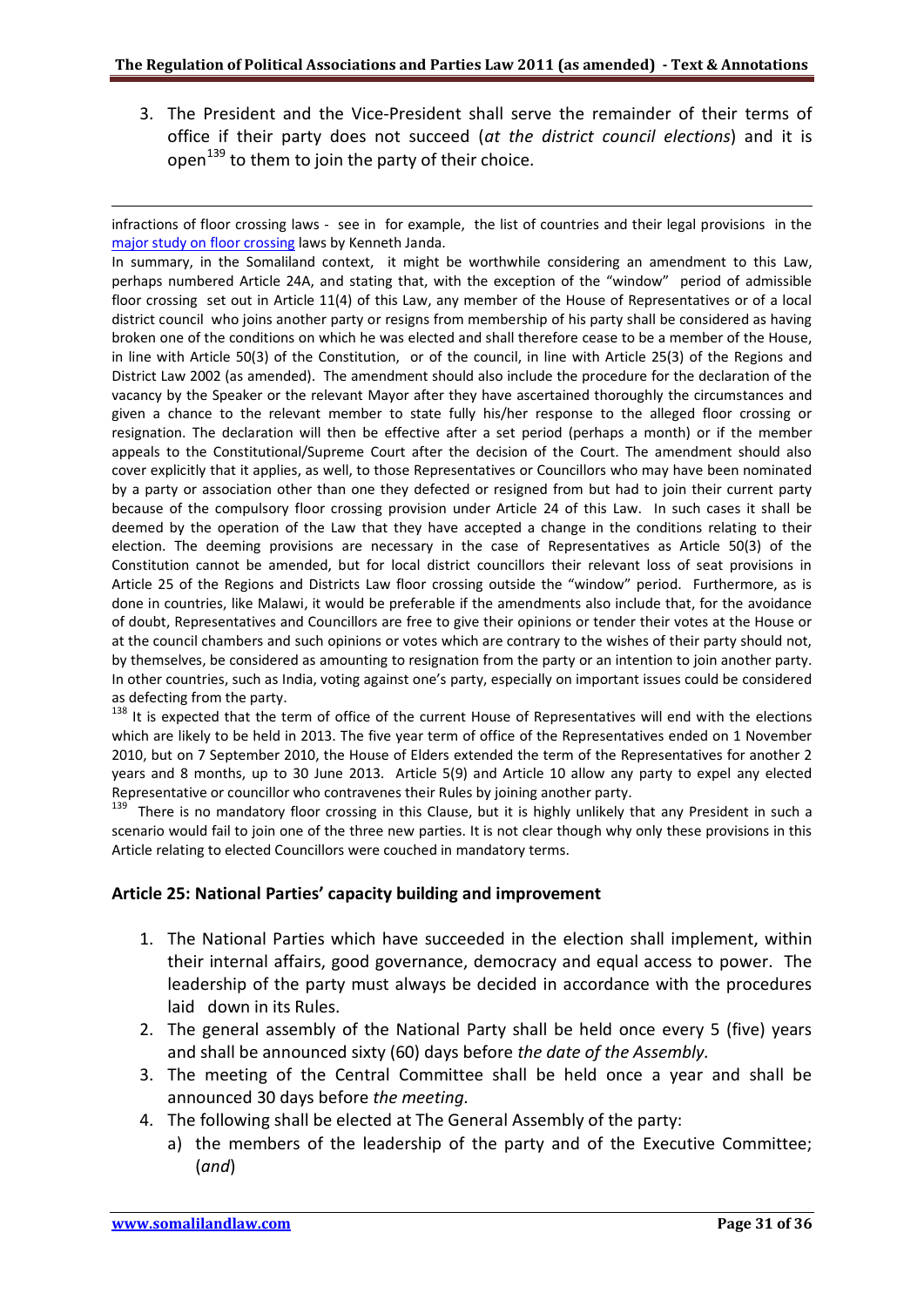- b) the members of the Central Committee of the party.
- c) The Programme and the Rules of the party shall be approved *at the General Assembly.*
- 5. The list of members of the Executive Committee and those of the Central Committee of the party shall be forwarded to the Procuracy, the National Electoral Commission and the Registration Committee within a period of no more than 30 days after the (*date of the)* General Assembly.
- 6. The removal from office of the leadership of the party, the Executive Committee and the members of the Central Committee may be proposed:
	- a) by one third (1/3) of the members of the Central Committee of the party;
	- b) by the Chairman of the party;
	- c) *(through)* resignation;

and shall be approved by the members of the Central Committee of the party on a vote of half of the members plus one (*qualified majority).*

- 7. The Registration of Political Associations and the Approval of the National Parties shall monitor the internal democracy of the parties and shall submit, when necessary, reports to the House of Representatives<sup>[140](#page-31-0)</sup>.
- 8. When the term of office of the Registration of Political Associations and the Approval of the National Parties expires<sup>[141](#page-31-1)</sup>, their duties<sup>[142](#page-31-2)</sup> shall be taken over by the National Electoral Commission.

#### **Article 26: Power to issue Regulations**

The Registration Committee shall have the power to issue Regulations<sup>143</sup>, Code of Conduct and Directives, which shall not be in conflict with the Law.

## **Article 27: Repeals**

<span id="page-31-0"></span><sup>&</sup>lt;sup>140</sup> This is the main function which will be taken over by the Commission after the Committee's term comes to an end (see the following Clause).

<span id="page-31-1"></span> $141$  As set out in Article 3(d) of this Law, the term of office of the Committee shall expire two years after they

<span id="page-31-2"></span>were sworn into office.<br><sup>142</sup> These duties will by then be confined to matters relating to the three national parties, but the Committee and the Commission will need to have liaison and joint working arrangements, especially during the period after the local elections are held and national parties are approved by the Committee and prior to the Committee's expiry of it term so that there is a smooth transfer of the on-going oversight work with the national parties. The Law is also silent as to whether or not the Commission will have to give up this role in ten years' time when the new cycle of registration of political associations comes round. Unless the Article 9(2) of the Constitution is changed before then or the function of registration of associations is transferred by an amending law to the Commission, there will have to be further arrangements for transferring all these functions back to the new Registration Committee.

<span id="page-31-3"></span><sup>&</sup>lt;sup>143</sup> Regulations issued under any Law are binding and are as they more focused on implementing the Law, they are confined to the provisions of the Law. Codes of Conduct, on the other hand, can cover wider good practice issues and their infringements are usually taken into consideration in proving infringements of the Law and the Regulations although when parties agree to be bound by them, they become binding, by agreement, rather than by law. Directives are, in my view, the administrative orders or decisions lawfully issued by the Committee under this Law which are binding in character, but can be challenged, like all the administrative decisions of the Committee, at the Supreme Court. The Committee will need to clarify how they will issue these three instruments preferably in their Regulations or in their internal Rules.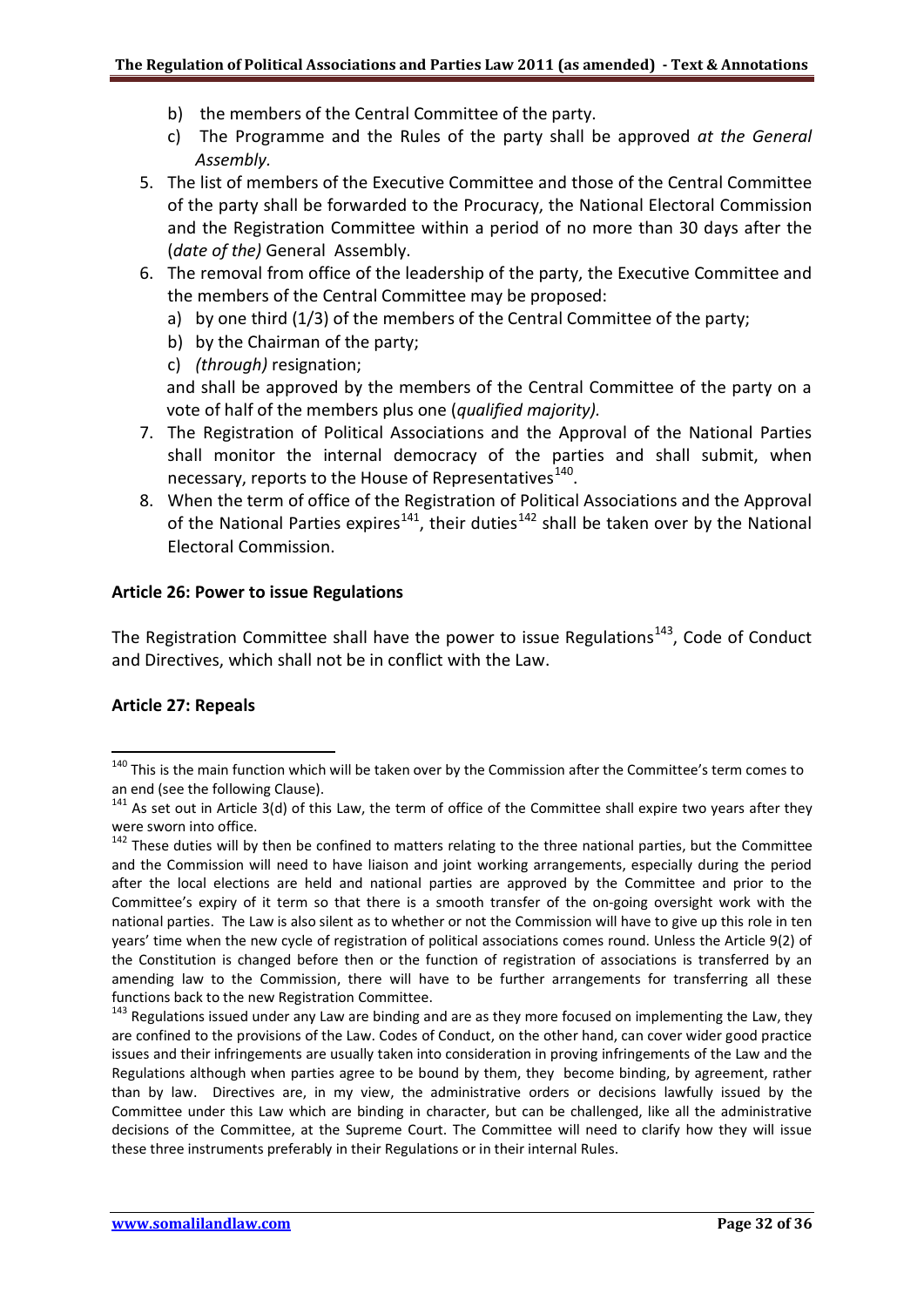- 1. The Regulation of Political Parties and Associations Law No. 14/2000 shall be replaced by this Law No. 14/2011.
- 2. Any provision which is in conflict with this Law shall be null and void.

## **Article 28: Coming into force**

1

1

This Law shall come into force when it is approved by the Houses of Parliament and is signed by the President<sup>144</sup>.

<span id="page-32-0"></span><sup>144</sup> The Law came into force on 20 August 2011 when the President signed it (see the attached Presidential Decree). The Amendments came into force on 13 December 2011.

# *Article 29: Disputes within a party/association or between two associations/parties*

- *1. If there a dispute between the members of a party or association in connection with their leadership or they break up into two or more sides (factions) and the various bodies of the party/association cannot settle the dispute, any of the sides which wishes to do so may submit a complaint to the Registration of Political Associations and the Approval of the National Parties Committee[145](#page-32-1).*
- *2. When the Registration Committee receives the complaint referred to in Clause 1 of this Article, it shall issue a decision[146](#page-32-2) based on the Regulation of Political Associations and Parties Law 2011, Law No. 14/2011, and the Rules of the party/association whose leadership[147](#page-32-3) is under dispute and which has been registered by the Registration Committee.*
- *3. Any side which is not satisfied with the decision of the Registration Committee may appeal to the Supreme Court[148](#page-32-4) whose decision shall be final.*
- *4. If the disputing sides produce two different and conflicting Rules made for the association/party whose leadership is in conflict[149,](#page-32-5) due regard shall be given to the Rules registered with the Registration Committee and with which the association/party was officially recognised.*
- *5. If the dispute referred to in the preceding Clause arises before the association has been registered and recognised[150,](#page-32-6) the Registration Committee shall not register the name of the association whose leadership is in conflict.*

<span id="page-32-1"></span><sup>&</sup>lt;sup>145</sup> The Committee will need to establish procedures for mediation within a set time table and consider appointing three member mediation panels who can then report to the Committee before the latter reaches any decisions.<br><sup>146</sup> Any decision must include full reasons.

<span id="page-32-3"></span><span id="page-32-2"></span> $147$  Clause 1 already confirms that the dispute may not just be about leadership but could also be about breaking up into different sides (factions) and so this should be read as including the latter event.

<span id="page-32-4"></span><sup>&</sup>lt;sup>148</sup> The Supreme court has a general power under Articles 9(4)(c) and 14(6) of the Somaliland Organisation of [the Judiciary Law](http://www.somalilandlaw.com/organisation_of_judiciary_law.HTM) (Law No. 24/2003) to deal with appeals against the final decisions of all public administrative bodies. As no time for this specific appeal from the Registration Committee has not be set under this Law, then the general time limit for appeals which, as set out in Article 15(1) of the Judiciary Law 2003, is 30 days from the date of the promulgation of the decision shall apply. If the time limit has expired, the Supreme Court has discretion under Article 15(5) to extend it if it receives convincing reasons for such an extension.<br><sup>149</sup> See the footnote relating to Clause 2 of this Article, which applies equally to this Clause.

<span id="page-32-6"></span><span id="page-32-5"></span> $150$  Provisionally recognised, presumably, because after the 45 day forming stage is completed, no new application will be accepted by the Committee. This means that there is a duty on the Committee to satisfy itself that no such disputes are present in any association seeking registration before it awards provisional approvals.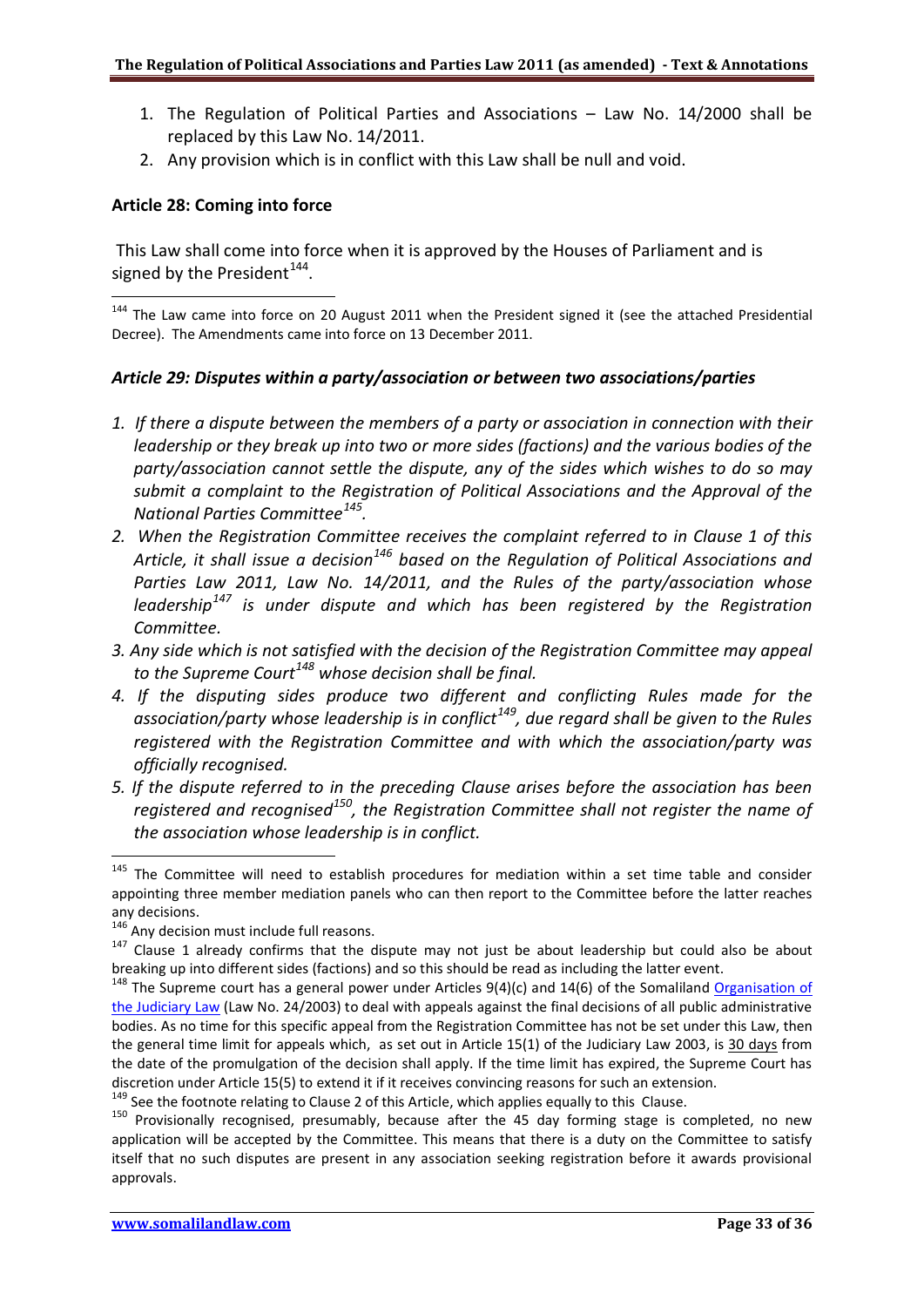- *6. The different sides may (in such circumstances) each form[151](#page-33-0) separately an association with a name different from one which was in dispute.*
- *7. If two associations or an association and a party are contesting a name or symbol after their registration, the one whose ownership of the name and symbol had been registered by the Committee, or the one that has been registered prior to other shall be recognised as the correct owner of that name and symbol[152.](#page-33-1)*

**A/Risaq Said Ayanle G/Secretary of the House of Representatives**

……………………………………………

1

 **A/rahman Mohamed Abdillahi (Cirro) Chairman of the House of Representatives**

……………………………………………

<span id="page-33-0"></span><sup>151</sup> This is linked to the preceding Clause and presumably a new association can only stand a chance of being registered if the application is submitted within the 45 "forming" application period. The Committee will need to add explanations of these into the Regulations and the application process guidance.

<span id="page-33-1"></span><sup>&</sup>lt;sup>152</sup> This is not a clear Clause and could do with re-wording. As I understand it if the name and symbol have already been registered for an association, then that is definitive of ownership, but if that is not the case, then whichever association gets registered first has a prior right to the name and symbol. It is a bit difficult to see the difference between the two scenarios unless the latter is also referring to situations where the Committee registers both organisations with the same names, in which case the one registered first shall have a prior claim (?).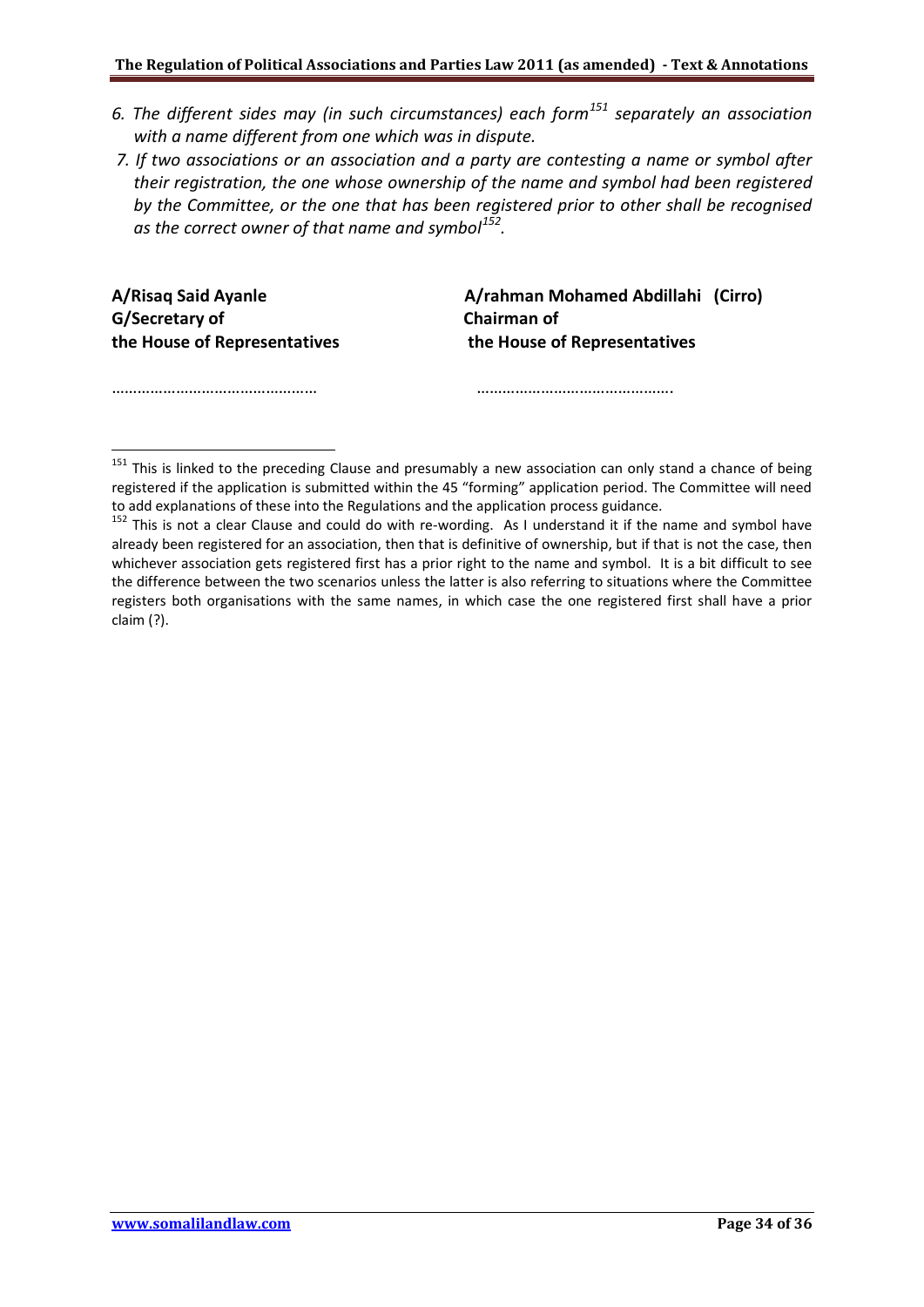#### **REPUBLIC OF SOMALILAND**

#### **REF: JSL/M/XERM/219-683/082011 DATE: 20/08/11**

#### **PRESIDENTIAL DECREE NO. 0168/082011**

#### **IMPLEMENTATION OF LAW NO. 14/2011**

#### **THE PRESIDENT OF THE REPUBLIC OF SOMALILAND**

- Having Seen: Article 90 of the Constitution of the Republic of Somaliland;
- Having Received: The Resolution of the House of Representatives RSL No. GW/KF-15/534/2011 approving the Regulation of Political Associations and Parties Law;
- Having Seen: Article 75 of the Constitution of the Republic of Somaliland

#### Hereby promulgates

The entry into force of the Regulation of Political Associations and Parties of the Republic of Somaliland, Law No. 14/2011

Praise be to Allah

**Ahmed Mohamed Silanyo President, Republic of Somaliland**